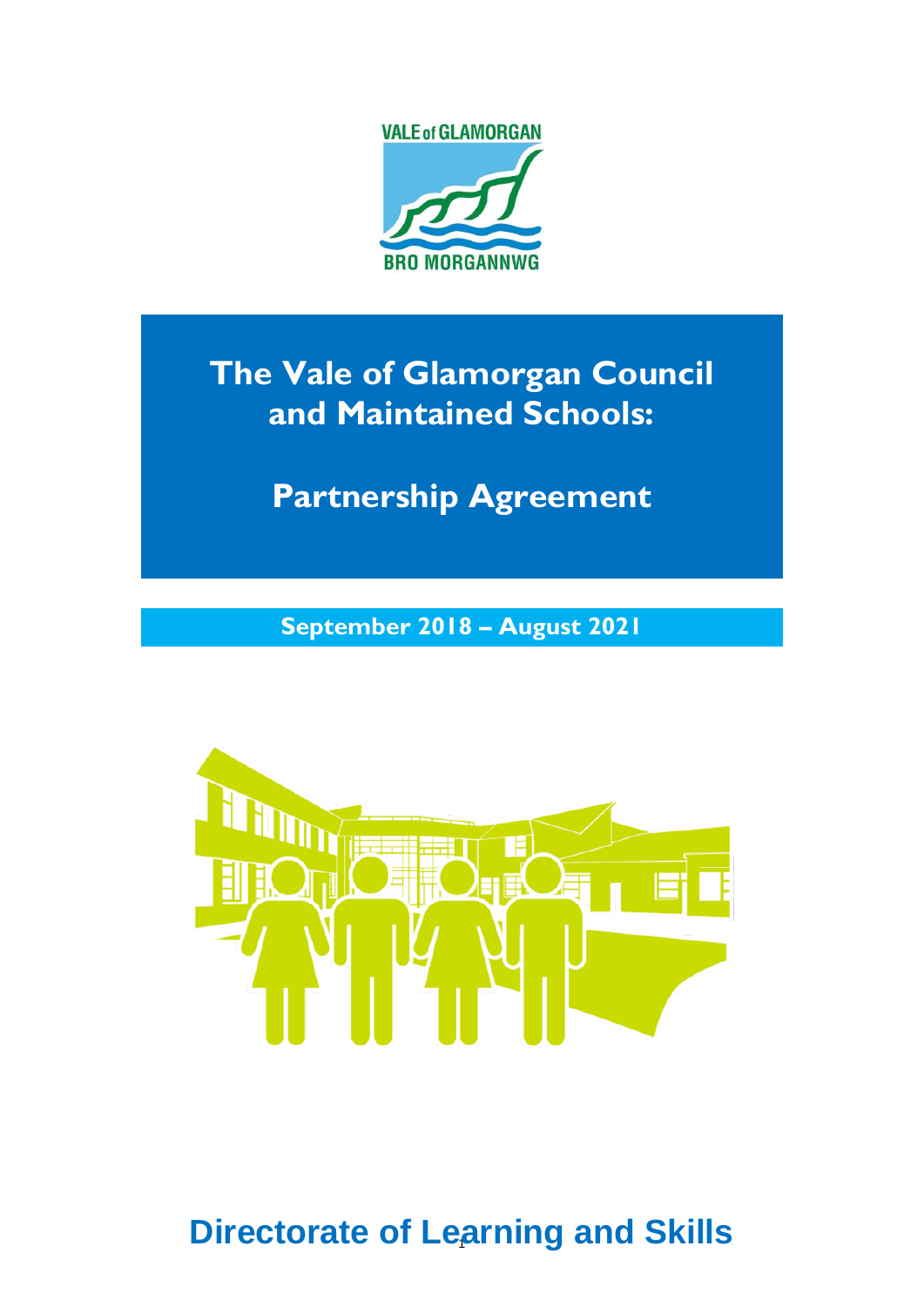| <b>CONTENTS</b>                                                                    |                                                                     |    |  |  |
|------------------------------------------------------------------------------------|---------------------------------------------------------------------|----|--|--|
|                                                                                    |                                                                     |    |  |  |
| The Maintained Schools (Partnership Agreements) (Wales)<br><b>Regulations 2007</b> |                                                                     |    |  |  |
|                                                                                    |                                                                     |    |  |  |
|                                                                                    | <b>Council LA/Schools Partnership Agreement</b>                     | 5  |  |  |
|                                                                                    |                                                                     |    |  |  |
| 1.                                                                                 | Targets for pupil progress, attendance and exclusions               | 9  |  |  |
|                                                                                    |                                                                     |    |  |  |
| 2.                                                                                 | <b>Targets for Learner Participation and Attainment for Schools</b> | 11 |  |  |
|                                                                                    |                                                                     |    |  |  |
| 3.                                                                                 | Monitoring, Challenge, Support and Intervention                     | 12 |  |  |
| 4.                                                                                 | <b>Governing Body Training and Reports</b>                          | 26 |  |  |
|                                                                                    |                                                                     |    |  |  |
| 5.                                                                                 | <b>School Premises</b>                                              | 27 |  |  |
|                                                                                    |                                                                     |    |  |  |
| 6.                                                                                 | <b>Effective Transition</b>                                         | 30 |  |  |
|                                                                                    |                                                                     |    |  |  |
| 7.                                                                                 | <b>Health and Safety Matters</b>                                    | 34 |  |  |
|                                                                                    |                                                                     |    |  |  |
| 8.                                                                                 | Council support for school staff appointments and redundancies      | 38 |  |  |
|                                                                                    |                                                                     |    |  |  |
| 9.                                                                                 | <b>Complaints and Disciplinary Matters</b>                          | 39 |  |  |
| 10.                                                                                |                                                                     | 40 |  |  |
|                                                                                    | Policy on Provision for Pupils with Additional Learning Needs       |    |  |  |
| 11.                                                                                | <b>Communication and Consultation</b>                               | 41 |  |  |
|                                                                                    |                                                                     |    |  |  |
| <b>Review of Council LA/Schools Partnership Agreement</b>                          |                                                                     |    |  |  |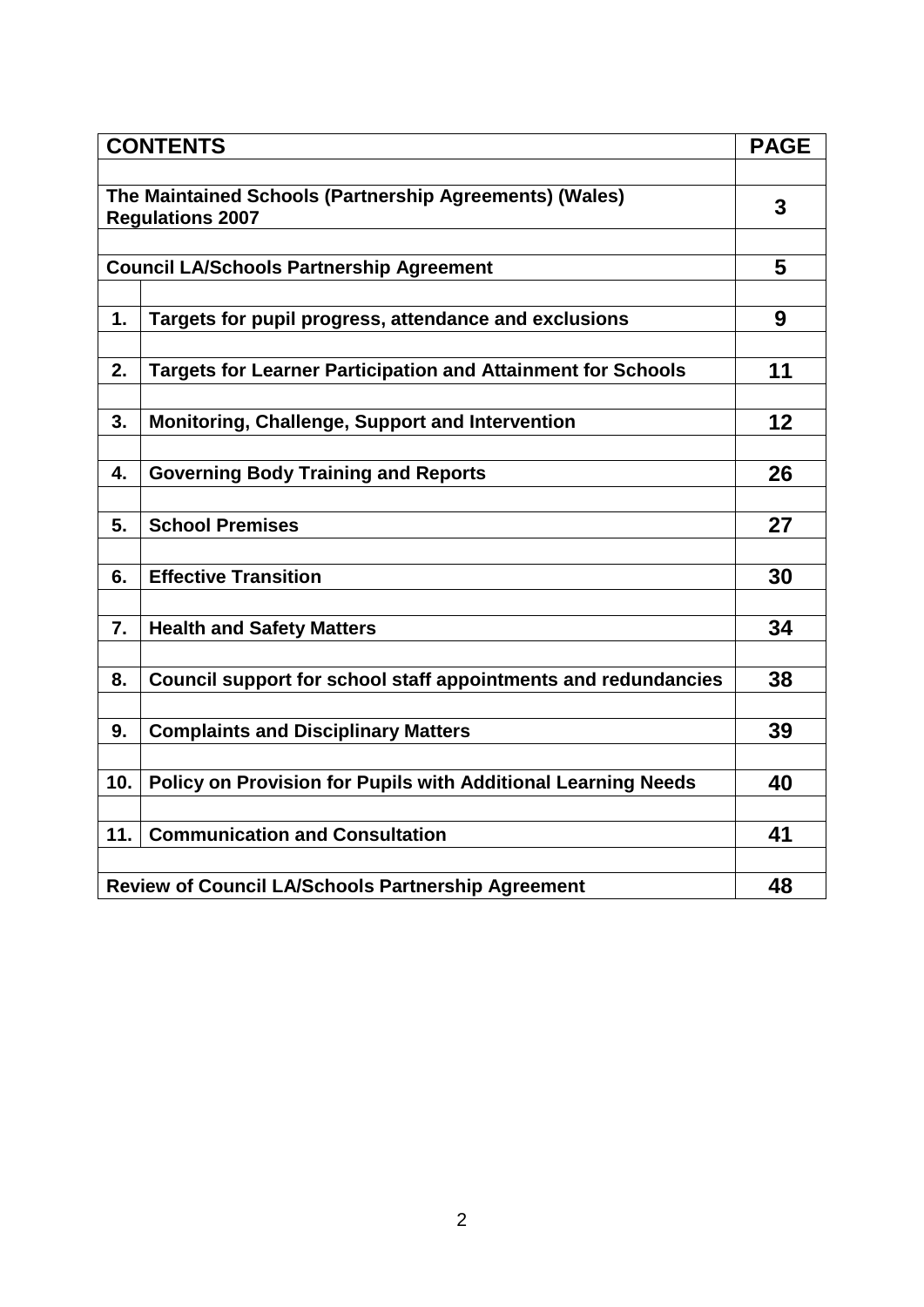## **The Maintained Schools (Partnership Agreements) (Wales) Regulations 2007**

Section 197 of the **Education Act 2002** requires local education authorities to enter into a partnership agreement with the governing body of each school maintained by the Council. The **2007 Regulations** impose duties upon all Councils in Wales and governing bodies of schools maintained by them, including maintained nursery schools, but excluding pupil referral units, to enter into Partnership Agreements. In the case where the Council and governing body cannot reach agreement then the Council is entitled to draw up a statement setting out how it and the governing body are to discharge their respective functions.

The agreement must set out how a Council and a governing body will carry out their respective functions in relation to a school. The purpose of partnership agreements is therefore to sustain and enhance existing partnership working between Councils and school governing bodies.

There are **11 Statutory Functions**, which will form the mandatory element of the Agreement. In addition, this partnership agreement contains a number of **non-statutory functions,** as recommended by the Welsh Government.

|    |                                                                                     | <b>Statutory functions</b>                                                                                                |     | <b>Non-statutory functions</b>                          |
|----|-------------------------------------------------------------------------------------|---------------------------------------------------------------------------------------------------------------------------|-----|---------------------------------------------------------|
| 1. | 1.1<br>1.2                                                                          | <b>Agreeing targets</b><br>Pupil progress.<br>Attendance.                                                                 | 1.3 | Targets for exclusion.                                  |
| 2. | Targets for learner participation and<br>attainment for schools and sixth<br>forms. |                                                                                                                           |     |                                                         |
| 3. | <b>Monitoring, Challenge, Support and</b><br><b>Intervention</b>                    |                                                                                                                           |     |                                                         |
|    | 3.1                                                                                 | Action the Council will take to<br>monitor schools.                                                                       | 3.5 | Providing, maintaining and<br>using data.               |
|    | 3.2                                                                                 | Factors the Council will take<br>into account in identifying<br>schools giving cause for<br>concern.                      | 3.6 | Council role in supporting<br>school staff development. |
|    | 3.3 <sub>2</sub>                                                                    | Support the Council will offer to<br>schools giving cause for<br>concern, to turn them around<br>and to prevent them from |     |                                                         |
|    | 3.4                                                                                 | becoming failing schools.<br>Support the Council will<br>provide to schools in need, or                                   |     |                                                         |

## **Overview of Functions**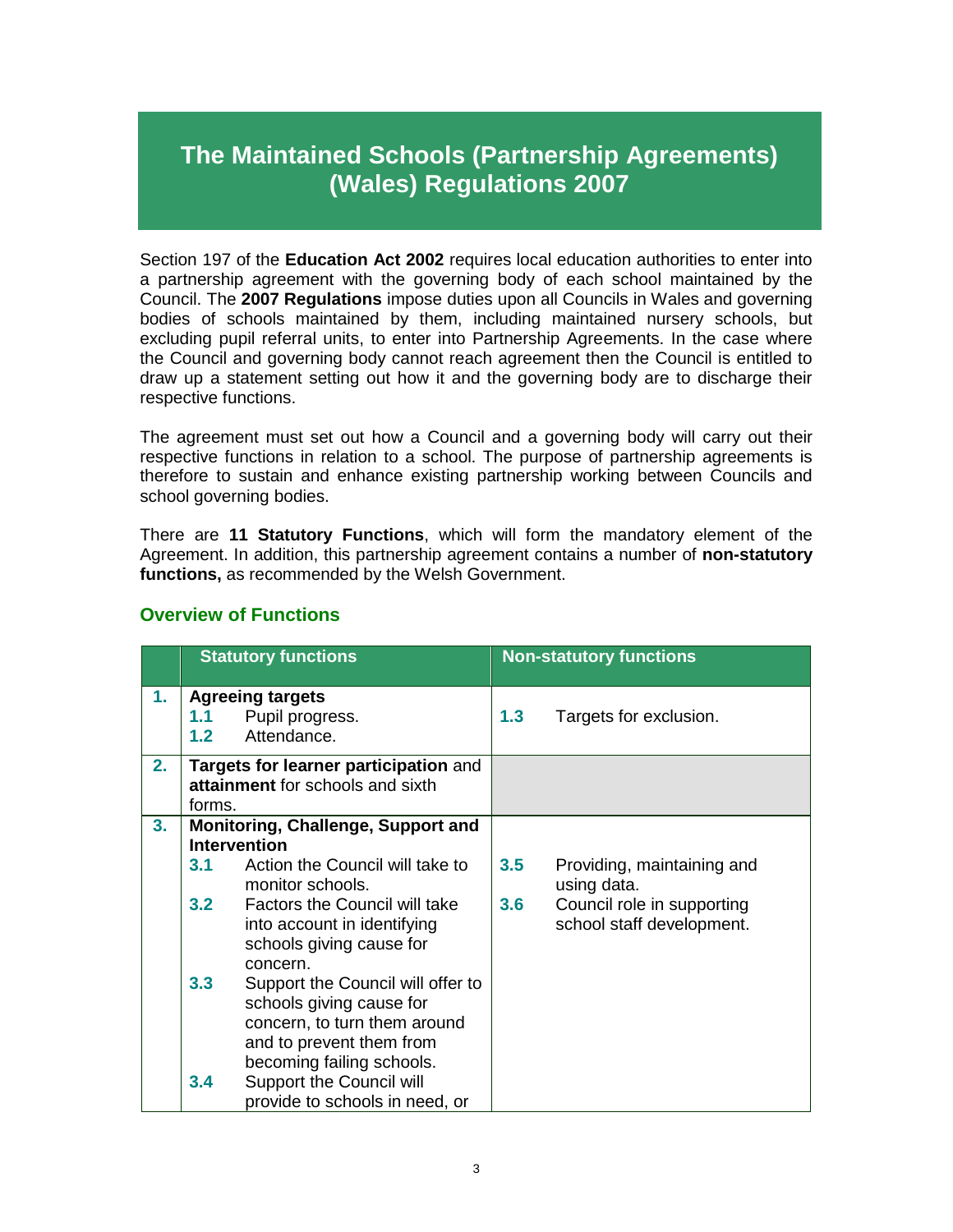|     | <b>Statutory functions</b>                                                                                                                                                                         | <b>Non-statutory functions</b>                                                                                                                                                                    |  |
|-----|----------------------------------------------------------------------------------------------------------------------------------------------------------------------------------------------------|---------------------------------------------------------------------------------------------------------------------------------------------------------------------------------------------------|--|
|     | in special measures, or<br>requiring significant<br>improvement.                                                                                                                                   |                                                                                                                                                                                                   |  |
| 4.  | 4.1<br>Responsibility of the school<br>and Council for governor<br>support and training.<br>4.2<br>The reports that the governing<br>body provides to the Council<br>on discharge of its function. |                                                                                                                                                                                                   |  |
| 5.  | Responsibility of the school and the<br>Council for:<br>5.1<br>the control of school premises<br>and<br>5.2<br>their maintenance and repairs.                                                      | 5.3<br>Building developments on<br>school sites.<br>5.4<br>Caretaker properties.                                                                                                                  |  |
| 6.  | Roles of school and Council to<br>develop effective transition:<br>6.2<br>from KS2 to KS3.                                                                                                         | Roles of school and Council to develop<br>effective transition:<br>6.1<br>nursery school to primary<br>school<br>Foundation Phase/KS1 to KS2<br>6.3<br>6.4<br>KS3 to KS4<br>6.5<br>KS4 to Post 16 |  |
| 7.  | Health and safety matters.                                                                                                                                                                         |                                                                                                                                                                                                   |  |
| 8   |                                                                                                                                                                                                    | Council support for school staff<br>appointments and redundancies                                                                                                                                 |  |
| 9.  |                                                                                                                                                                                                    | Complaints and disciplinary matters                                                                                                                                                               |  |
| 10. | Policy on provision for pupils with<br>SEN.                                                                                                                                                        |                                                                                                                                                                                                   |  |
| 11. |                                                                                                                                                                                                    | Communication/consultation<br>arrangements - minimise bureaucratic<br>burdens on schools                                                                                                          |  |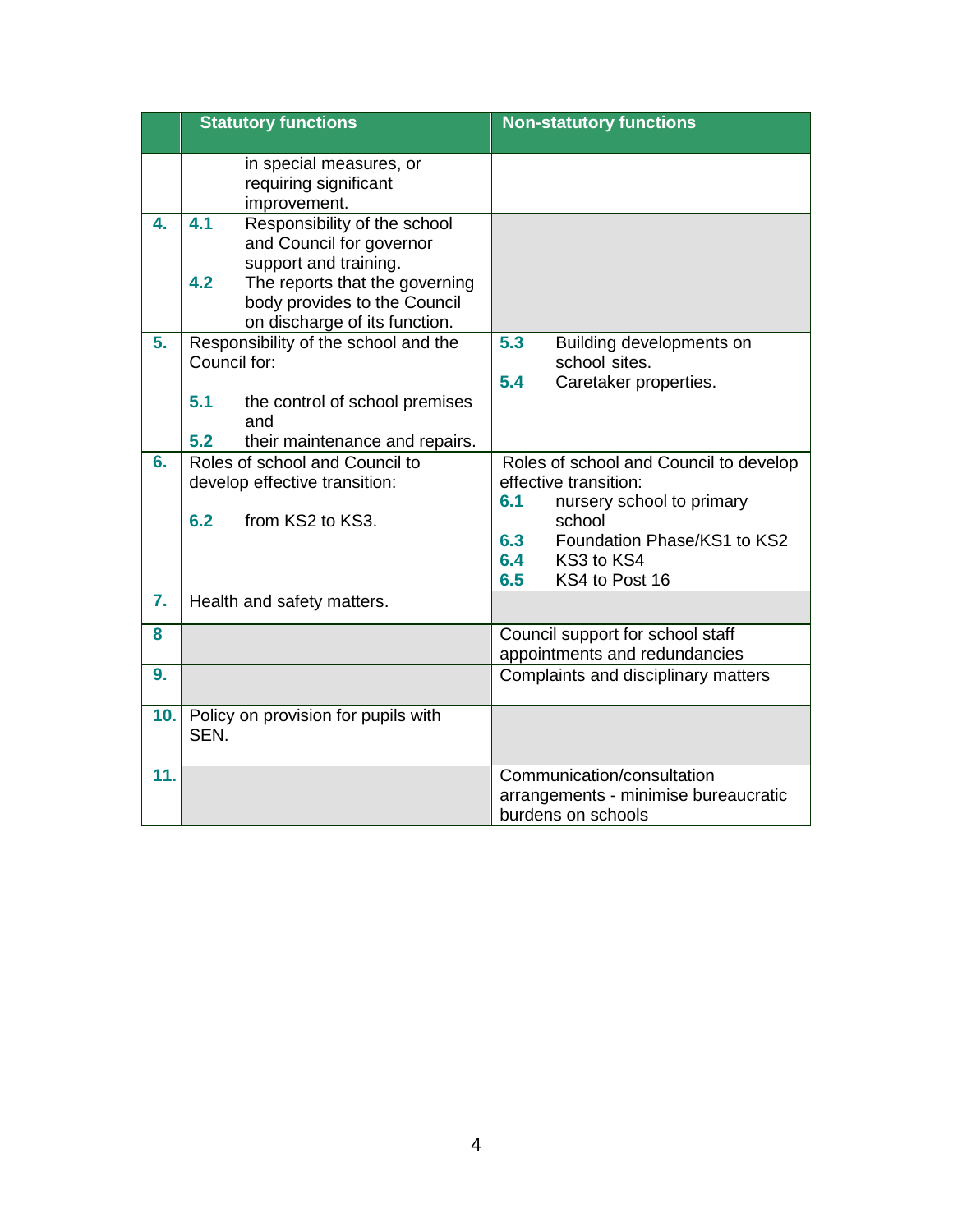## **Council LA/Schools Partnership Agreement**

This agreement sets out how the Vale of Glamorgan Council (the Council) and school governing bodies will carry out their respective functions in relation to schools. The purpose of the partnership agreement is to sustain and enhance existing partnership working between the Council and schools.

Although the governing body of a maintained school is responsible for the conduct and standards of the school, the Council shares the responsibility for standards in schools and discharges strategic responsibilities for the overall provision of education services in the Vale of Glamorgan. The Council provides governing bodies with strategic and support services that help to create a level of common policy planning practices that all schools share.

The Council recognises the significant role that Headteachers, school leadership teams, and all school staff play in the provision of education in the Vale of Glamorgan. However, this partnership agreement sets out the respective responsibilities of the Council and governing bodies only. Headteacher, senior school management team, and school staff responsibilities form a partnership agreement between the governing body (and other relevant body in the case of voluntary aided and voluntary controlled schools) and school employees.

The Partnership Agreement applies to all maintained schools. However, in areas of governance, staffing and buildings development, a voluntary aided school (VAS) will have a distinctive relationship with the Diocesan Authorities. Voluntary aided schools are distinct from community schools in that the governing body is both the employer and the admissions authority. The premises are held on trust by a foundation, usually a church, and the governing body employs the staff and is responsible for the religious education. Due regard will, therefore, need to be taken of the responsibilities of the governing body of a voluntary aided school in respect of the Government of Maintained Schools (Wales) Regulations (2005) and the Staffing of Maintained Schools (Wales) Regulations (2006) and of the particular role of foundation governors in this context.

On the basis of this Partnership Agreement and in consultation with schools, the Vale of Glamorgan Council commits to review School Service Level Agreements (SLA's) as prioritised by the Headteacher Steering Group. A Standards Board comprising officers and Headteacher representatives monitors performance against standards set out in the Council's SLAs. This will also provide a forum in which feedback from schools can be shared directly with officers across the Council who carry managerial responsibility for specific services.

#### **The essential duties and responsibilities of governing bodies:**

The conduct of each maintained school is under the direction of its governing body, and the governing body is required to conduct the school with a view to promoting high standards.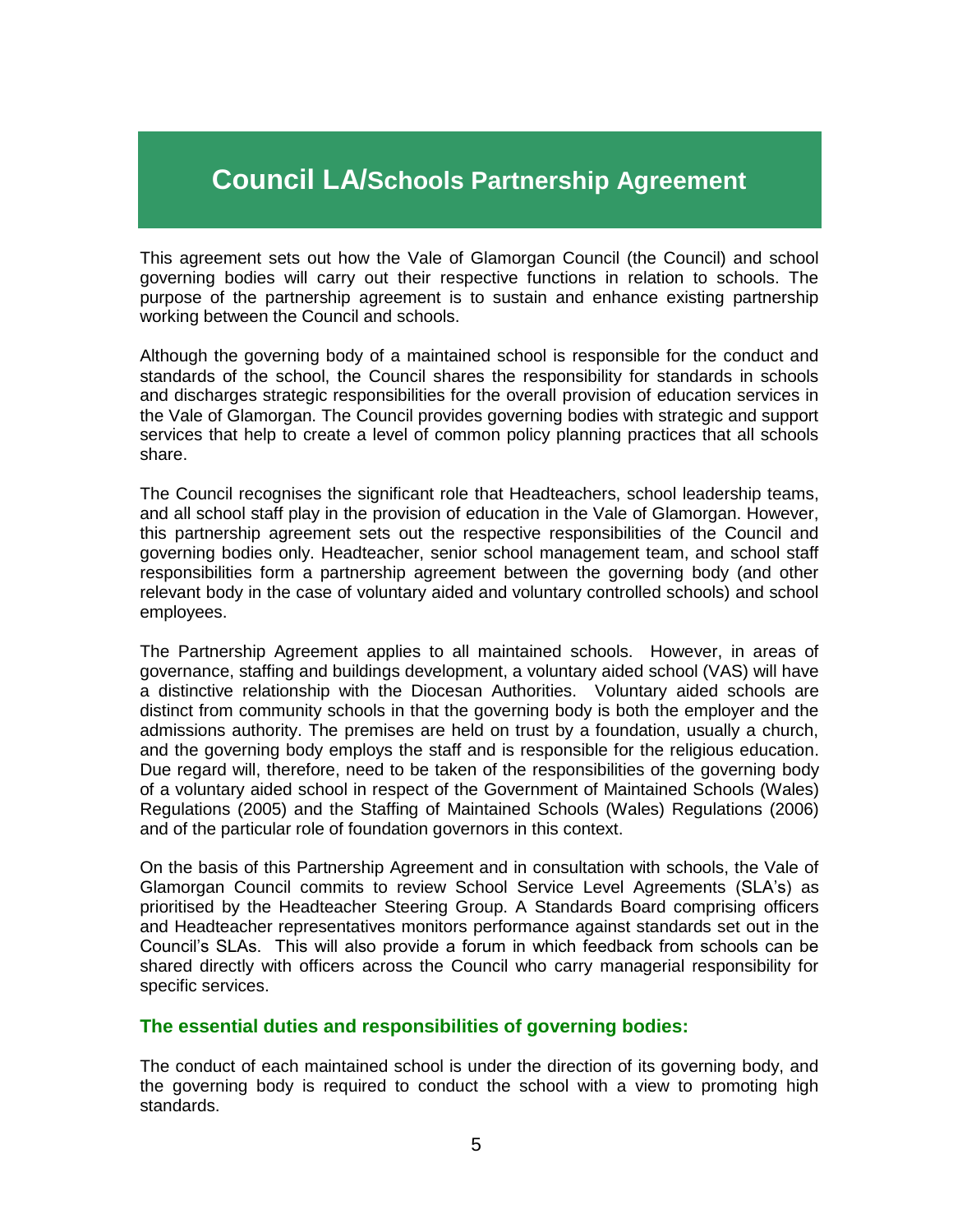The governing bodies of all schools must exercise their functions with a view to fulfilling a largely **strategic role in the running of the school**. Governing bodies should establish the strategic framework by:

- setting aims and objectives for the school;
- **a** adopting policies for achieving those aims and objectives; and
- setting targets for achieving those aims and objectives.

Individual governors have a responsibility to ensure that they have an understanding of the legislation and role of the governing body and governors. Governors should act at all times with honesty and integrity.

The governing body should be ready to explain its actions and decisions to staff, pupils, parents and anyone with a legitimate interest in the school.

**Governing bodies** in consultation with the school's senior leadership team are expected to:

- **agree the aims and values of the school;**
- **agree policies relating to the aims, purposes and practices of the school;**
- consider and approve the School Development Plan (SDP) or School Improvement Plan (SIP) and approve and monitor the allocation and expenditure of the budget of the school;
- make sure the national curriculum is taught and there is sufficient staff to teach it;
- **number 1** monitor and review their school's progress;
- ensure individual pupils' needs are met, including additional needs;
- recruit and select staff and ensure effective arrangements for the management of school staff;
- **agree and monitor its budget;**
- **qive parents information about the school;**
- produce action plans for improvement following school inspections which in most cases will form part of the SDP/SIP;
- establish and maintain positive links with the local business community and the wider community;
- support the day-to-day operational decisions taken by the Headteacher; and
- **Peromote the effectiveness of the governing body.**

#### **The essential education duties and responsibilities of the Council:**

- Strategic management of education;
- School improvement and tackling low achievement through:-
	- $\circ$  monitoring performance, agreeing targets, challenge, intervention and support;
	- o contribution to school improvement and management of the national strategies;
- **Special Educational Needs statutory functions;**
- Education welfare and education of excluded pupils and other pupils unable to attend school;
- Access (including Admissions) and School Transport;
- Strategic planning of school places sufficiency, suitability and condition;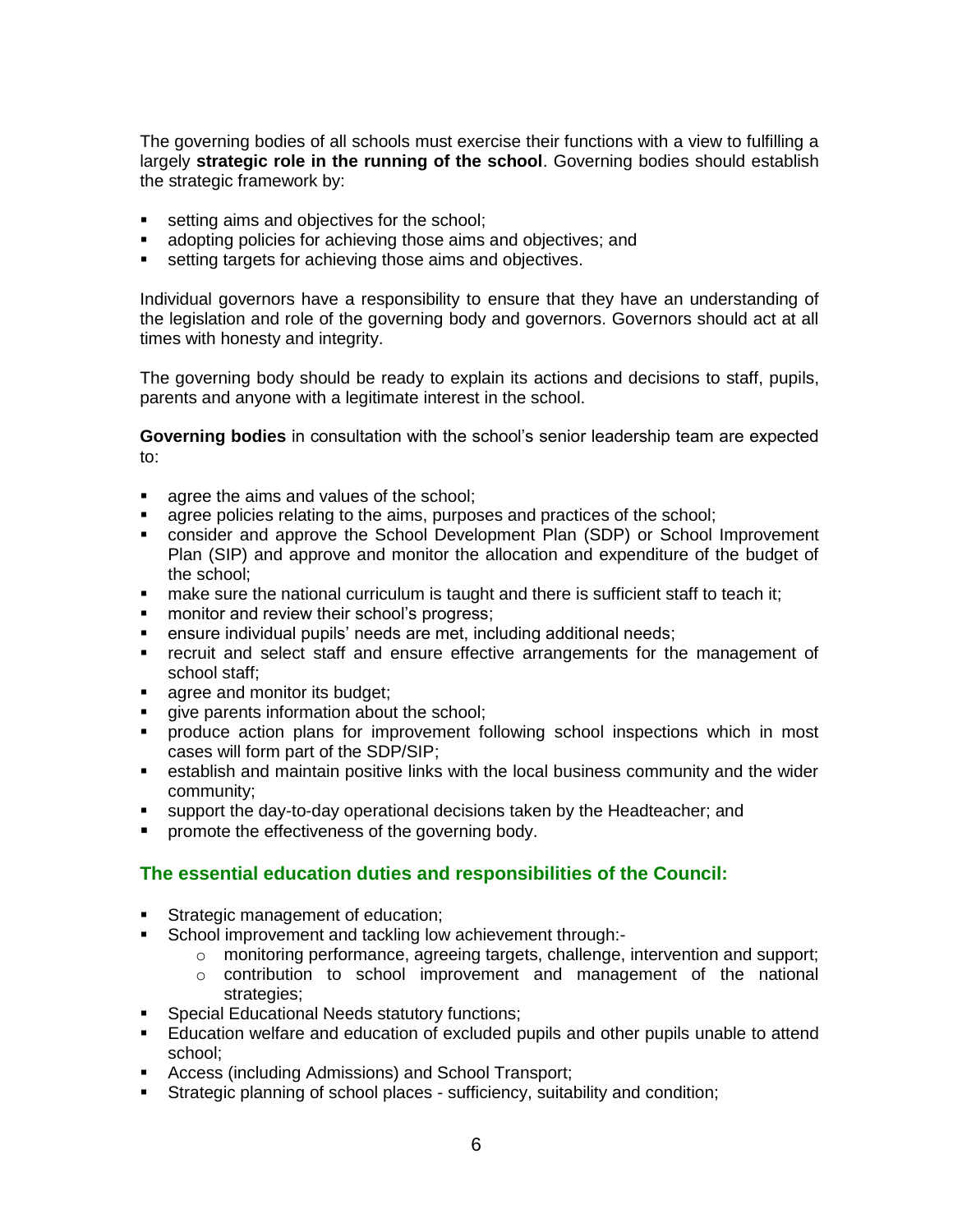- **Strategic Capital Investment; and**
- **Strategic education management [capital and revenue].**

The essential education duties and responsibilities rest within the remit of the Director for Learning and Skills and with the relevant Head of Service in her absence.

#### **Community maintained, Foundation, Voluntary Aided and Voluntary Controlled Schools:**

The respective functions of the Council and governing bodies vary according to the school category. The main differences are summarised below:

|                                                  | School premises /<br>capital issues                                                                                                                                                                                        | <b>Staffing</b>                                                                                                                                                                                                                              | <b>Admissions</b><br>authority                                                                                                                        |
|--------------------------------------------------|----------------------------------------------------------------------------------------------------------------------------------------------------------------------------------------------------------------------------|----------------------------------------------------------------------------------------------------------------------------------------------------------------------------------------------------------------------------------------------|-------------------------------------------------------------------------------------------------------------------------------------------------------|
| <b>Community and</b><br><b>Community Special</b> | Premises owned<br>⋗<br>by Council.<br>Capital funding<br>➤<br>provided by<br>Council.                                                                                                                                      | For schools with<br>delegated budgets,<br>the governing body is<br>accountable for staff<br>recruitment, pay,<br>discipline and<br>dismissal. Some<br>obligations remain<br>within the Council,<br>e.g. statutory<br>redundancy<br>payments. | Council                                                                                                                                               |
| <b>Voluntary Controlled</b>                      | Premises held on<br>➤<br>trust by a<br>foundation.<br>Capital funding<br>⋗<br>provided by<br>Council.                                                                                                                      | As Community and<br><b>Community Special</b><br>Schools above.                                                                                                                                                                               | Council                                                                                                                                               |
| <b>Foundation</b>                                | Premises held on<br>≻<br>trust by a<br>foundation.<br>Capital funding<br>≻<br>provided by<br>Council.                                                                                                                      | Staff employed by<br>governing body                                                                                                                                                                                                          | Governing body                                                                                                                                        |
| <b>Voluntary Aided</b>                           | Premises held on<br>$\blacktriangleright$<br>trust by a<br>foundation<br>15% capital<br>$\blacktriangleright$<br>funding provided<br>by relevant<br>diocesan<br>authority, 85%<br>WG funded.<br>Council<br>responsible for | Staff employed by<br>governing body                                                                                                                                                                                                          | Governing body<br>responsibilities in<br>respect of<br>admissions are<br>outlined in the<br>Council's<br>Guidance on<br>developing school<br>policies |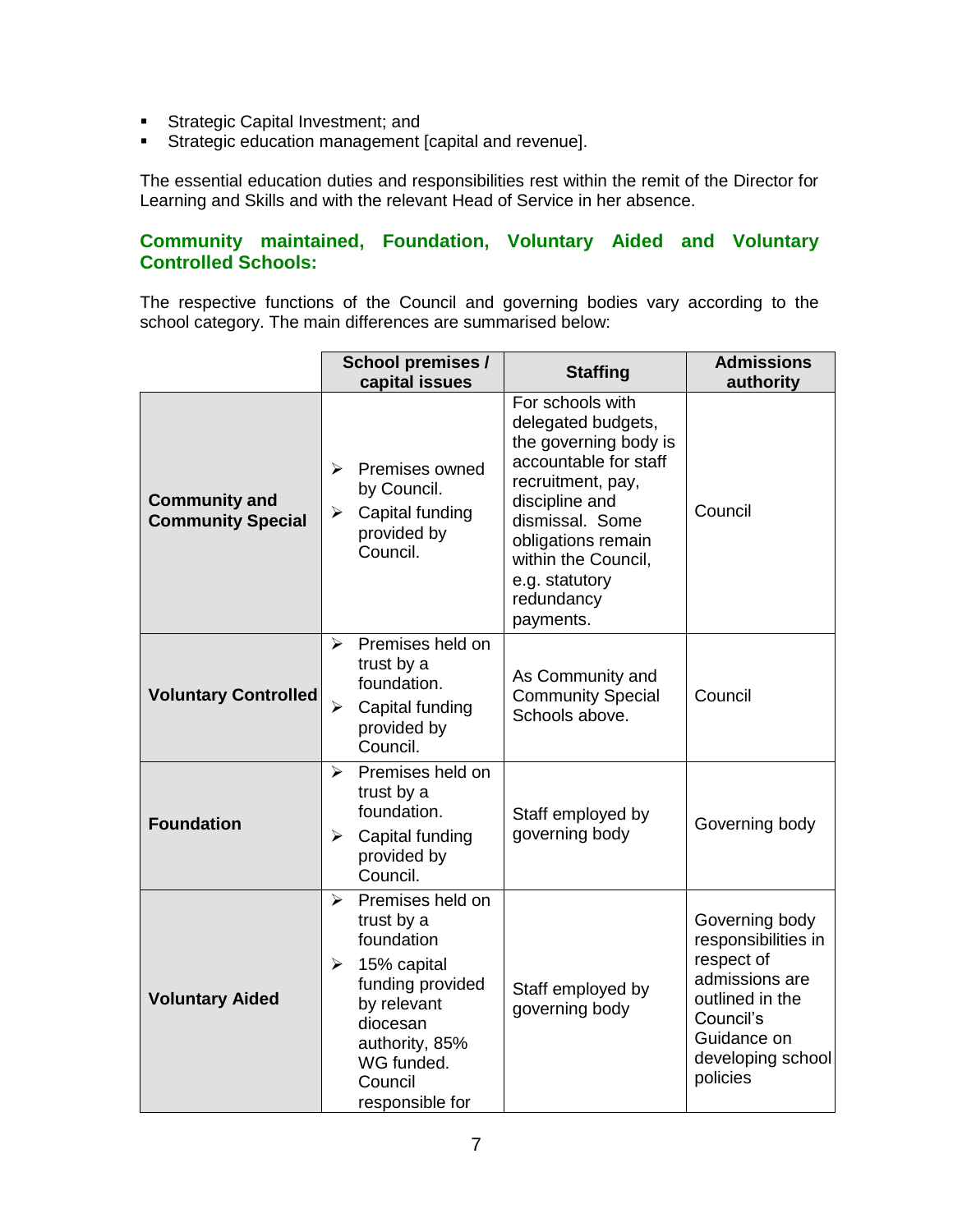| specified areas<br>(refer to the<br><b>Voluntary Aided</b><br><b>Schools Capital</b><br>Programme: a |  |
|------------------------------------------------------------------------------------------------------|--|
| guide for                                                                                            |  |
| Governors)                                                                                           |  |

The Council commissions statutory school improvement functions such as monitoring, support, challenge and intervention through the regional Joint Education Service (JES) for Central South Consortium (CSC). The Council monitors work carried out by the JES very closely. However, under these commissioning arrangements, accountability for effective school improvement remains with the Council.

Each school has an allocated Challenge Adviser who delivers the statutory school improvement functions on behalf of the Council.

The school's Challenge Adviser will work closely with the Governing Body, the Headteacher and the School's SLT to deliver effective school improvement functions in inverse proportion to the success of the school.

A dedicated Senior Challenge Adviser monitors the progress and performance of schools in the Vale.

The Council works closely with the JES to ensure that a differentiated programme of challenge, support, monitoring and intervention is delivered to schools in the Vale of Glamorgan.

The School Standards and Organisation Act (Wales) 2013 and the National Model for Regional working underpins operational arrangements across the Central South Consortium and Vale of Glamorgan.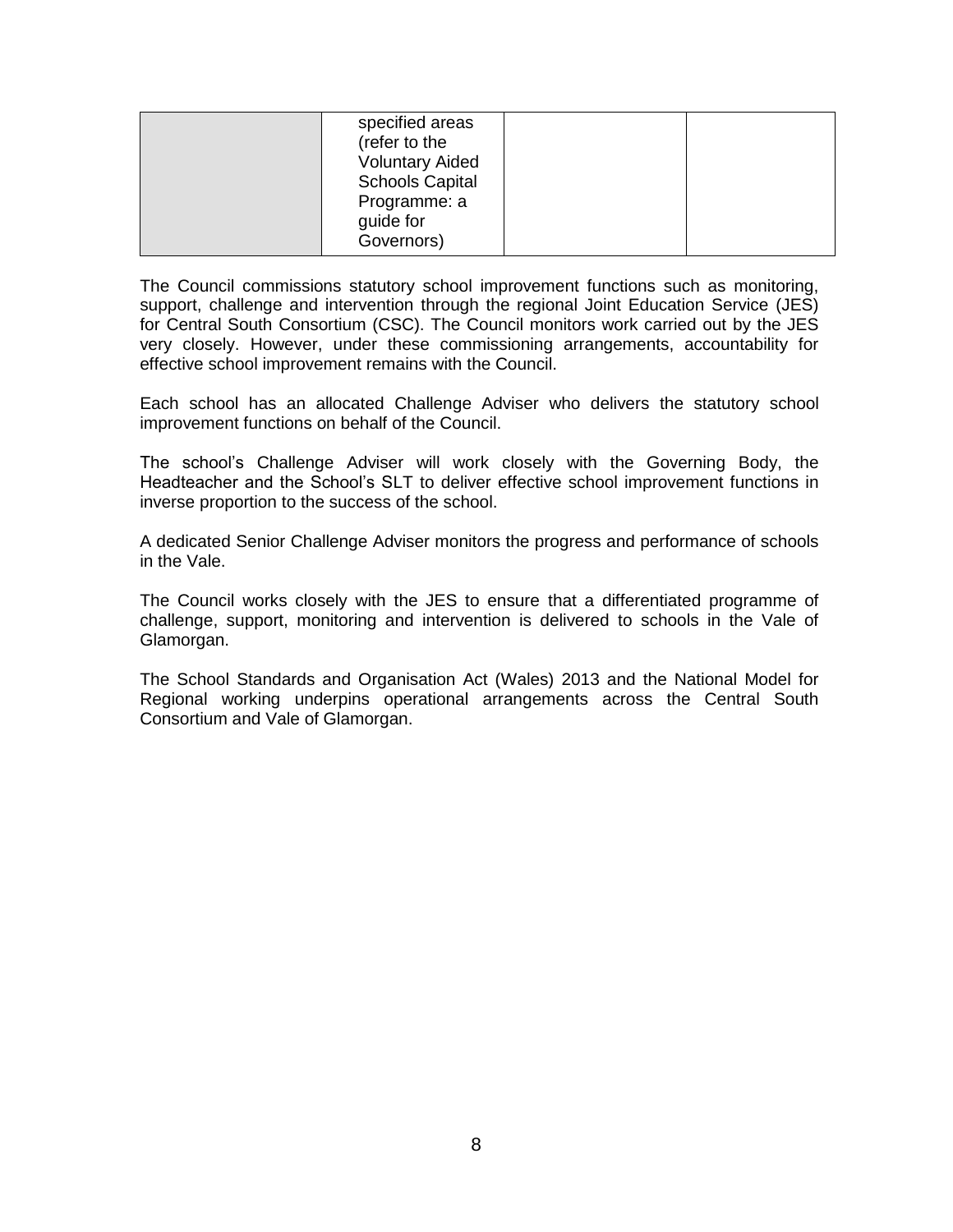## **1. Targets for pupil progress, attendance and exclusions**

## **1.1 Pupil Progress** *(statutory function)*

A core function of the Council is the promotion of standards, continuous improvement, and best practice. The Council must report annually on attainment at the end of each key stage. The statutory performance indicators determined by the Welsh Government (WG) set out the nature and types of targets that must be reported.

Targets must:

- provide appropriate challenge for all children and young people;
- be based on reliable and secure evidence of performance and prior attainment of children and young people individually and as a cohort; and
- **inform the school improvement process.**

## **Council responsibilities:**

- **Promote standards, continuous improvement and best practice across all schools.**
- Agree targets with governing bodies for pupil attainment at the end of each key stage against a range of national indicators and also local performance indicators as agreed between the Council and governing bodies collectively. This is undertaken by challenge advisers on behalf of the Council.
- As part of the Challenge Adviser visits in the autumn term, they will engage the headteacher and/or SLT in professional dialogue about the appropriateness of the school's targets and expectations for pupils' progress and future achievement.
- Additionally, individual school targets will be sent electronically to the Central South Consortium (CSCJES) for their approval and also for the approval of the Council.
- Facilitate training for governors and school staff on raising attainment and sharing good practice.
- Through the CSCJES, provide differentiated support to schools for raising attainment in line with the Council's policy for monitoring, support and intervention in schools. Procedures for doing this are set out in this document and the CSCJES's *Challenge and Support Framework* [\[http://www.cscjes.org.uk/About-Us/Framework-for-](http://www.cscjes.org.uk/About-Us/Framework-for-Challenge-and-Support.aspx)[Challenge-and-Support.aspx\]](http://www.cscjes.org.uk/About-Us/Framework-for-Challenge-and-Support.aspx)

The Welsh Government has directed that schools' targets should be used to support selfevaluation and no longer aggregated to a local authority performance measure or target.

#### **Governing body responsibilities in consultation with the senior leadership team:**

 Approve sufficiently challenging and ambitious targets based on the recommendations of challenge advisers, progress, prior attainment and national benchmarking data (key stage 4 only).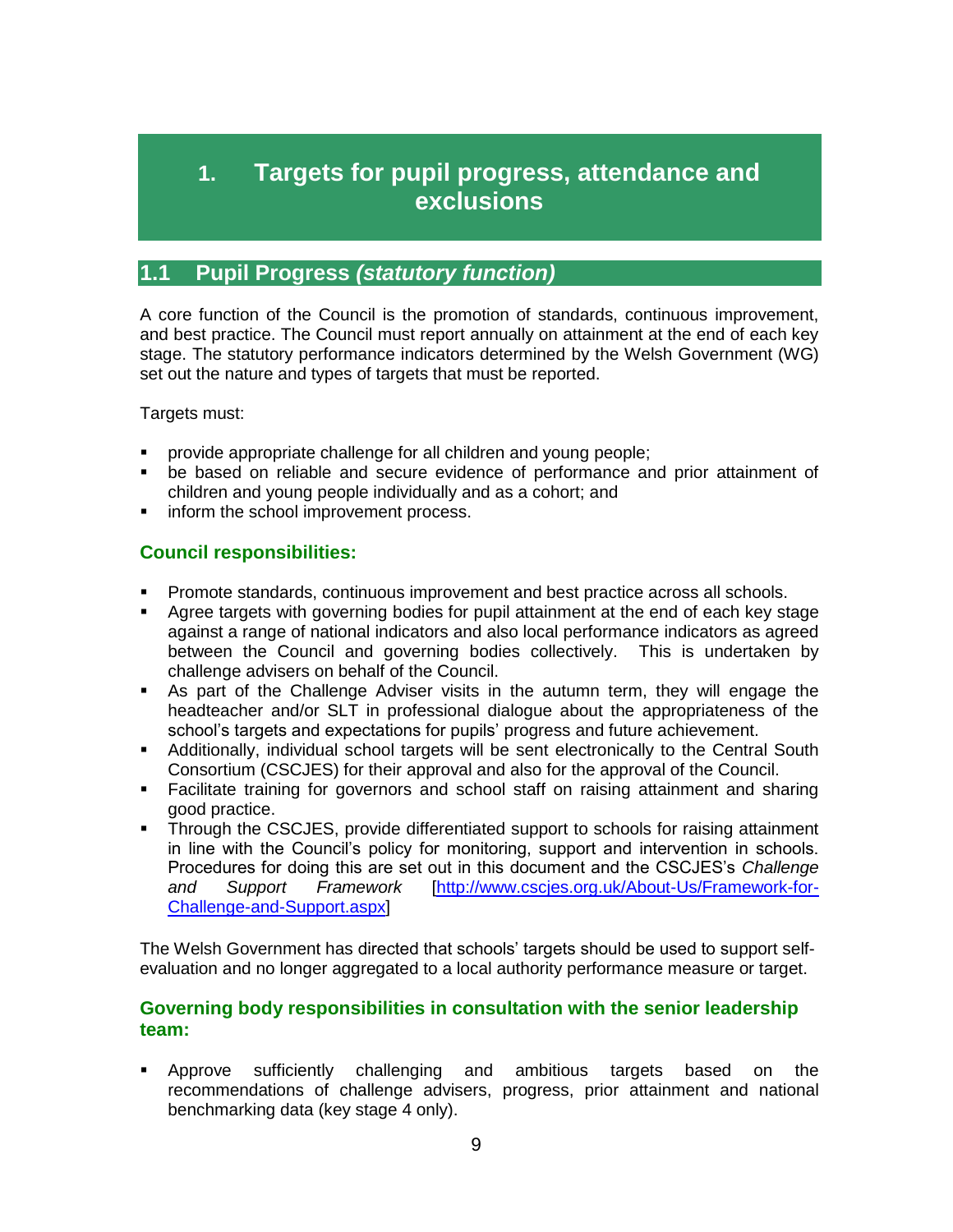- Agree targets with the Council by  $31<sup>st</sup>$  December each year, and use the performance data to support school improvement initiatives.
- Ensure that whole-school targets are provided to the Council electronically within timescales set by the CSCJES.
- Continuously monitor, discuss and analyse performance information in order to review targets for improvement.
- **Targets set annually during the autumn term will be the targets used by Challenge** Advisers to guide and support school improvement activities.

## **1.2 Attendance** *(statutory function)*

#### **Council responsibilities:**

- **Approve whole Council targets for attendance at Primary and Secondary phase.**
- Discuss targets with Headteachers for attendance against a range of national indicators and also local performance indicators as agreed between the Council and governing bodies collectively.
- Set 3-year rolling targets with schools, to be reviewed annually.
- Monitor, discuss and analyse attendance data in order to review target setting process.
- Publish annual attendance data for schools on the council's performance management software.
- **Provide advice to schools on attendance data.**
- Facilitate training for governors and school staff on raising attendance and sharing good practice.
- **Provide support to schools for raising attendance in line with the Council's policy for** monitoring, support and intervention in schools.

#### **Governing body responsibilities in consultation with the senior leadership team:**

- **Ensure the school enters attendance data on the register.**
- **Provide attendance data for the Learning and Skills Directorate electronically every** half term.
- Work with the Learning and Skills Directorate to discuss suitably challenging targets for attendance informed by current attendance and benchmarking data.
- **Provide electronically to the Council, 3 year rolling targets for school attendance on** an annual basis.
- Monitor, discuss and analyse attendance data to support targeted interventions to raise attendance in the school.

## **1.3 Exclusions** *(non-statutory function)*

#### **Council responsibilities:**

- Approve whole Council targets for reducing exclusion at primary and secondary phase.
- Provide training, advice and support on the correct use of the exclusion process and the promotion of alternative strategies to exclusion, including exclusion strategy meetings and managed moves.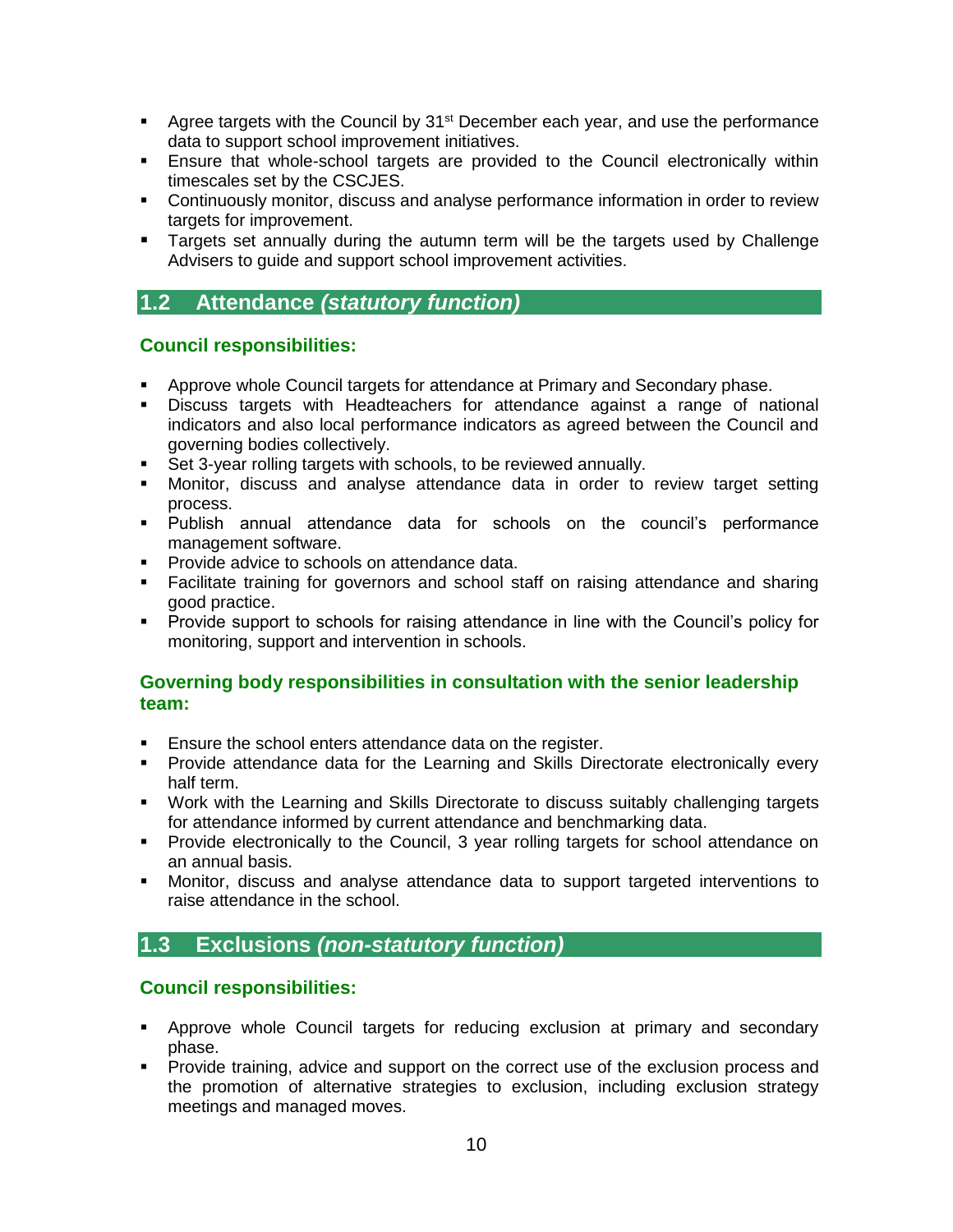- Support secondary and primary schools in carrying out managed moves as a recognised Welsh Government alternative to permanent exclusions.
- Support governing bodies in considering the decision to exclude pupils and provide further support once the decision is made to exclude.

#### **Governing body responsibilities in consultation with the senior leadership team:**

- Work with the Council to agree planning for reducing exclusions using current exclusion data and local targets.
- Ensure that all incidents of exclusions are recorded immediately on the schools database (preferably SIMS).
- Monitor, discuss and analyse exclusion data to support targeted interventions to reduce exclusions in the school.

## **2. Attainment for Schools**

| <b>Outcome measure</b>                                                                                                                                                                                                                                                                   | <b>Performance</b><br>2018 |
|------------------------------------------------------------------------------------------------------------------------------------------------------------------------------------------------------------------------------------------------------------------------------------------|----------------------------|
| % of pupils achieving Foundation<br>Phase Outcome Indicator (FPOI)                                                                                                                                                                                                                       | 87.5%%                     |
| % of pupils achieving Key Stage 2 core<br>subject indicator (CSI)                                                                                                                                                                                                                        | 94.9%                      |
| % of pupils achieving Key Stage 3 core<br>subject indicator (CSI)                                                                                                                                                                                                                        | 92.3%                      |
| % of pupils achieving Key Stage 4 level<br>2 including English and mathematics<br>$(L2+)$                                                                                                                                                                                                | 66.3%%                     |
| % of all pupils (including those in Local<br>Authority Care) and in any Local<br>Authority maintained school aged 15 as<br>at the preceding 31 <sup>st</sup> August and leave<br>compulsory education, training or work<br>based learning without an approved<br>external qualification. | 0.7%                       |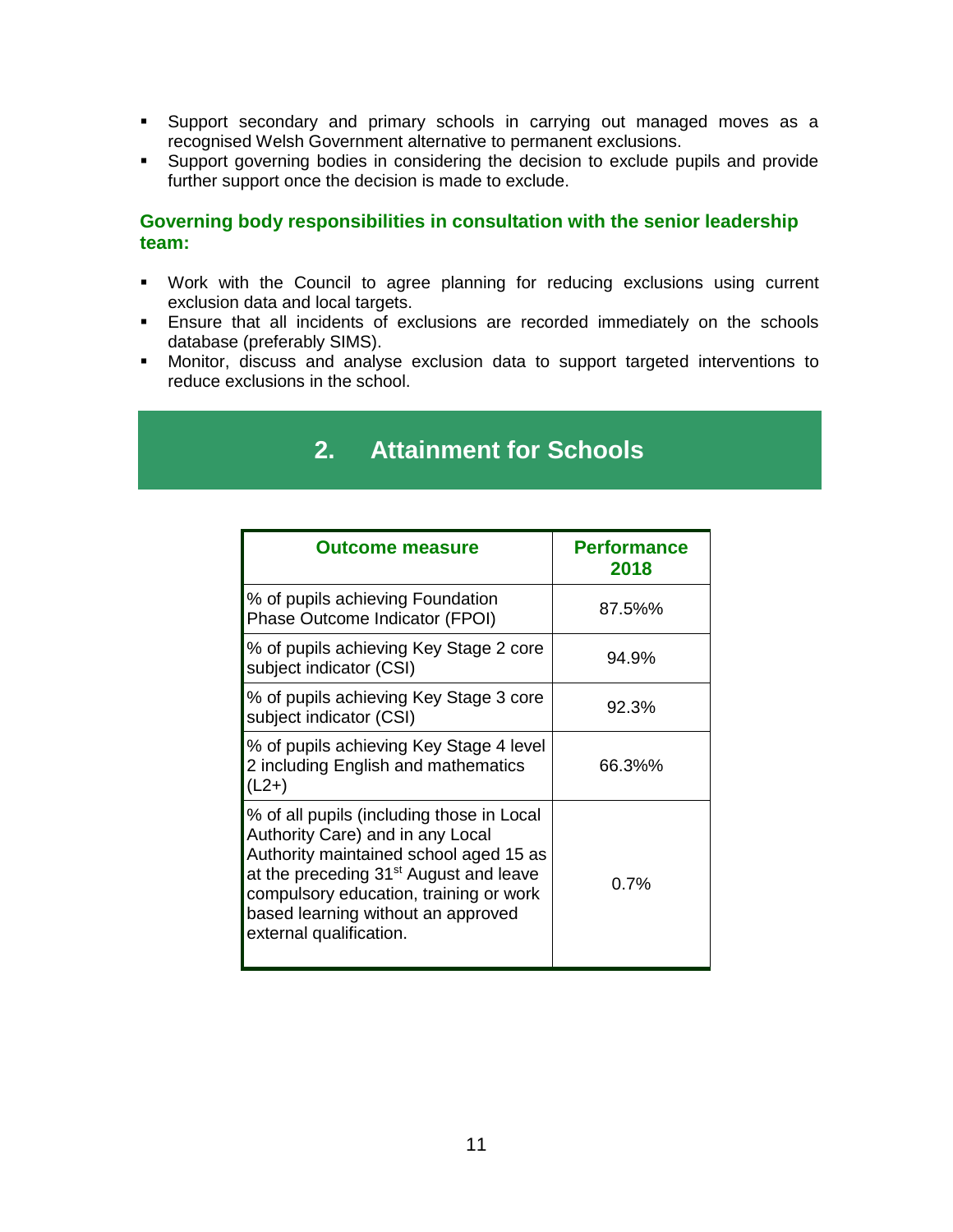## **3. Monitoring, Challenge, Support and Intervention**

## **3.1 Monitoring schools** *(statutory function)*

#### **a) Quality of education provision and standards of performance**

The Council has a statutory role in monitoring the quality of education provision and standards of performance in all schools and Council maintained learning settings. In September 2012, the Council commissioned the Central South Consortium (CSCJES) to deliver these functions to all schools on its behalf.

The CSCJES Framework for Challenge and Support School Improvement Service Handbook clearly details the monitoring, challenge, support and intervention that will be provided on behalf of the Local Authority.

A few summary points are:

All schools are categorised for additional support and challenge against a national categorisation model. The aim of the model is to enable consortia and schools to ensure that the right, timely support, challenge and intervention secure improvement in outcomes for all learners. It takes into account standards of achievement and the school's capacity to bring about improvement, the latter of which includes judgements about teaching and leadership. The resulting support category (red, yellow, amber or red) identifies the level of support the school requires, as outlined in the regional Challenge and Support Framework.

Schools categorised as green and yellow will require a measure of challenge and support appropriate to their performance profile and quality of education provided.

Schools categorised as amber and red will require additional support and challenge, the nature and extent of which is agreed with the headteacher, challenge adviser and senior challenge adviser.

All Challenge Adviser meetings with the school are reported to the Senior Challenge Adviser.

The Senior Challenge Adviser works closely with the school and the challenge adviser to monitor the progress of schools.

This work is effectively carried out through close partnership working between the school and the dedicated Challenge Adviser. The Council, through the work of the Challenge Advisers has a role in supporting schools' self-evaluation and improvement through a programme of monitoring, evaluation and review.

The differentiated programme of challenge, monitoring, support and intervention is delivered through meetings between the school's Challenge Adviser, the Headteacher and the school's leadership team.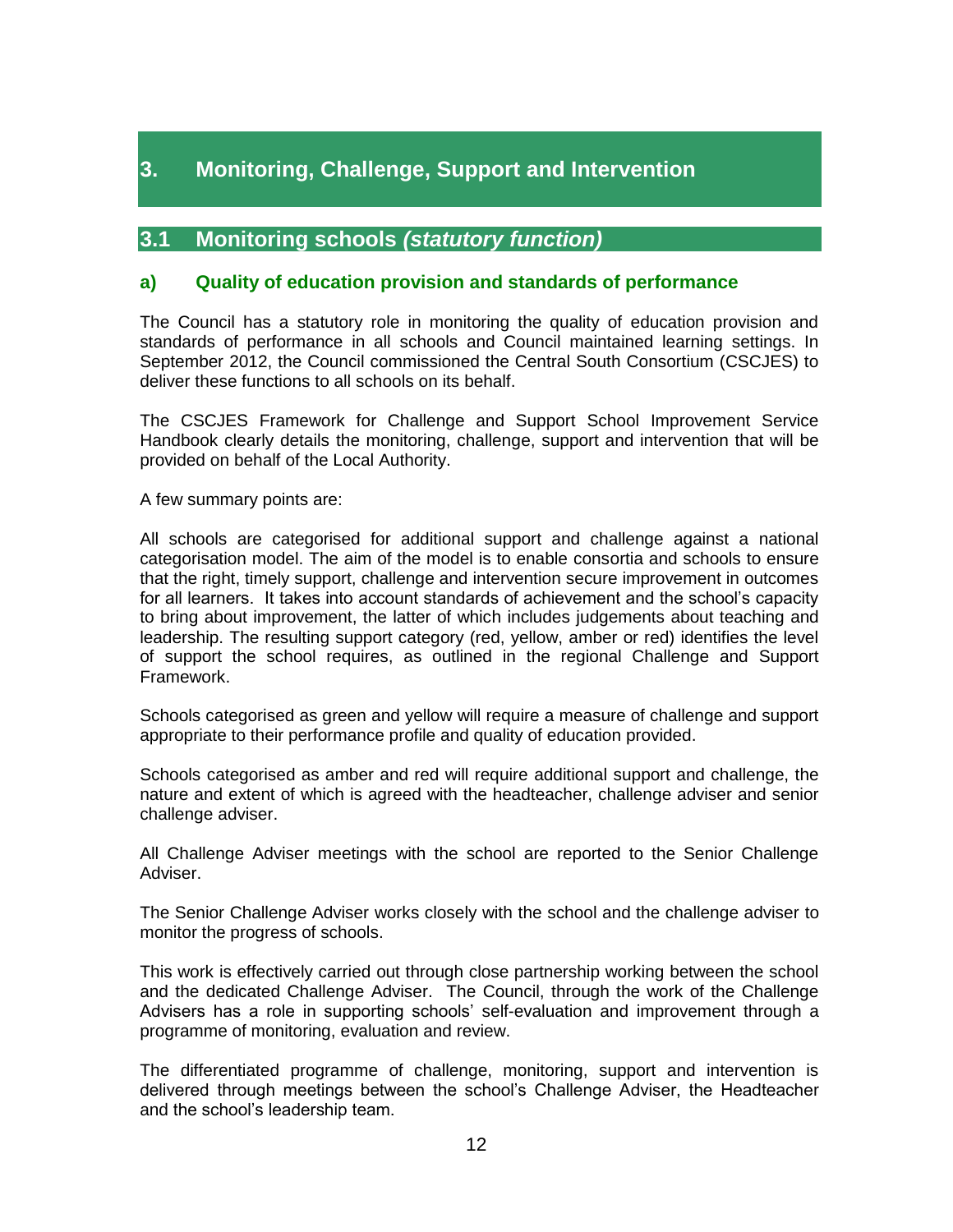The school improvement and local authority school inclusion officers, working in partnership with schools, play a key role in monitoring the quality of education provision and standards of performance and in providing the support necessary to improve the school.

#### **Council responsibilities:**

- **Duplication of functions delivered by the CSCJES will be avoided.**
- Collation, analysis and timely distribution of a range of school performance information including academic standards, attendance, inclusion and financial information.
- Sharing of analysis and commentary on performance including the identification of issues and their relative significance through the School Meetings and Challenge Adviser Reports and correspondence with schools.
- Monitoring of progress towards meeting agreed performance targets and school improvement priorities.
- Evaluation of school documentation as appropriate to the particular monitoring activity.
- Evaluation of a range of reports from agencies such as Estyn inspection reports and audit reports as and when required.
- A programme of regular visits, including the Director of Learning and Skills and Lead Officer for School Improvement visits, Challenge Adviser visits, inclusion link team visits, financial officer visits, and officer visits from other Council service areas to monitor school performance, planning for improvement and progress against planned actions.
- A programme of Council monitoring and reviews in individual schools which may include subject, aspect, or whole school reviews as agreed with the governing body, and involving evaluation of pupils' work and school documentation, discussion with staff and pupils, and observation of lessons as appropriate. This programme is always arranged in partnership with the school.
- A programme of Council commissioned targeted support in individual schools which is based on data analysis and is inversely proportional to success. This programme is always arranged in partnership with the school.
- The school category determines the extent and nature of commissioned support required.
- A programme of moderation activities, usually cluster based, to establish consistency in teacher assessment and understanding of end of key stage teacher assessment levels in relation to pupils' work.
- Support a programme of professional development for practitioners and school leaders.
- Review of progress in schools in respect of national initiatives and requirements. These will be included as the focus for Challenge Adviser visits.

#### **Governing body responsibilities in consultation with the senior leadership team:**

As partners within the monitoring process, and through close partnership working with the school's Challenge Adviser and with Council officers, will make available to the Council if requested: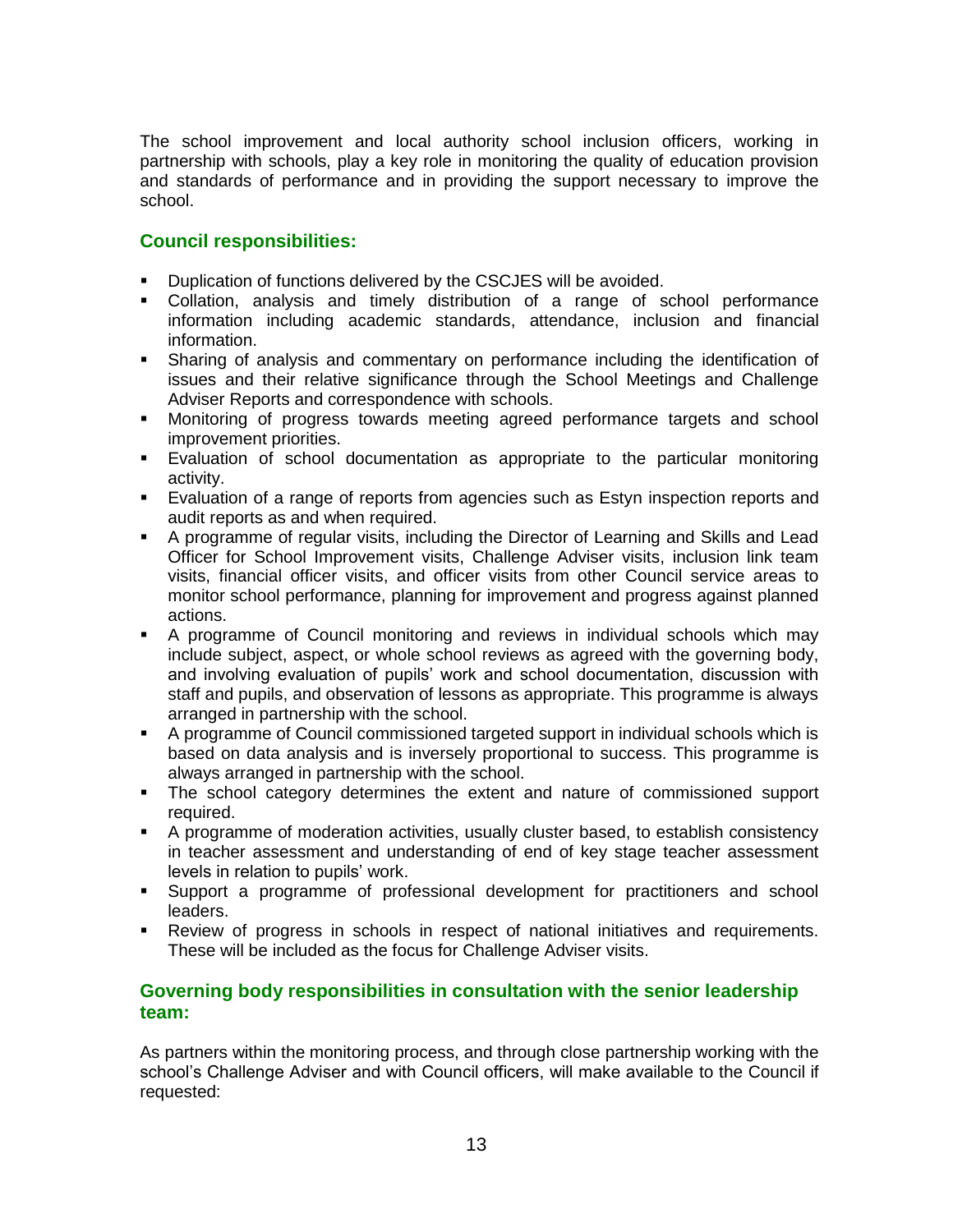- The school staffing plan / staffing structure.
- The school curriculum policy.
- The school budget.
- The school development or improvement plan.
- The school action plan following school inspection, although in most cases this will form part of the SDP/SIP.
- The school self-evaluation report.
- The school special educational needs policy.
- The school child protection policy and Safeguarding Policies e.g. Physical Intervention, Time-out, Behaviour and Disciplinary.
- The school complaints procedures.
- The school anti-bullying policy.
- The school disability equality scheme and accessibility plan.
- The school race equality policy / equal opportunities policy.
- The school sex and relationship policy education policy as appropriate (statutory for secondary schools only).
- The Governors' annual report to parents.
- The school health and safety policy (for VA and Foundation schools).
- The school admission policy (for VA and Foundation schools).
- The school staff discipline, conduct, capability and grievance procedures (in the case of a Voluntary Aided School, schools should refer to guidance issued by the National Society or C.E.S).
- The school charging policy.
- The school freedom of information publication scheme.
- The school transition plan.
- The school's investment plan.
- **•** Other school policies as required and if requested.

Where possible, it would be helpful if documents were made available in electronic format.

Following Estyn inspections, reports are summarised and presented to the Cabinet Member for Learning and Culture and the Director of Learning and Skills and Lead Officer for School Improvement by the Challenge Adviser. The school also presents its postinspection action plan to the Challenge Adviser and Council, via the Challenge Adviser.

It is recognised that in most cases this plan will form part of the School Improvement Plan (SIP), The Challenge Adviser and inclusion team subsequently have responsibility for monitoring the implementation of the school action plan and that outcomes sufficiently meet the inspection recommendations. In most cases this is done via Challenge Adviser meetings with the Headteacher and becomes part of routine professional dialogue about school improvement. This process is also captured on the completed Statement of Action for the school if the school is placed in a statutory follow up category.

Universal services, as well as targeted and differentiated provision, is provided according to the school's category.

Universal services include the following:

 Routine school visits to provide statutory challenge, monitoring of progress, support and if necessary, intervention (CMI Programme).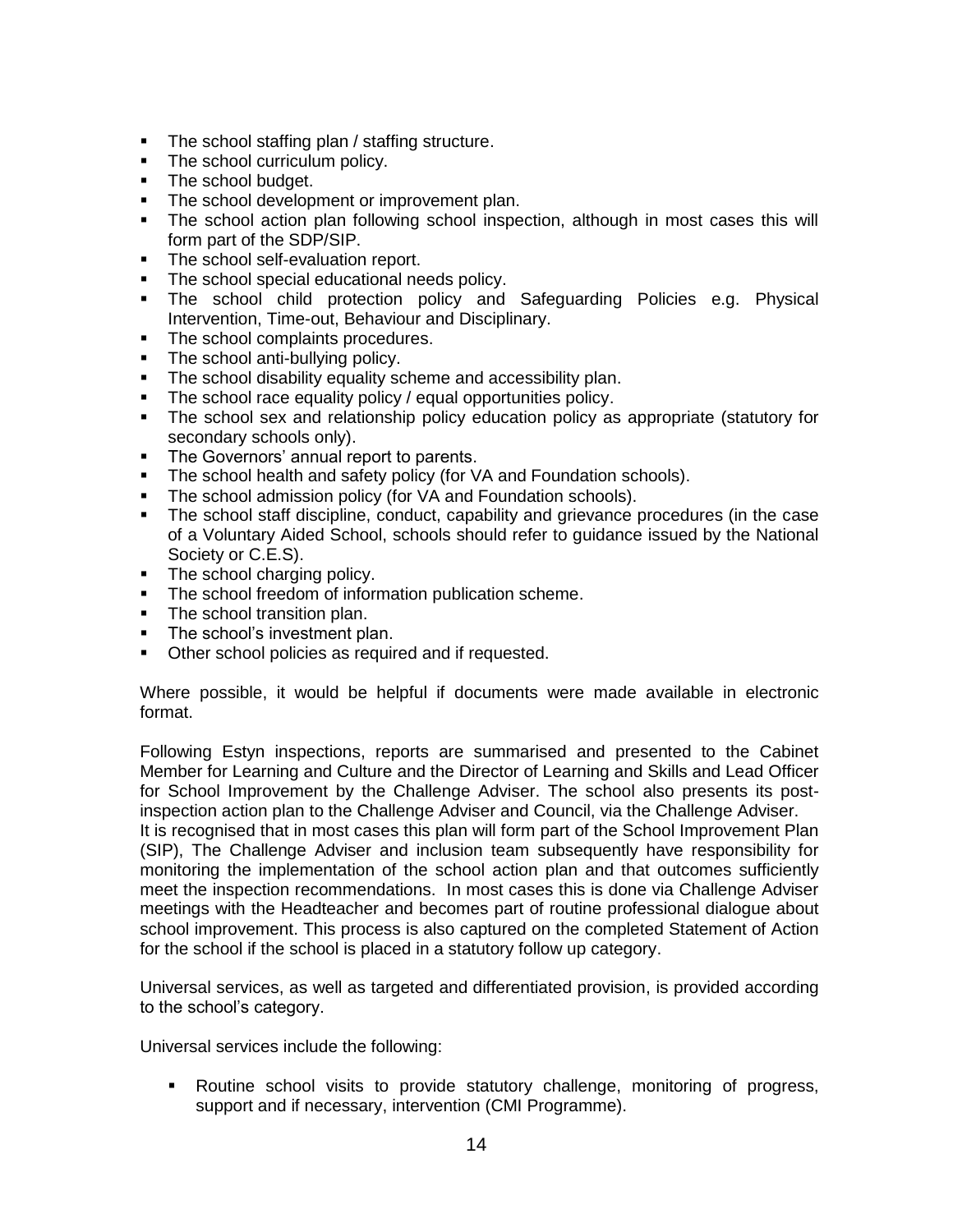- Additional school visits to provide more targeted support as required necessary by the school's category and as set out in the Statement of Action.
- Sufficiency of progress meetings for those schools requiring additional support.
- **Support for senior school appointments.**
- **Support for school reorganisation.**
- **Support for Newly Qualified Teachers.**
- Support for school Governors by way of providing an external perspective of school's performance data.
- **Governor training in school as required.**
- **Support to devise school's Post Inspection Action Plan (PIAP).**
- Support to devise school's Self-evaluation report pre inspection.
- **Writing the pre inspection Briefing Report for Estyn.**
- Headteacher Performance Management support to the Governing Body panel.
- **Support with post inspection follow-up work in school.**

For primary, secondary and special schools, visits will also be made by the Director of Learning and Skills and/or Head of Service as appropriate.

Information relating to individual school performance and the quality of provision is shared between Council officers in a variety of ways.

- Challenge Adviser reports in relation to particular aspects of school performance are always sent to school, the CSCJES and the Senior Challenge Adviser. These are viewed by identified local authority based officers only. The Director of Learning and Skills may request to view any report, on any school, at any time.
- The Heads of Standards and Provision and ALN and Wellbeing meet regularly with the Senior Challenge Adviser and at the end of every term with all Challenge Advisers to review school improvement and to consider the progress of schools.
- Where particular issues have become apparent, review meetings are more frequent.
- **Progress of schools causing significant concern is reviewed weekly by the Directorate** Management Team and Cabinet Member for Learning and Culture.
- The support work of the Inclusion team and progress made in individual schools is also fed into the review of the work of all schools.

Cross-Directorate review meetings of schools causing concern are conducted every half term.

These processes bring together the Heads of Service within the Directorate to consider School reports and share information across the team. Discussion with this team and the school leads to a determination or confirmation of the nature and type of support provided in each school.

As in all organisations, there are matters of sensitivity where it would be inappropriate for information to be shared widely. In such cases, sensitive information would be disseminated on a need to know basis only. The Council recognises the importance of maintaining appropriate levels of confidentiality in such matters, and as such, details of these particular matters would fall outside the normal half-yearly review process.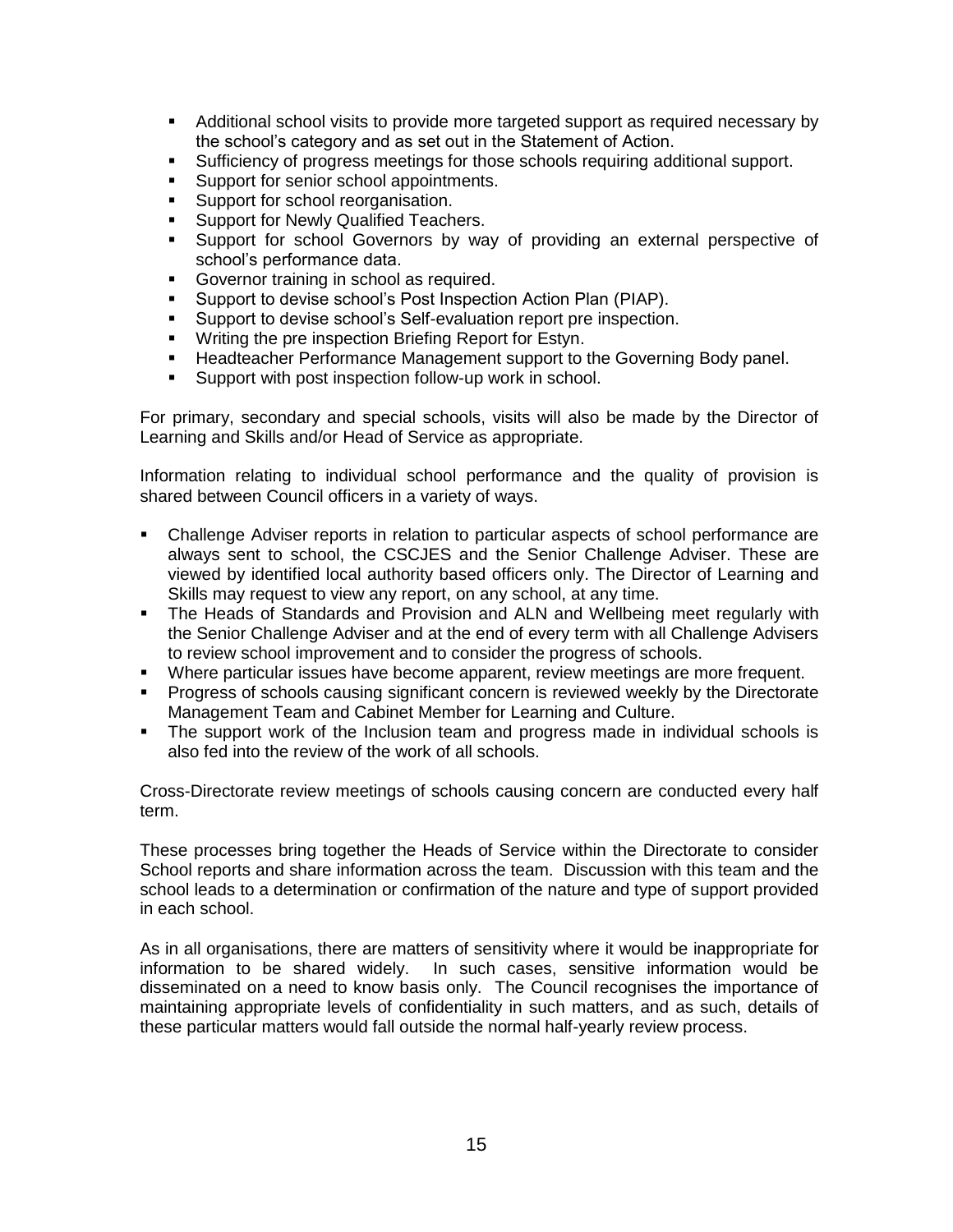#### **b) Finance**

The Council's Scheme for Financing Schools provides details of the underlying principles of local management of schools. This document covers the financial and managerial responsibilities of both governing bodies and the Council under the Scheme.

Section 4 of the scheme confirms how surplus and deficit budgets are dealt with. The details behind the specific guidance outlined in the Scheme for Financing Schools, including Financial Regulations and Standing Orders, form part of this partnership arrangement, whereby the Council and its schools work closely to identify and resolve emerging financial problems / issues.

The Council offers all its schools an opportunity via a formal Service Level Agreement, to buy into Finance Support package to support them in their financial / budget management role. Visits are arranged and agreed in advance with each participating school.

#### **Financial Training**

#### **Headteacher/Acting Headteachers**

Once appointed and in post, new/acting Headteachers induction training covering all aspects of the service, including finance, will be offered. This will be delivered through a training session for a number of Heads or through specific on-site training on an individual basis.

Ongoing training is provided by the School Finance Support Team as part of the routine visits as outlined in the SLA.

#### **Finance support (admin) staff**

Finance support (admin) staff within schools will be provided with initial training when first appointed to the post as follows:

- training provided by the School Finance Support (SFS) Team is provided "on site" as part of the SFS Team member's visit to the school in accordance with the Service Level Agreement; and
- **training provided by SIMS/One Support Team on the financial (SIMS FMS) system.** This will be either on site or in a group, depending on numbers to be trained.

Additional training needs will also be identified as part of the SFS Team member's routine visits to schools or requested by the school support (admin) staff. This will be addressed either on an individual or group basis depending on the issues raised and the numbers involved.

Ongoing training is provided by the SFS Team as part of the routine visits as outlined in the SLA.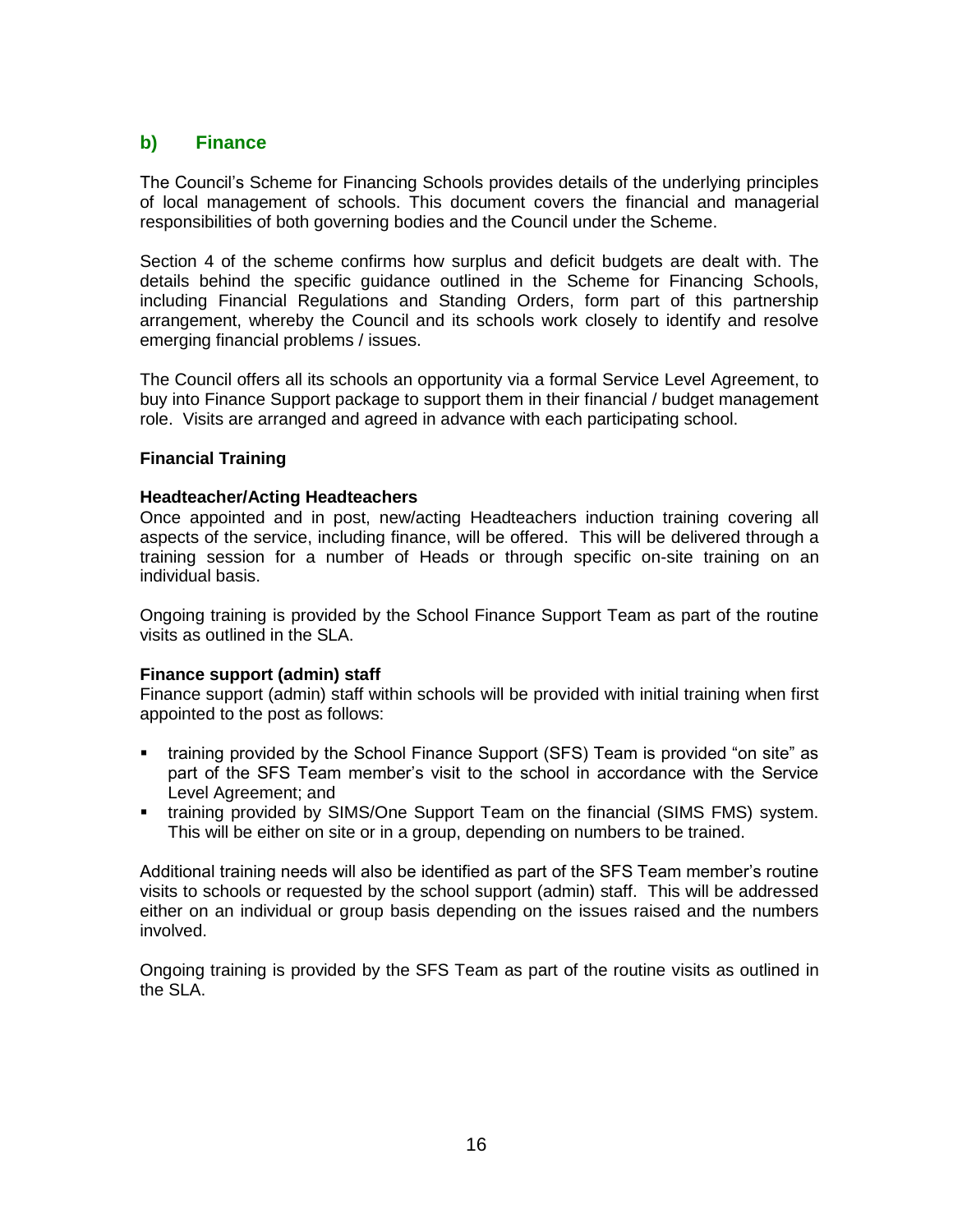## **3.2 Factors the Council will take into account in identifying schools giving cause for concern** *(statutory function)*

The Council has a duty of care for all its schools and will provide support for its schools relative to their need.

This will obviously necessitate a differentiated programme of targeted support, which is located on a continuum, delivered in partnership with the school and is clearly supportive of identified need.

The Council commissions the Central South Consortium (CSCJES) to deliver its statutory school improvement functions, to all schools, on its behalf.

The Categorisation Model and resultant Challenge and Support Framework clearly set out the nature and extent of a differentiated programme for schools.

The categorisation process and consequences in terms of extent of additional support delivered, is applied to all schools in the Vale of Glamorgan.

The Council and the CSCJES are mindful of the criteria provided by Estyn through the inspection framework relating to schools causing concern and of its duties as described in the legislation for schools in need of improvement and schools requiring special measures and as such, will intervene directly when an individual school is giving cause for concern.

Because, however, it needs to prevent schools from failing, the Council, via the CSCJES, will intervene when the potential for failure begins to become evident. The Council, through the CSCJES, will work with schools, in partnership to address identified areas of concern.

Therefore the factors governing the Council's intervention and resulting targeted programme of support for schools will be determined by the need to fulfil the Council's duty of care for all its schools, coupled with the need to support schools in their drive for school improvement and the requirement to intervene when a school is failing to provide a satisfactory standard and quality of education for its pupils.

The following are examples of contexts that will be taken into account when determining the level of support offered to schools:

- **Where the safety of children and young people is in jeopardy.**
- A significant decrease in standards, a pattern of deteriorating standards or a pattern of slow or unsatisfactory rates of improvement across a range of aspects and indicators including attendance and exclusions.
- New leadership, new staff also new to leadership, significant staffing changes and/or instability, management and leadership which are experiencing difficulties or challenging circumstances, management and leadership which is ineffective.
- Schools experiencing financial difficulties, schools that need specific financial support, ineffective financial management.
- **Provision that is in need of specific improvement, instability of provision due to** volatility of staffing, poor and deteriorating quality of teaching and learning.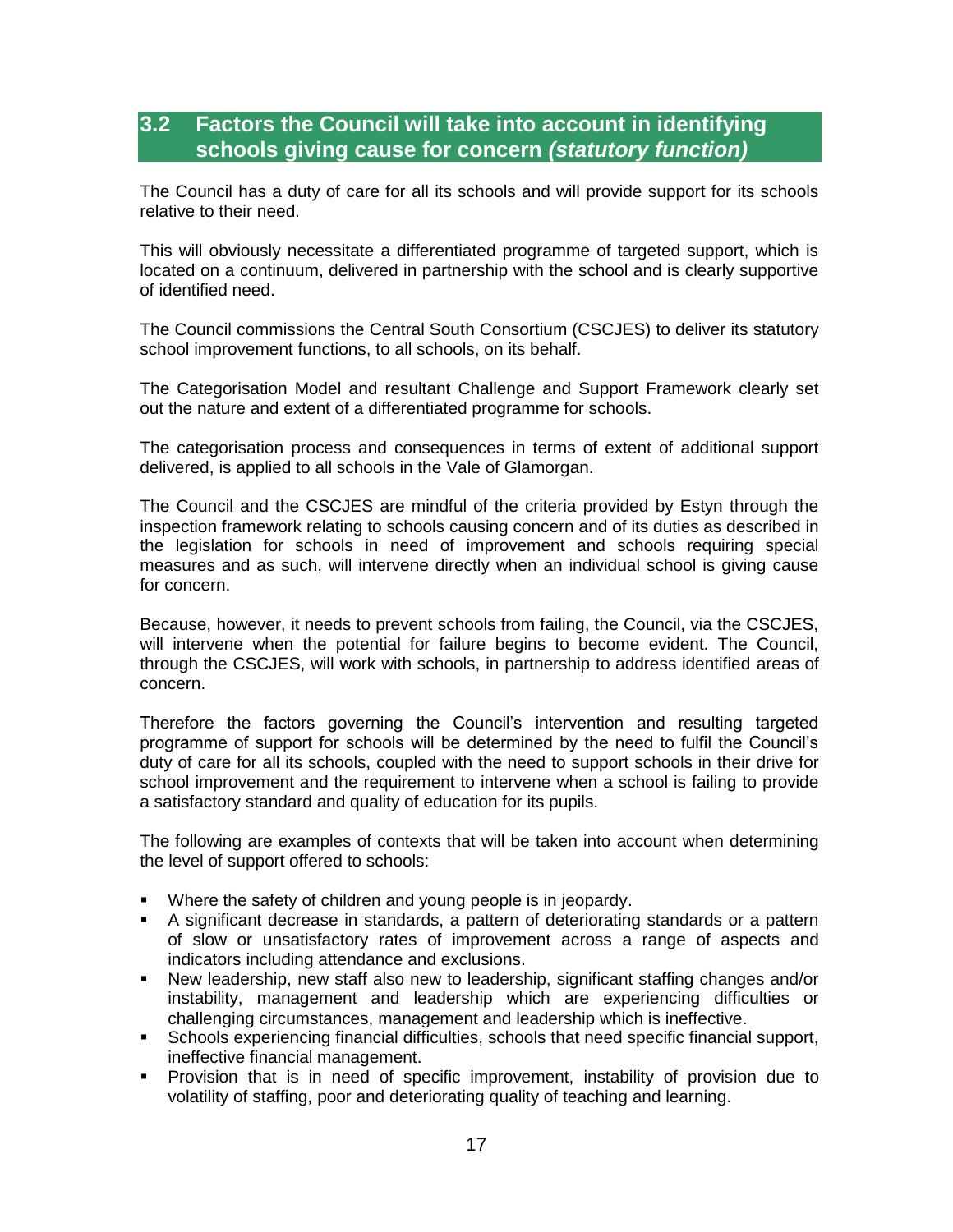- Schools experiencing difficulties in effective working relationships amongst staff, the breakdown of effective working relationships amongst staff.
- **Failure to comply with statutory regulations.**

The above are examples of schools' contexts that can occur from time to time, which are not exhaustive and can necessitate the Council to provide support to facilitate improvements in these key areas. Contexts such as those aforementioned will be used as criteria to determine the appropriate level of support required, which will always be located on the continuum.

The Categorisation Model exemplifies further detail and provides criteria in each of the key areas of outcomes, provision and leadership, which will be taken into account when considering the category within which to place a school.

## **3.3 Support the Council will offer to schools giving cause for concern, to turn them around and to prevent them from becoming failing schools** *(statutory function)*

#### **Levels of Council support**

The National Categorisation Model determines the school's support category (green, yellow, amber or red), depending on the level of support required.

The Challenge and Support Framework appended illustrates the additional allocation or resource, in broad terms, for each support category.

#### **Schools identified as in need of green or yellow support**

Schools where the support category is green or yellow are encouraged to participate in peer enquiry. The peer enquiry model seeks to establish disciplined procedures by which knowledge is moved and shared between schools within a culture of trust and mutual accountability. The approach has the potential to make a critical contribution to a school's self-evaluation cycle and its capacity to achieve further improvement in particular aspects of its work. Peer enquiry might be undertaken because a school wishes to: focus on exploring a specific area or initiative; enhance its self-reflection processes; address one or more improvement priorities or post-inspection recommendations. For schools not participating in peer enquiry, there should be some collaborative activity with the school that will contribute further to its capacity building and self-evaluation. In discussion with the challenge adviser, the school will initiate an evaluation for improvement process related to its priorities for improvement. These may well be shaped from the areas for improvement identified in the national categorisation process. In normal circumstances the evaluation would incorporate activity including direct contact with learning and teaching and pupils' work. The evaluation will usually involve the challenge adviser and should where possible, also involve a peer from another school and/ or a specialist within the system and or other personnel in the school in addition to the headteacher. The flexibility with regard to who is involved in the evaluation for improvement process is designed to ensure a bespoke solution to the challenges faced by different schools. The important point is that the challenge adviser works with others to develop capacity within the system whilst addressing the needs of the school. The outcome will be a written evaluation setting out strengths or positive features and areas for further improvement.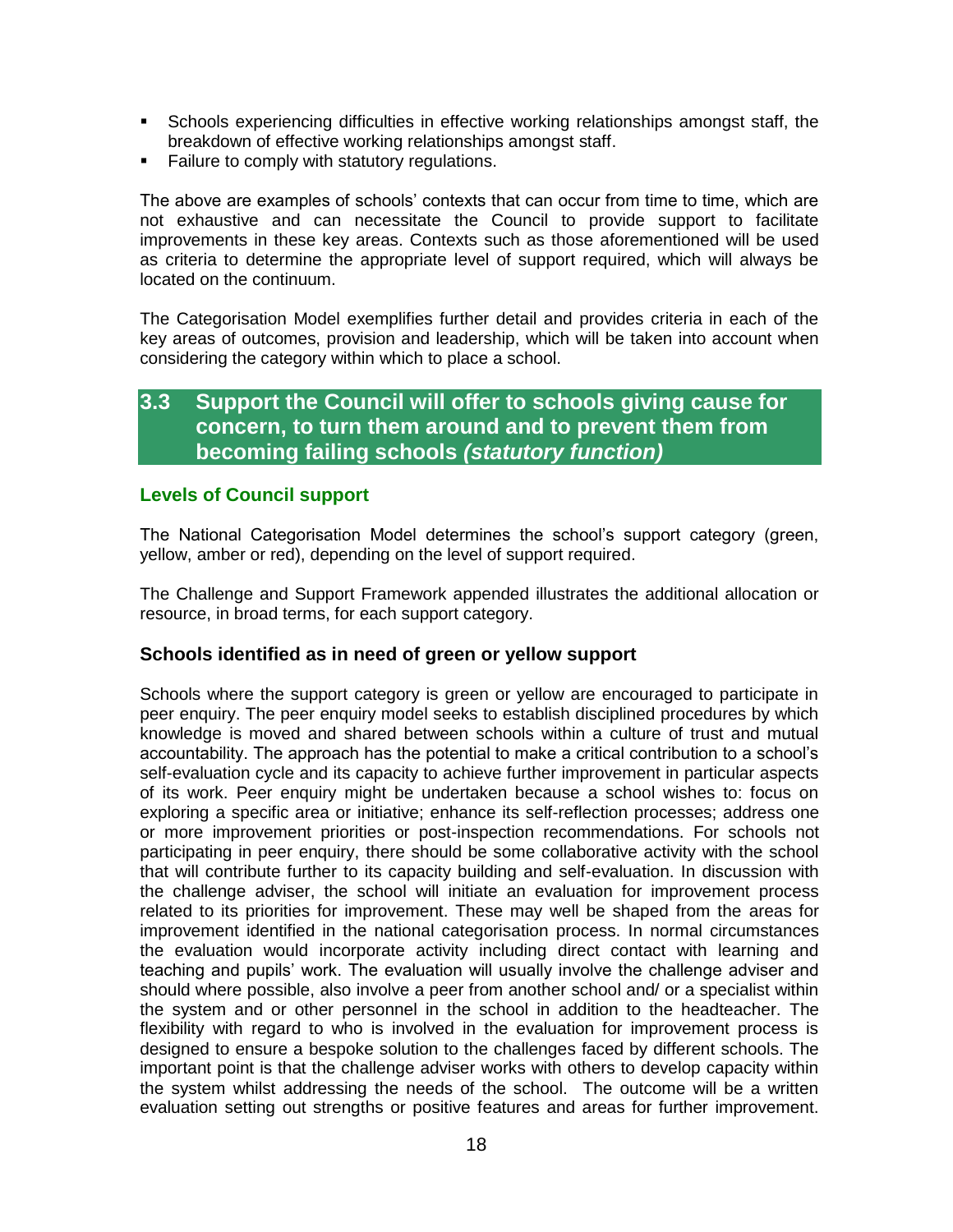The school will be able to use the outcomes of the evaluation activity as part of its selfevaluation processes and self-evaluation report.

#### **Schools identified as in need of amber or red support**

For schools where the support category is likely to be red or amber the challenge adviser will make an initial identification of support needs in the summer term. S/he will agree with the school a process to diagnose needs in more depth prior to finalisation of the support plan at the earliest opportunity where necessary. This may involve a more indepth review of the current position in partnership with the school using a range of expertise. Working with the service's strategic advisers, the challenge adviser will broker the support required to meet needs at least provisionally. It will be expected that the school will direct its own resources to achieving the agreed priorities for improvement so as to have maximum impact on securing improvement at an appropriate rate. Any allocation of additional resources will be contingent on this. In all circumstances, the service will need to manage its support and challenge activities in line with the available resources. Work to support the school's improvement, including any in-depth review activity will begin immediately. It will not be necessary to await the review, challenge and support meeting with the headteacher and governors. However, it will be important to discuss and confirm the support at this meeting. It will be vital that there is an unambiguous and agreed view of the school's key priorities from the outset and a strong focus in the school's single improvement plan on raising achievement. For schools where the category is amber or red, a succinct support plan will be prepared by the challenge adviser detailing the additional support to be provided, by whom, the timescales and resource requirements. This will sit alongside the school's improvement plan and make a clear connection between the support provided and the intended impact on those aspects identified as needing improvement in the school's improvement plan. The consortium's intervention strategy contains a number of resources that challenge advisers should consider when determining the strategies for improvement to be implemented in schools. For schools requiring significant improvement or in special measures, the challenge adviser will work closely with the senior challenge adviser and local authority's senior officers to prepare a statement of action setting out how the local authority will support the school. At the review, challenge and support meeting the challenge adviser will agree with the headteacher and chair of governors the arrangements for monitoring and reporting the school's progress during the academic year. This will include:

- the expectations of the headteacher and chair of governors for providing evidence of progress at the planned meetings to review progress;
- the arrangements for carrying out these meetings in conjunction with the local authority; and
- how progress will be monitored and recorded by the challenge adviser and other personnel supporting the school.

Should the performance review conclude that insufficient progress has been made or that there is little or no confidence that the school will improve in line with set targets, the school will be issued with a formal warning letter.

The formal warning letter will be written by the Director of Learning and Skills and copied to the Cabinet Member for Learning and Culture, the Managing Director, the Leader of the Council, the Head of Standards and Provision, the Head of ALN and Wellbeing and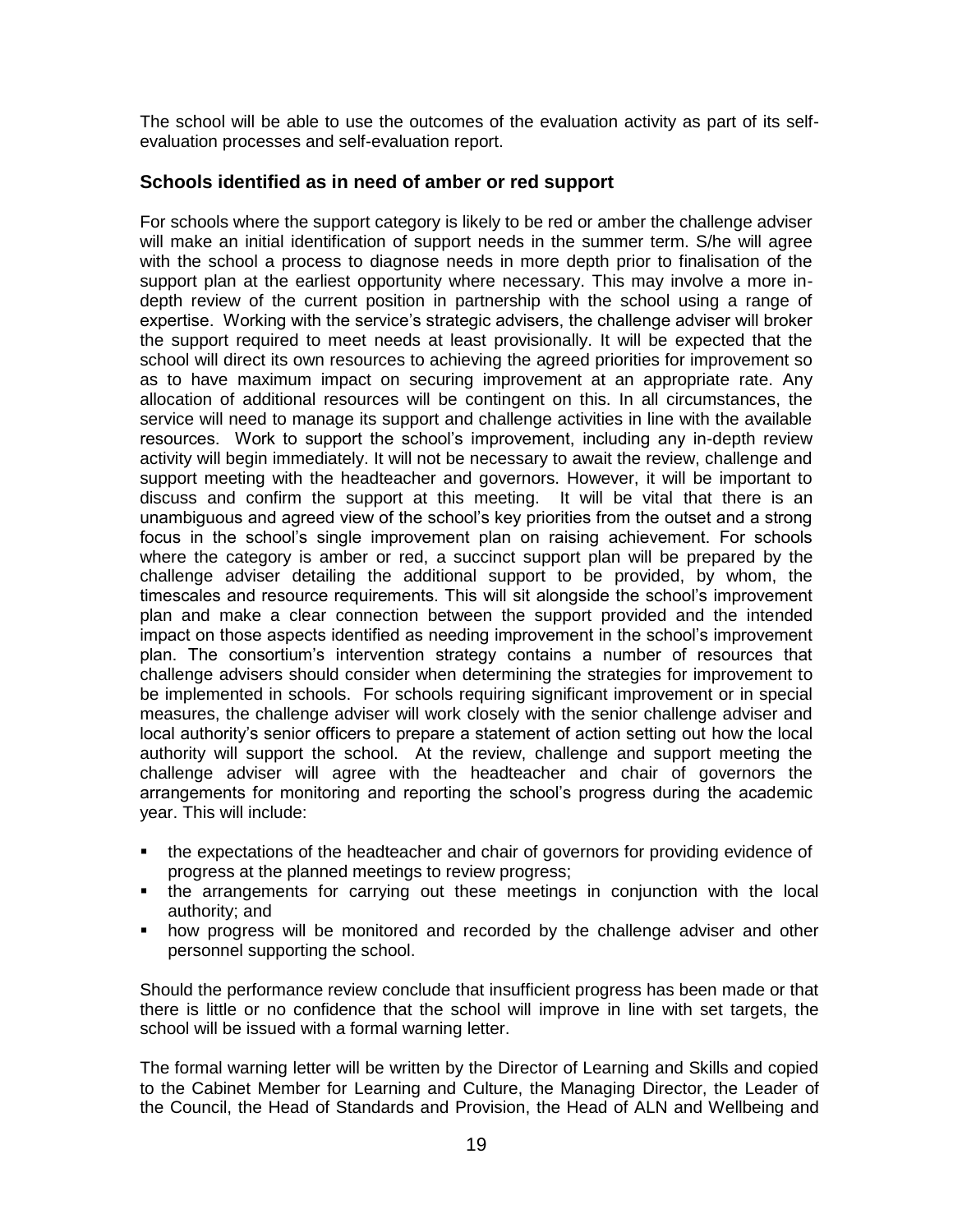the Managing Director of the Central South Consortium Joint Education Service (CSCJES) as well as to Welsh Government. The formal warning letter will set out how the Council will intervene in the school to bring about the improvements necessary.

Formal intervention will comply with legislation as set out in the School Standards and Organisation Act (Wales) 2013 and supportive guidance.

The School Standards and Organisation (Wales) (Section 20) Act 2013, places a duty on all local authorities in Wales to have regard to any guidance given by Welsh Ministers in exercising their functions in respect of intervention in schools causing concern as set out in Part 2 of the 2013 Act. The Schools Causing Concern Statutory Guidance for schools and local Authorities document number 129/2014, provides such guidance. It also sets out the approach the Welsh Ministers will take in exercising their own intervention and consent function.

All work to improve schools will always be carried out in partnership with diocesan officers where appropriate to ensure that any support meets the needs of the school effectively.

All reports of intervention, monitoring and evaluation will always be shared with school and will be saved on the School Secure File and reviewed as a part of the half yearly performance review process as well as the half-termly cross-service case conference meetings.

## **3.4 Support the Council will provide to schools in need, or in special measures, or requiring significant improvement**  *(statutory function)*

If, as a result of an Estyn Inspection, a school is deemed to require significant improvement or special measures, there is a statutory requirement for the Governing Body of the school to submit a post-inspection action plan (PIAP) within forty days of the publication of the inspection report.

Such a school will be categorised as a school in need of red level of support in the national categorisation model and, as such, trigger the maximum level of support illustrated in the Support and Challenge Framework.

Additionally the Council will work with the leadership of the school and the CSCJES in the following ways:

- The Council will assist the school's governing body and headteacher in drawing up the action plan and will approve the action plan prior to its submission to Estyn. The Challenge Adviser will provide this support. The Senior Challenge Adviser will coordinate LA support and the development of an LA support Plan which will be appended to the PIAP, will devise an LA Support Plan and append to the PIAP.
- The action plan will detail the actions to be taken by the school to address the issues raised in the report, and will summarise the support and intervention to be provided by the Council. The plan will report the timescales involved, resources required and outcomes expected from each of the actions.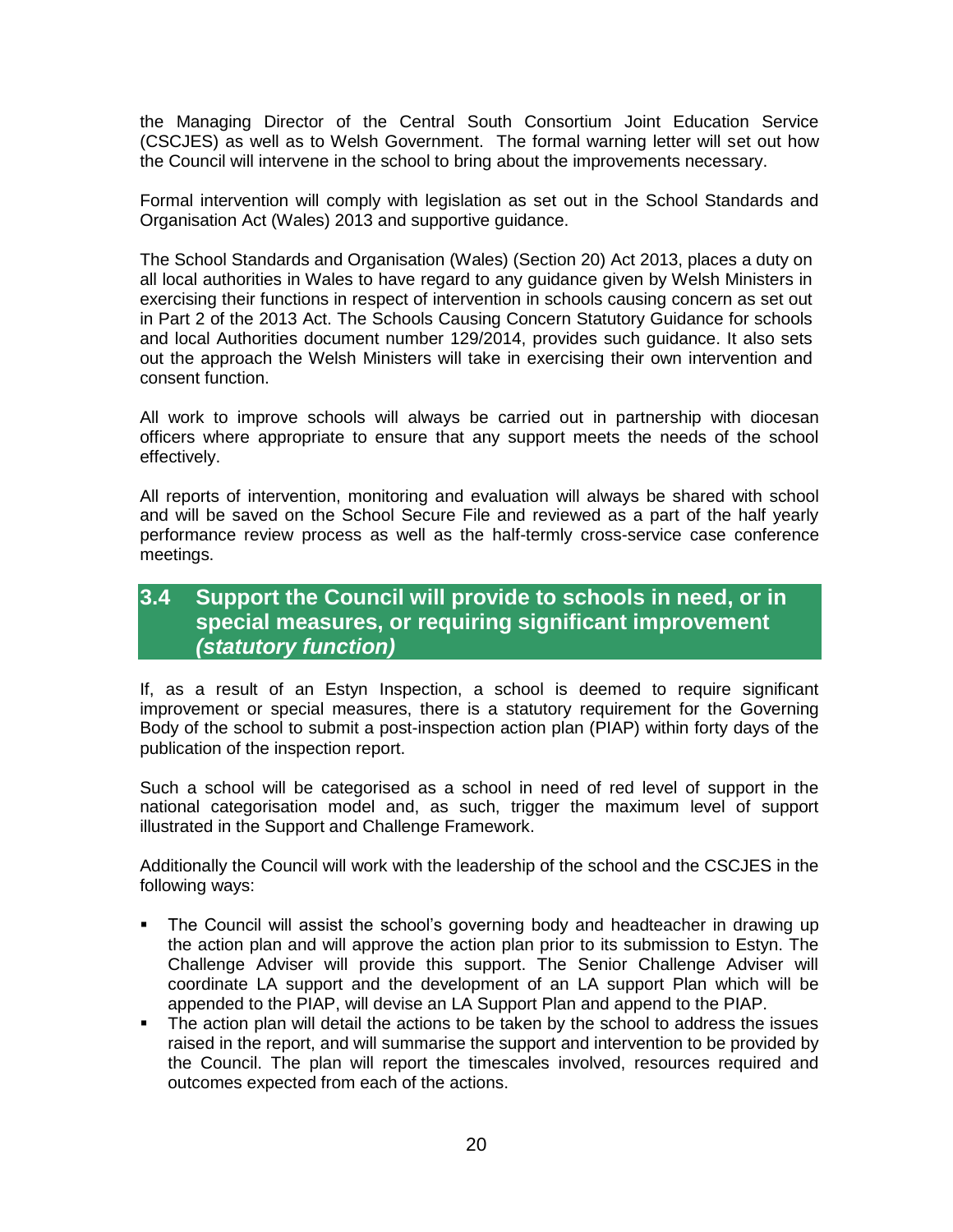- A half termly reporting timetable for formal monitoring of progress in implementing the action plan by the Challenge Adviser and reporting to the Senior Challenge Advisor and Head of Standards and Provision will be implemented.
- The PIAP will set out clearly what needs to be done to improve the school, who is going to provide the support and how the support programme is going to be coordinated. The school's Challenge Adviser will coordinate the plan overseen by the Senior Challenge Advisor and Head of Standards and Provision.
- The PIAP will set out the nature and extent of support to be provided by the JES, the LA and other providers. It will include the LAs Plan of Support for the school. It will set out the monitoring schedule which will be every half term.
- The Challenge Adviser will work with Estyn during the termly re-visits to support the work of the Estyn team.
- **The Challenge Adviser will provide all progress and pre re-visit briefing reports.**
- The Challenge Adviser will update the PIAP and provide up-dated progress reports to the Head of Standards and Provision in the Council.
- The Challenge Adviser will work with the Lead Officer in the LA to monitor pupils' progress and improvements in provision and the quality of leadership and management in the school.
- The Lead Officer in the LA will work closely with the Challenge Adviser to coordinate LA based support e.g. HR, finance, Governor Support, accommodation, building support etc.
- The Lead Officer in the LA will provide half termly progress reports to the Director of Learning and Skills.
- The school will be the focus of Directorate Management Team half termly monitoring of progress meetings which will include the Cabinet Member for Learning and Culture;
- Half termly progress reports will be presented to the Learning and Culture Scrutiny Committee and Cabinet.

Estyn will re-visit a school in Special Measures on a termly basis - these progress reports will be presented to Learning and Culture Scrutiny Committee and Cabinet. When the school is removed from the category, the school will continue to undertake half termly monitoring meetings until such time as full confidence is restored in the school's own ability to provide high quality education to all pupils.

For schools placed in an Estyn category as requiring significant improvement or special measures, and in accordance with legislation set out in the School Standards and Organisation Act (Wales) 2013, the Council may decide to exercise its statutory powers of intervention. The nature and extent of such intervention will be determined in accordance with the statutory framework and will be proportionate to the extent of need prevalent in the school.

#### **School Budgets with Surplus Balances**

Officers within the Learning & Skills Strategy, Community Learning and Resources Finance Team work closely with any school holding a balance which is in excess of the maximum detailed within the Scheme for Financing Schools.

This involves each school with an excessive balance receiving a formal letter and pro forma requesting plans of the intended use of the surplus.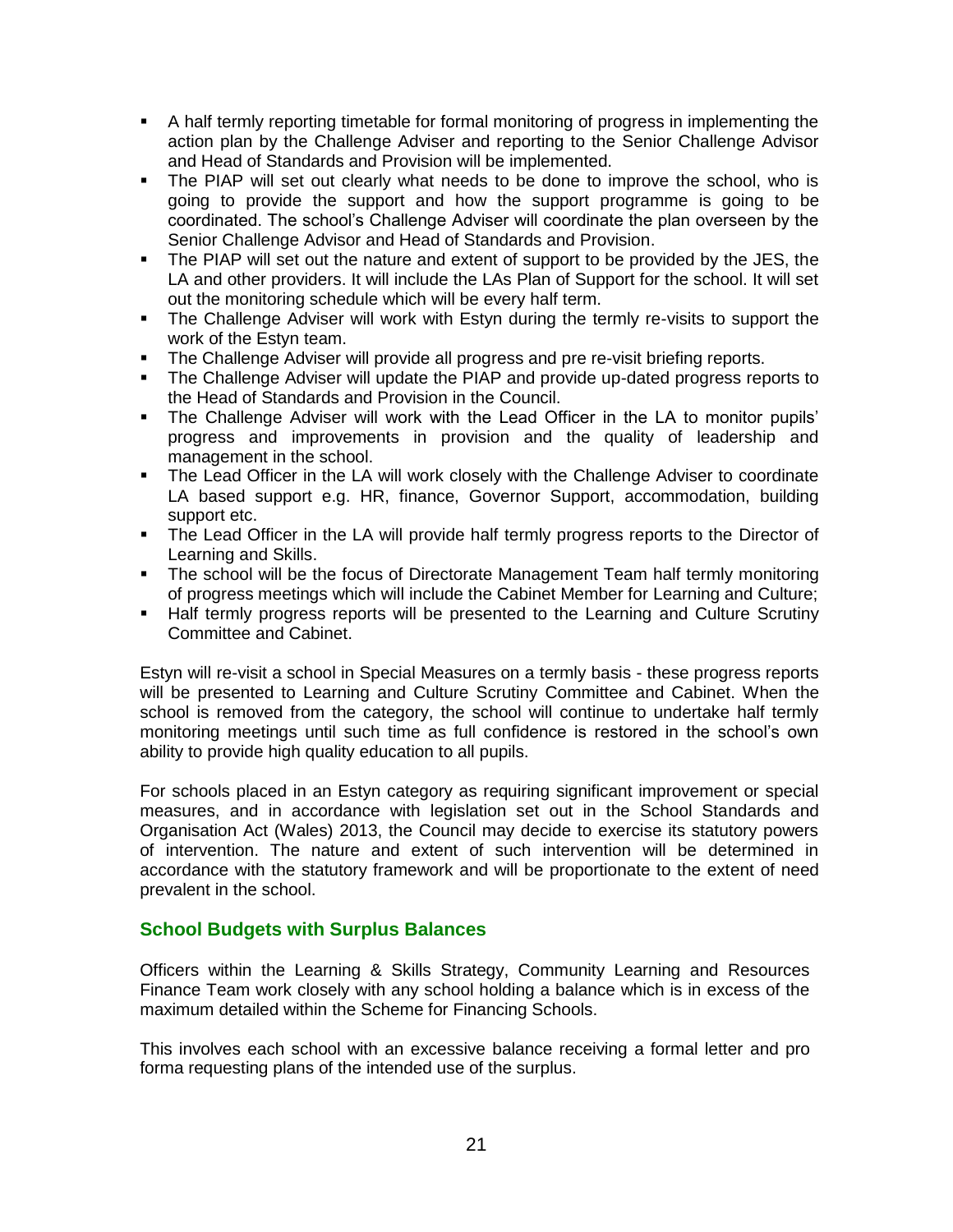Once approved the plans are monitored throughout the year. Explanations will be required for plans that have not been adhered to and if necessary new plans requested. If the reason for not spending or the revised plan is not accepted then the school could be directed on how to spend the surplus balance. Failure to comply with the direction to spend could result in the school being referred to the Head of Service who will consult with the Schools Budget Forum and claw back the excess balance in accordance with the Council's Clawback Scheme for Schools.

#### **School Budgets with Deficit Balances**

Where a school is unable to balance its budget, the Council will work closely with the governing body and Headteacher to provide appropriate advice, guidance and support to ensure that it is able to plan appropriately to bring the budget back to balance. This support will consist of advice and guidance from Senior Council officers, finance and HR professionals. Whilst this partnership arrangement is viewed as fundamental to successfully managing difficult budget situations, legal responsibility for management of the budget, does however remain with the governing body, as per legislation under the Education Reform Act 1988.

Circumstances might occur when a governing body finds itself in a situation where, despite the advice and support referred to above, still unable to balance its budget. In these instances the Governing Body is required to submit an agreed Budget Recovery Plan for approval by the Director of Learning and Skills. In such instances, the Council will work closely with the school to enable them to produce a Budget Recovery Plan to bring the budget back to balance. This may include input from a range of Council officers. Where this is the case, meetings will be co-ordinated by the Council between representatives from both the Council and the school to ensure there is regular dialogue regarding the budget situation and that the recommendations outlined in the recovery plan are deliverable and achieved.

## **3.5 Providing, maintaining and using data** *(non-statutory function)*

The Council will provide services working in partnership with schools and outside agencies to promote the effective and efficient use of Capita SIMS/FMS and the provision of support for both statutory and non-statutory data collections. However, the responsibility for delivery of statutory school data remains with the school.

Some services will be provided as part of the standard Council functions at no additional charge and other services will be provided via an ICT and Data Support Service Level Agreement and are chargeable. Where necessary and appropriate, some services will be charged for (e.g. training courses requiring external trainers and services that require additional resources - equipment/people).

Support for schools opting to use additional management information software for example, Inserts, Emerge, Bromcom, Pars, will not be provided by the ICT and Data Team.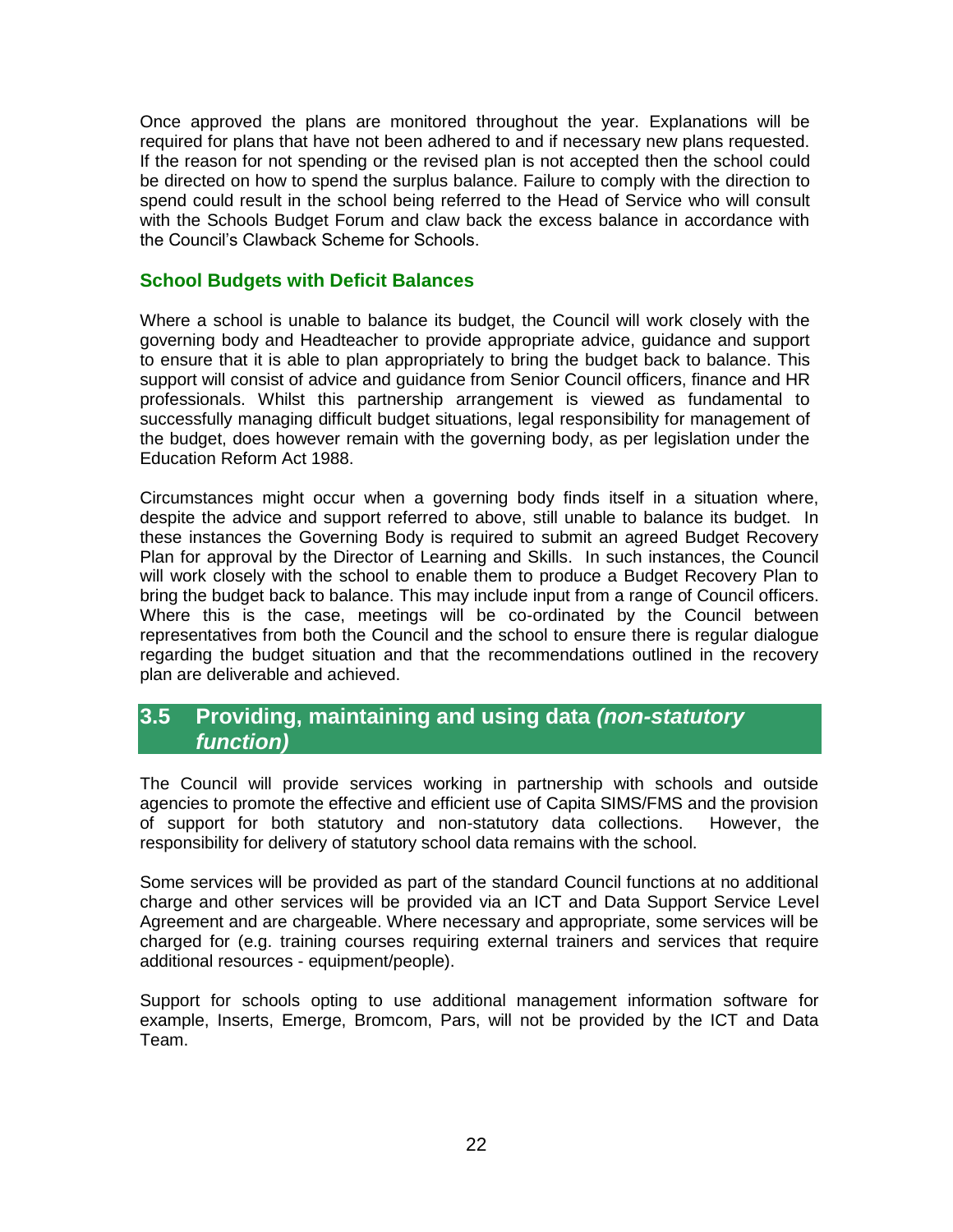The Council will provide advice and support for schools in:

- the use of Capita SIMS (Schools Information Management System);
- the use of Capita FMS (Financial Management System);
- **delivery of data via the s2s and DEWI websites:**
- **EXECT** advice on hardware specification requirements to host SIMS software;
- **EXEDENT INCOCORDITY Installation of Capita SIMS/FMS Upgrades and patches as required;**
- the administration and management of performance data; and
- the administration of standardised assessment programme(s).

The following support services will be provided to schools:

- Report development on school and pupil performance, support will be provided for core, curriculum and the resources suite of modules within the Capita SIMS software.
- A telephone helpdesk facility will be available for all management information and pupil or curriculum led enquiries during normal office hours in term time.
- **Training courses will be scheduled as necessary and will be clearly advertised to** schools.
- Advice to Headteachers and school staff on the development of the management information systems.
- **Monitoring and evaluating the use of Capita SIMS software.**
- Advice and support to Headteachers and school managers on the implementation, development and use of the software.
- Assisting with the day to day use of Capita SIMS suite of software.
- Comprehensive advice and support in relation to Welsh Government statutory data collections that impact on the use of Capita SIMS software including PLASC, Post 16 PLASC, National Data Collection and Wales Attendance Returns.
- Liaison with Capita Education Services for query resolution and in relation to the future development of the Capita SIMS software.
- **Provision of advice and support on the development of Capita FMS software.**

Information Monitoring and Data Collection Service Provision:

- Support in the administration of the standardised assessment programme(s), including baseline assessment, Teacher Assessments at Foundation Phase, KS2, KS3 and KS4 results, A and AS level results, NEETS figures etc.
- **EXECT** Liaison with the Central South Consortium in the analysis and presentation of school performance data and school targets.
- Interpretation of data relating to school and pupil performance, in conjunction with the Central South Consortium.
- Monitoring and evaluation of data collection throughout the education service
- **IDENT** Identification of the information needs of the service.
- Development of initiatives for the management of information across the service.
- Provision of pupil level performance data for schools in accordance with agreed schedules.

A training programme will be maintained:

 The service will offer a comprehensive training programme covering the use of management information systems and the administration and management of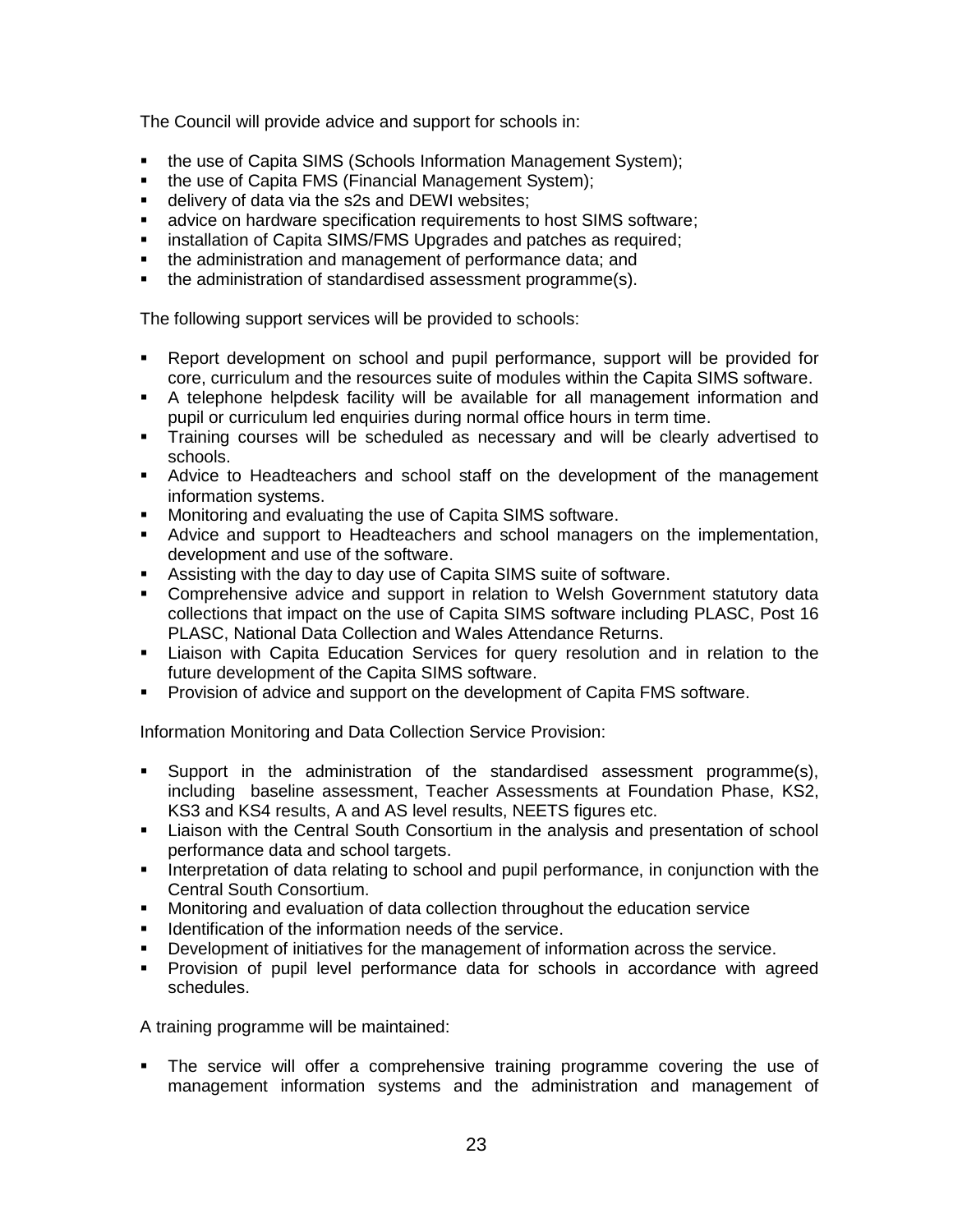performance data. Courses will be available for governors, Headteachers and deputies, teachers, and school administrative staff.

The cost of attending these courses may be charged to schools.

The following services are provided in relation to the strategic management and planning of the education service:

- The provision of data in fulfilment of the Council's statutory obligations.
- The provision of performance indicators.
- Liaison with the Welsh Government, the Central South Consortium , other Councils, the WJEC and other agencies on performance data on behalf of schools and the Council.
- Reporting pupil performance information to the Heads of School Improvement and Inclusion.
- The establishment and maintenance of connectivity with schools This is provided by Corporate ICT and not the Learning and Skills Directorate.
- **-** Co-ordination of departmental training requirements.
- Development and implementation of the Council information systems strategy.

#### **Governing body responsibilities in consultation with the senior leadership team:**

- To ensure the school complies with any statutory obligations relating to information or data e.g. Data Protection Act, Freedom of Information Act.
- To ensure the school enters and maintains all pupil data in a secure, timely and accurate manner on the school information management system to include LAC and SEN status and religion, ethnicity and language data.
- At least annually and upon admission to the school to verify with parents/guardians pupils' personal details including legal and preferred names and maintain accurate addresses (pupils and other contacts).
- Data to ensure anti-discrimination monitoring and analysis by minority group type (e.g. religion, ethnicity, language etc.).
- To ensure the school maintains its computer systems, taking reasonable precautions against malicious software and hackers. This includes using only software which is current, supported by its supplier and properly licensed.
- To ensure the school provides data to the Council, parents or other authorised bodies (e.g. Welsh Government) by reasonably requested (or statutorily directed) dates and relating to pupils, their attendance, assessment results, courses etc.
- To ensure the school uses the Common Transfer File mechanisms to forward data when pupils move from school to school.
- To ensure the school uses tools and web sites provided by the Council and WG as required and in the appropriate manner.
- To ensure the school uses data and tools relating to these data in an efficient and cost effective manner.
- To ensure the school complies with data security and facility use policies
- To ensure the school retains education records data for the recommended periods and disposes of it appropriately.
- To ensure the school maintains the skill and training levels of data and management information system users appropriate to the needs of their job role in order to fulfil the above obligations.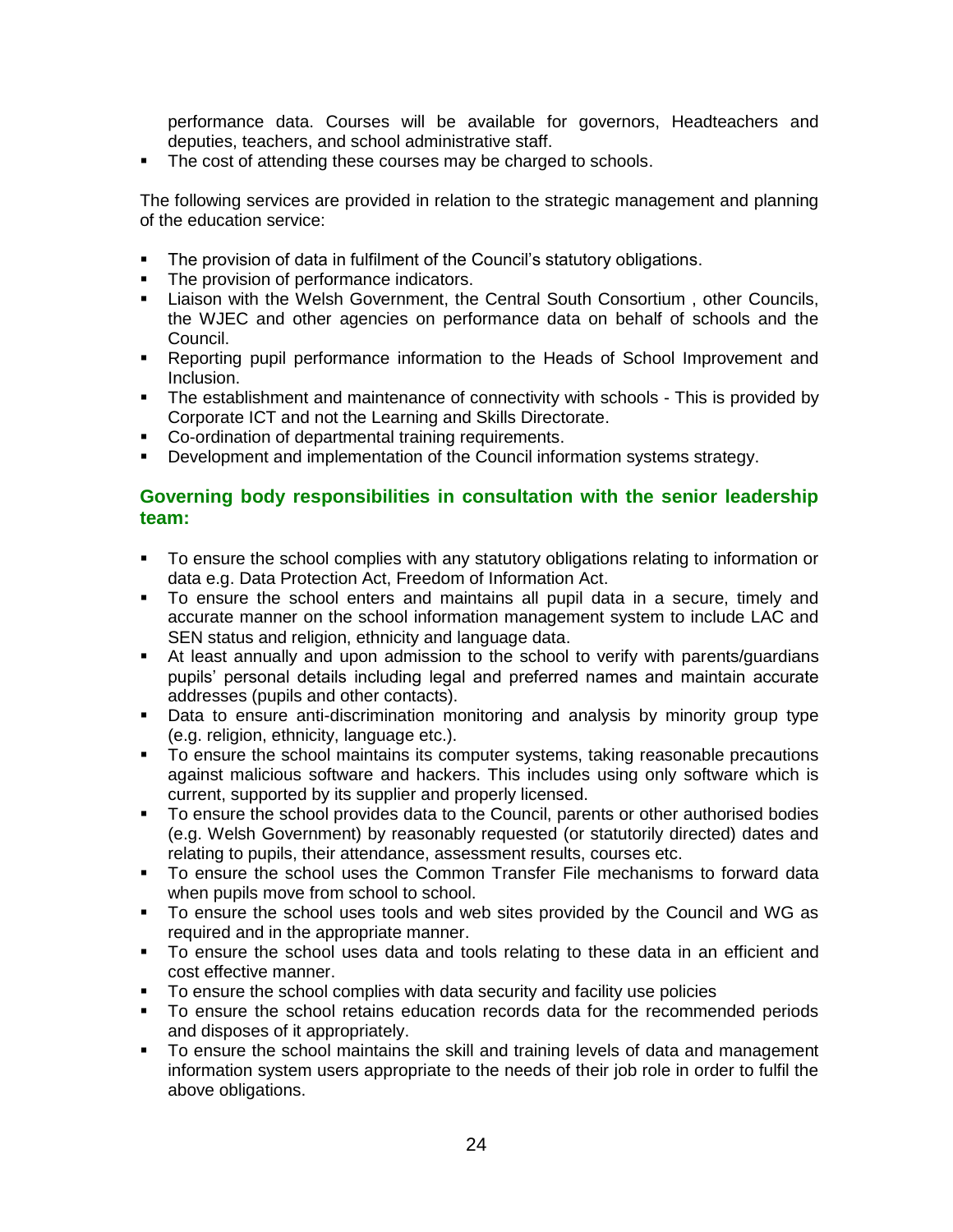## **3.6 The Council's role in supporting school improvement and school staff development in order to promote high standards** *(non-statutory function)*

As a part of its regular programme of Challenge Adviser visits to schools and the Council's commissioning of LA wide support programmes from the regional Service or elsewhere, the Council will work with schools to monitor the quality of performance management and workforce development arrangements. In supporting schools to provide quality staff development programmes and improve the quality of provision, the Council will:

- Work with the CSCJES, through Challenge Adviser school visits and reports, to support schools planned use of grant funding grants Development to identify and support staff development needs and to plan programmes of professional development;
- Monitor and evaluate the impact of grant spend on pupil outcomes and wellbeing, ensuring grant spend is sharply focused on specific areas of need;
- Provide schools with Authority wide performance priorities and strategic objectives to secure further improvement. This includes reducing the achievement gap between pupils who are eligible for free school meals (eFSM) and those who are not, particularly at above the expected level and further improving standards at key stage 4;
- **IMPLEMENT INGOVIDE META** Implement the National Model for Regional working;
- Keep Governors informed of school performance across the LA;
- Keep Governors informed of school performance priorities across the LA;
- Liaise closely with schools and the CSCJES to secure an appropriate level of delegated grant funding for schools;
- Ensure schools are fully aware of LA performance objectives through regular discussion, presentation and attendance at Cluster headteacher meetings;
- Ensure schools are kept up to date with regional developments regarding developmental opportunities;
- Support appropriate professional development of teachers and all school staff at all stages of their careers, including support for newly qualified teachers (NQTs), learning support assistants and aspiring leaders;
- Support the induction and professional development of newly appointed headteachers, senior and middle managers in schools;
- Provide opportunities for the sharing and promotion of best practice between schools via headteacher meetings, conference events and increased school-to-school working;
- Provide a range of support and development programmes to support the inclusion agenda via the ALN development programme;
- Provide opportunities for headteachers and school staff at all levels to participate in professional and career development events such as workshops, network meetings, conferences; and
- **Provide a range of early intervention strategies and catch-up programmes;**
- Use short term and long term evaluations to inform the development of future programmes;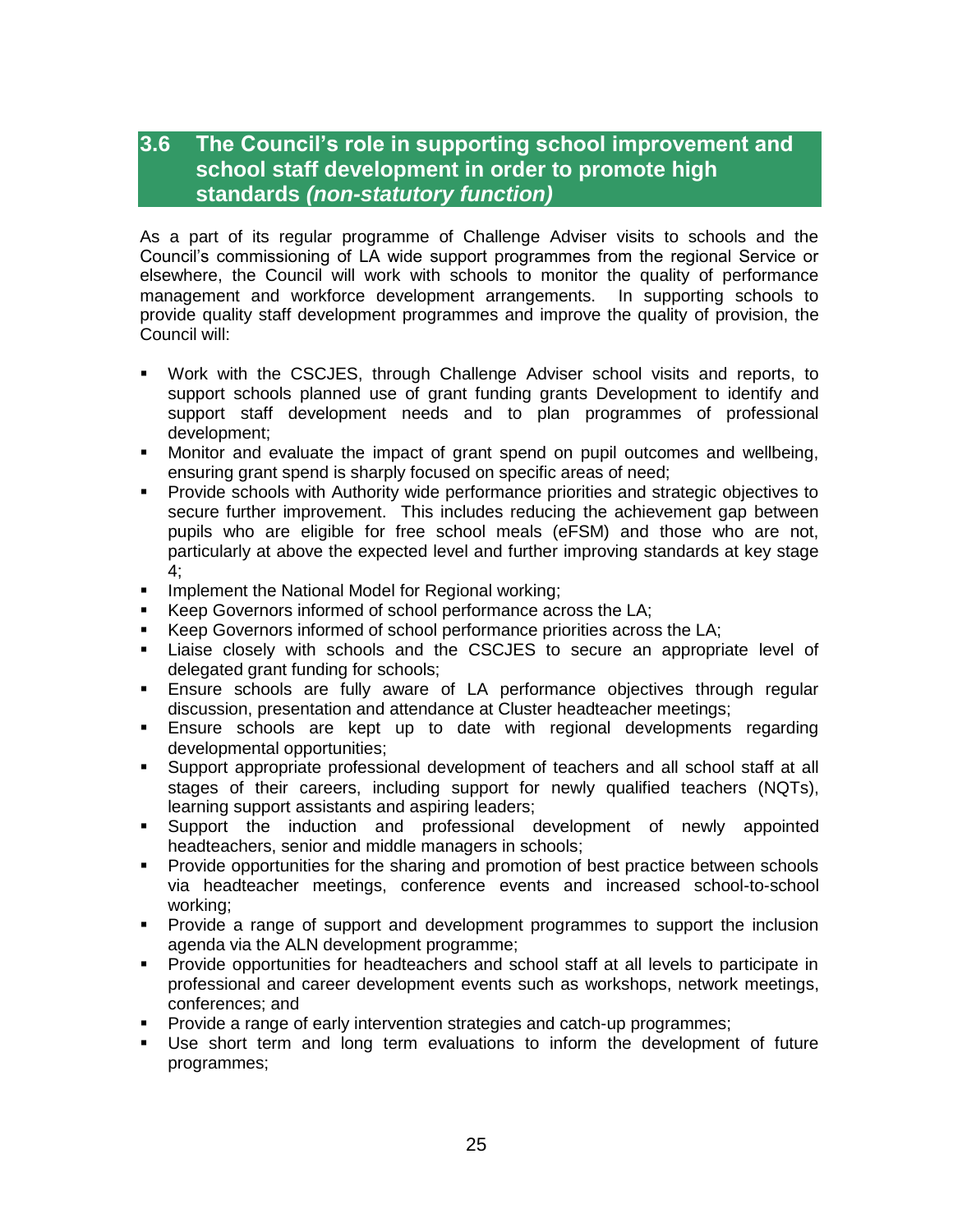## **4. Governing Body Training and Reports**

## **4.1 Responsibility of the school and Council for governor support and training** *(statutory function)*

#### **The Governor Support Unit (GSU)**

- provides a professional advisory and support service to governing bodies on all aspects of school governance;
- maintains a framework of best practice via GSU publications i.e. various guidance booklets, and a Handbook for Governors;
- devises and co-ordinates a termly governor training programme that includes the mandatory elements of Induction, Chair, Clerk and Data sessions where necessary as well as legislative updates and topical issues;
- creates and distributes a termly Governor Training Newsletter including mandatory training and training on legislative updates and topical matters;
- creates and distributes a termly Newsletter to all governors and clerks with updates and important information;
- **F** recruits, trains and supports all clerks to governing bodies;
- **supports the Vale School Governors' Association (VSGA);**
- facilitates all Council and parent governor recruitment and appointment processes;
- establishes governing bodies, prepares and updates the instruments of government;
- **seeks to maintain a very low governor vacancy rate; and**
- **EXEL I** liaises with Diocesan Authorities relating to specific areas of governance in the voluntary aided and voluntary controlled schools.

## **4.2 The reports that the governing body provides to the Council on discharge of its function** *(statutory function)*

Although the governing body of a maintained school is responsible for the conduct and standards of the school, the Council shares the responsibility for standards in schools and discharges strategic responsibilities for the overall provision of education services in the Vale. The Council provides governing bodies with strategic and support services that help to create a level of common policy planning practices that all schools share.

Governing bodies will therefore need to have regard to the roles and responsibilities of the Council in the way in which they conduct themselves and in the course of the decisions that they take.

The governing body must provide the following reports to the Council on the discharge of its function:

- Signed minutes for all meetings of the full governing body and all committees, statutory and non-statutory
- **Targets for pupil performance and attendance**
- **School Self-Evaluation**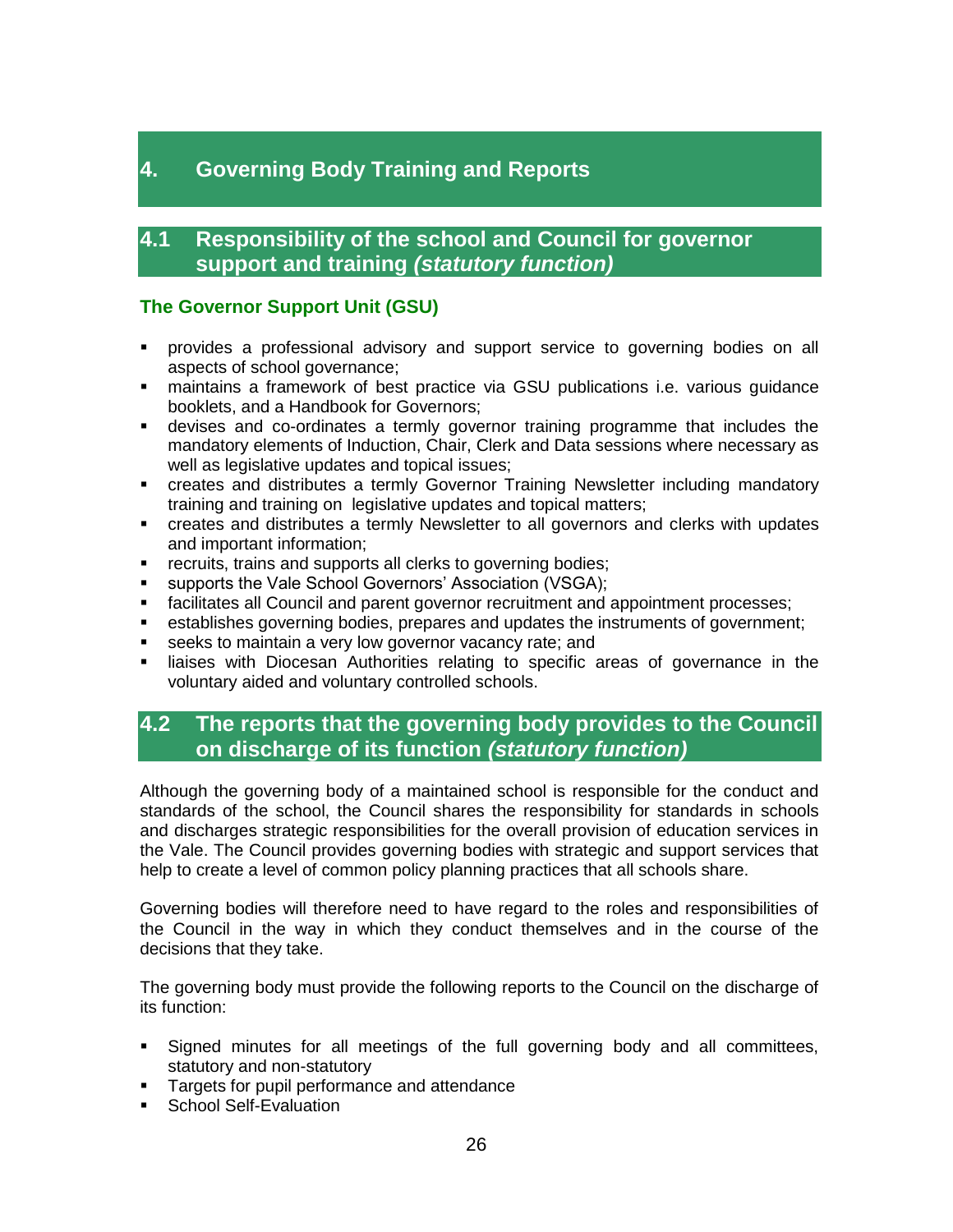- School Improvement Plan (SIP) or School Development Plan (SDP)
- **Annual Finance report**
- **Private Fund Account Statement**
- **Governors' Annual Report**
- Post inspection action plan following Estyn inspection which will in most cases form part of the SIP/SDP
- Governing bodies must make available to the Council on request copies of all statutory and, where available, recommended non statutory policies and documents (full list available on SchoolNet).
- The governing body must respond to written concerns raised by the Council regarding the performance of the school or the Headteacher and notify the Council of any action the governing body proposes to take in light of such reports.

## **5. School Premises**

## **5.1 Responsibility of the school and Council for the control of school premises (***statutory function)*

Section 40 and Schedule 13 of the Schools Standards and Framework Act 1998 and The Control of School Premises (Wales) Regulations 2008 set out arrangements for the control of school premises.

School premises are a resource not only for pupils **but also for the wider community**. This links in with The Vale's Community Strategy and the aim of contributing to the overall development and engagement of all our citizens. The role of schools is an integral part of the overall pattern of community provision. Schools are encouraged to promote and maximise availability. This should include the continued use of and further development of school buildings within their local community, so as to make cost effective provision for an increased level of community activity within them.

The Council and schools should seek out opportunities to develop their community role, not least because appropriate community use can improve pupils' attainment and help to bring about amongst parents and other local people a sense of ownership of, and belonging to, the school. In seeking out such opportunities, the Council and schools should therefore give priority to activities that support and promote pupils' learning, health and well-being and that of the wider community generally, such as sporting activities, homework and after-school clubs, and other study support activities, basic skills courses, adult education, youth service activities and family learning opportunities.

The Council also encourages multi-agency use of school facilities in each community so that adults, children and young people will have ease of access locally to services such as Primary Health, Social Services, Childcare and Early Learning, and a range of leisure and community learning communities.

#### **Council responsibilities:**

• The Council may give directions about the use of premises to schools, e.g. this will include advice and guidance from the Welsh Government, Council policy, Scheme for Financing Schools, health and safety advice etc.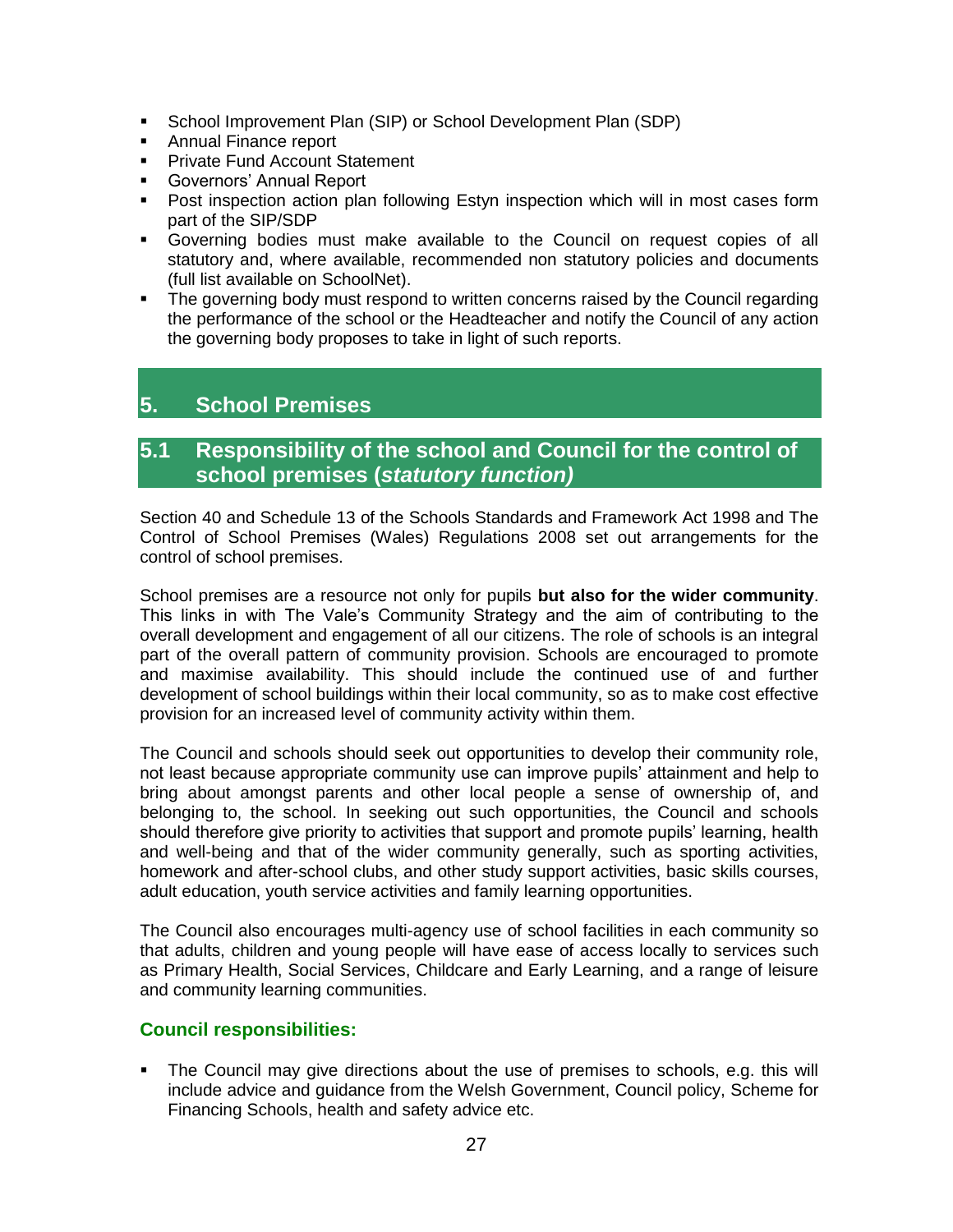- In issuing any such direction, the Council should take account of, and aim to avoid any conflict with, activities already planned by the school.
- The Council should recognise the important role that schools can play in their local communities when, for example, schools ask Councils to authorise transfer of control agreements affecting the use of school premises during school hours.

#### **Governing body responsibilities in consultation with the senior leadership team:**

- Schools have control over the occupation and use of school premises for all categories of maintained, Voluntary Aided and Voluntary Controlled schools, both during and outside school hours (subject to any provisions of a school's trust deed conferring rights on trustees or others)
- In exercising that control, schools of all categories must have regard to the desirability of making the premises available for community use outside school hours
- Schools of all categories may make transfer of control agreements giving third parties control of the premises for certain purposes, if the objective, in whole or part, is to promote community use
- Schools should recognise the validity, as well as the legal right, of the Council to make directions in accordance with council policies about community use
- Schools should have regard to the Council's recommended guidelines for charging for resources.

## **5.2 Responsibility of the school and Council for maintenance and repair of school premises (***statutory function)*

The Vale of Glamorgan Council has adopted definitions recorded in 'Fair Funding Schemes' under Section 48 of the 'Schools Standard and Framework Act 1998' as the basis for the Fair Funding Scheme for Financing Schools, in relation to maintenance and repairs.

School premises and building stock must be maintained to an acceptable level in order to complement education provision. Where a significant improvement is made to a school and/or additions to a building or school site, specific capital monies prioritised and allocated by the Council can assist. For maintenance and repair work, guidance on responsibilities can be taken from the Vale of Glamorgan document Fair Funding Scheme for Financing Schools.

#### **Council responsibilities:**

- To provide advice and support to schools on the expenditure and management of their delegated budget for property maintenance resulting through Fair Funding
- The in-house service provider (Building Services) operates two separate Service Level Agreements; one for responsive and planned property maintenance and another for building compliance for schools upon acceptance of the relevant Service Level Agreement.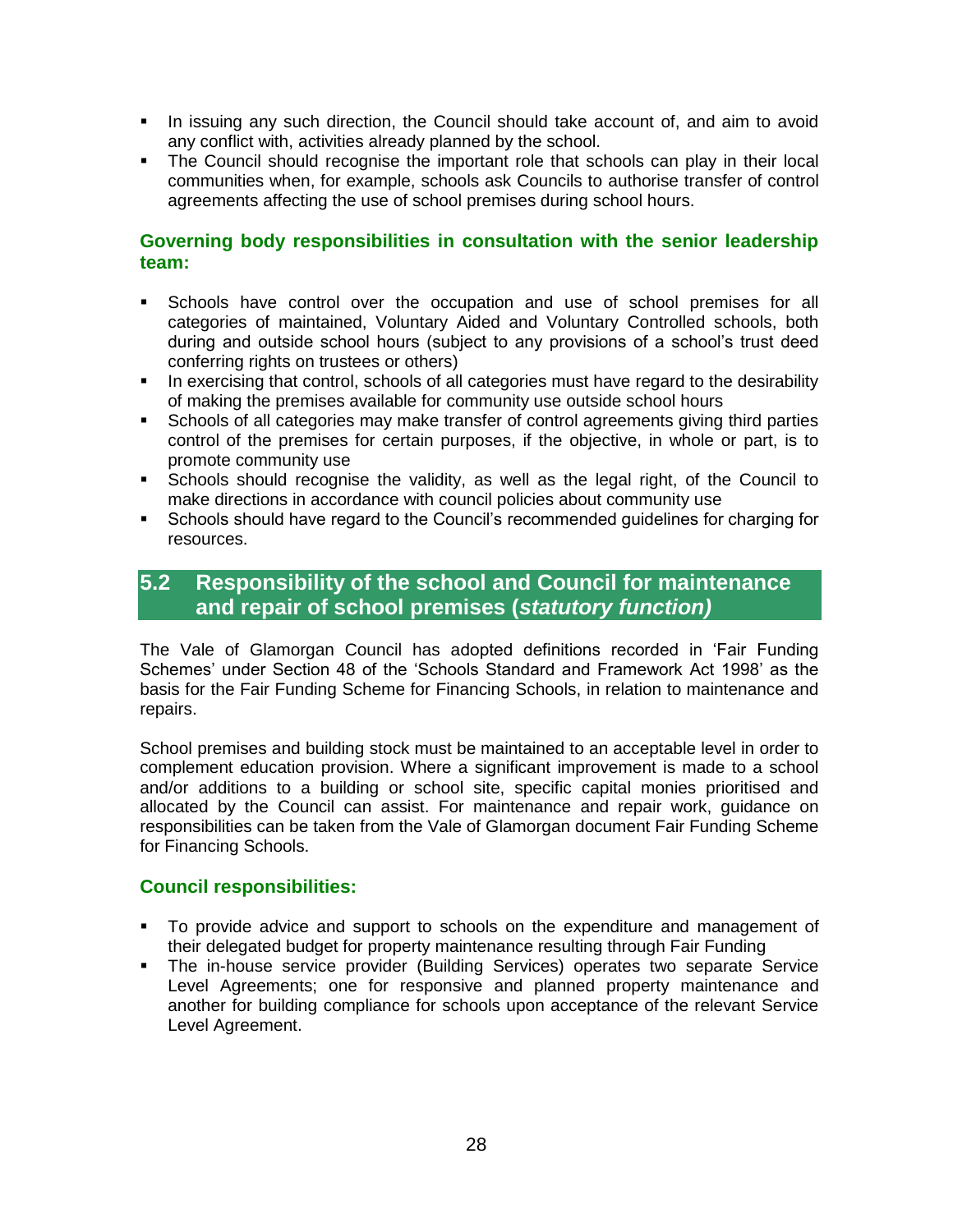Specific detailed advice is available in the aforementioned 'Fair Funding Document; some important points to note are as follows:

- School meals: for areas in the school used exclusively or whose primary purpose is for the provision of school meals the Council will retain responsibility for all structural building maintenance whilst Vale Catering or the catering provider is responsible for non-structural repairs. Schools are responsible for the maintenance of shared assembly / dining halls
- Asbestos: the Council will be responsible for the repair, removal, replacement and encapsulation of asbestos including panelling, ceilings, tiles and laggings etc. in accordance with recommendations from the Asbestos Management Unit. Schools are responsible for the removal or management of asbestos encountered during projects funded by the school
- Capital expenditure: the Council retains capital funding to be expended and prioritised by the Council in accordance with agreed criteria.

#### **Governing body responsibilities in consultation with the senior leadership team:**

Specific detailed advice is available in the aforementioned 'Fair Funding Document'; some important points to note are as follows:

- Glazing: Schools are responsible for all glazing.
- Records regarding maintenance of assets must be retained and may be subject to audit.
- Asbestos: Schools are responsible for maintaining the asbestos register and ensuring all staff are made aware of the asbestos register and ensuring that contractors who attend the site are made aware of and sign the asbestos register.
- Emergency repairs: Schools are responsible for emergency repairs to prevent the problem from escalating. Funding for these repairs is delegated to schools via the funding formula.
- Holding repairs pending capital expenditure: schools are responsible for funding repairs required to ensure continued building integrity awaiting prioritisation of capital renewal works by Council. Where the extent and cost of holding repairs are deemed to be beyond the funding capacity of a school, the Council in consultation with the school and the Managing Director/Director of Resources will consider providing financial support.
- Costs associated with performing statutory maintenance services are delegated to schools. Examples of statutory maintenance services include boiler and gas appliance annual safety checks, testing of fire alarms and emergency lighting, periodic testing of power and lighting circuits, legionella control and lightning conductors. Catering equipment is to be maintained by the catering provider. A list of inspections to be completed and their frequency is available on request from Building Services or the School Planning and Buildings Officer.
- For items which are the separate responsibility of governors in voluntary aided schools, guidance within the 'Voluntary Aided Schools Capital Grant Programme, A Guide for Governors', can be followed.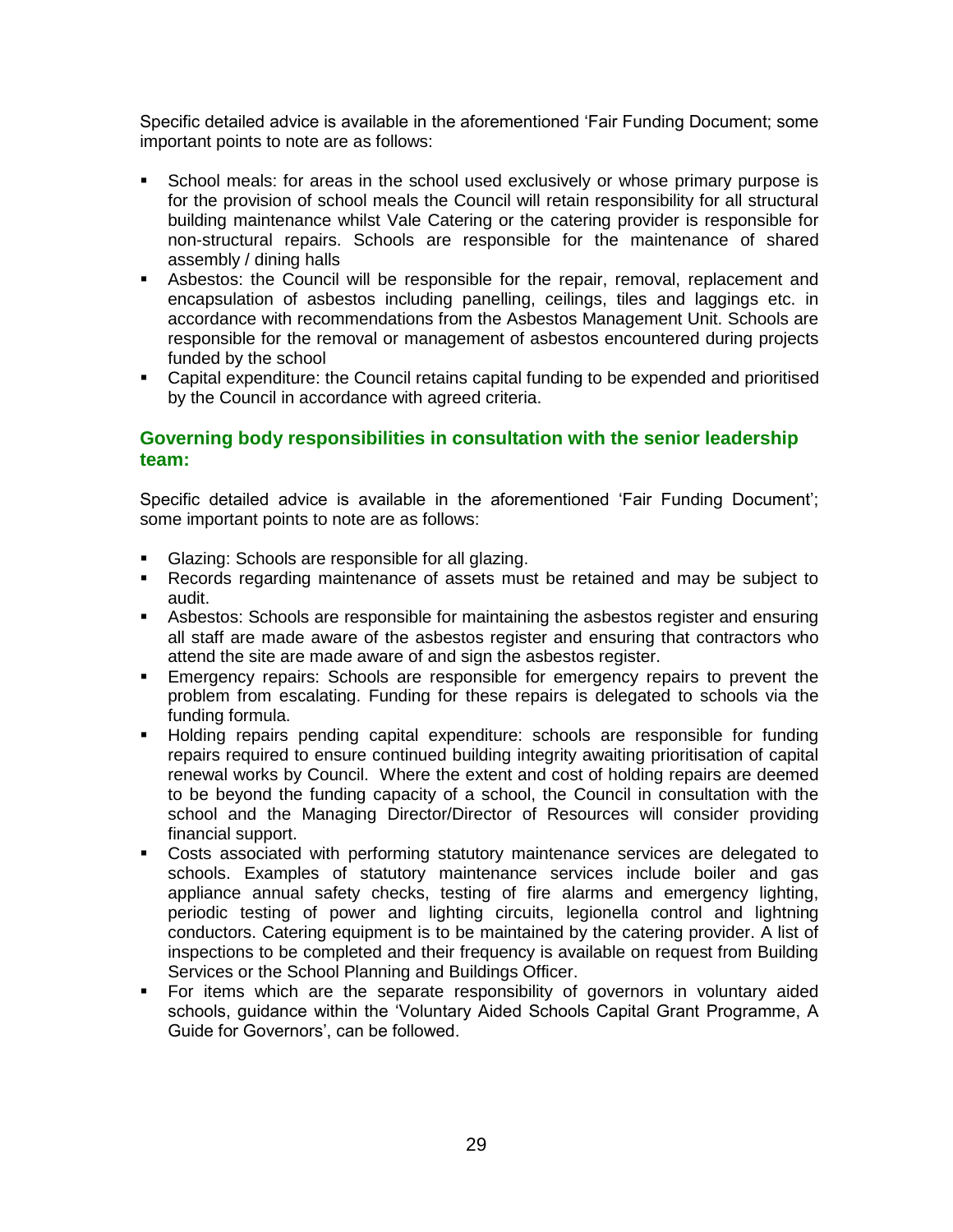## **5.3 New building developments on school sites (non-statutory**  *function)*

Governing Bodies **must** consult the Council (and in the case of Voluntary Aided or Voluntary Controlled schools, the relevant body) when consideration is given to a new build on school land, or to seek external grant funding for additional facilities. Procedure to be followed is set out in the Fair Funding Document.

## **5.4 Caretaker properties** *(non-statutory function)*

Where a school has caretaker's accommodation on site, the school is responsible for the maintenance of the property and will receive funding through its formula allocation. The Council must be consulted before schools agree tenancy. The Council will provide the appropriate Service Occupancy Agreement following agreement of terms.

## **6. Effective Transition**

Effective transition of pupils between key stages has been recognised by Welsh Government, Estyn and Councils as having a major impact on pupil wellbeing and standards of achievement. This is particularly crucial when pupils transfer between schools and learning providers.

The following provides an outline of the roles of schools and the Council, working in partnership, to ensure effective management of transition between the key stages.

## **6.1 Roles of school and Council to develop effective transition for pupils from nursery school to primary school** *(nonstatutory function)*

Children enter the Foundation Phase from the age of 3. Therefore, responsibilities to develop transition should be shared by school governing bodies for school based nursery classes, governing bodies of maintained nurseries and registered providers with reception classes.

#### **Council responsibilities:**

- Make available information on the admissions process to parents, including providing parent information booklets and application forms through schools, maintained nurseries and the council website.
- **Process school admission requests in accordance with the Council's admissions** policy and within the timescales published in the parent information booklet.
- Provide a legal right of appeal in cases where admission requests are unsuccessful.
- **Provide training to school, nursery, and registered provider staff on the Foundation** Phase pedagogy and philosophy.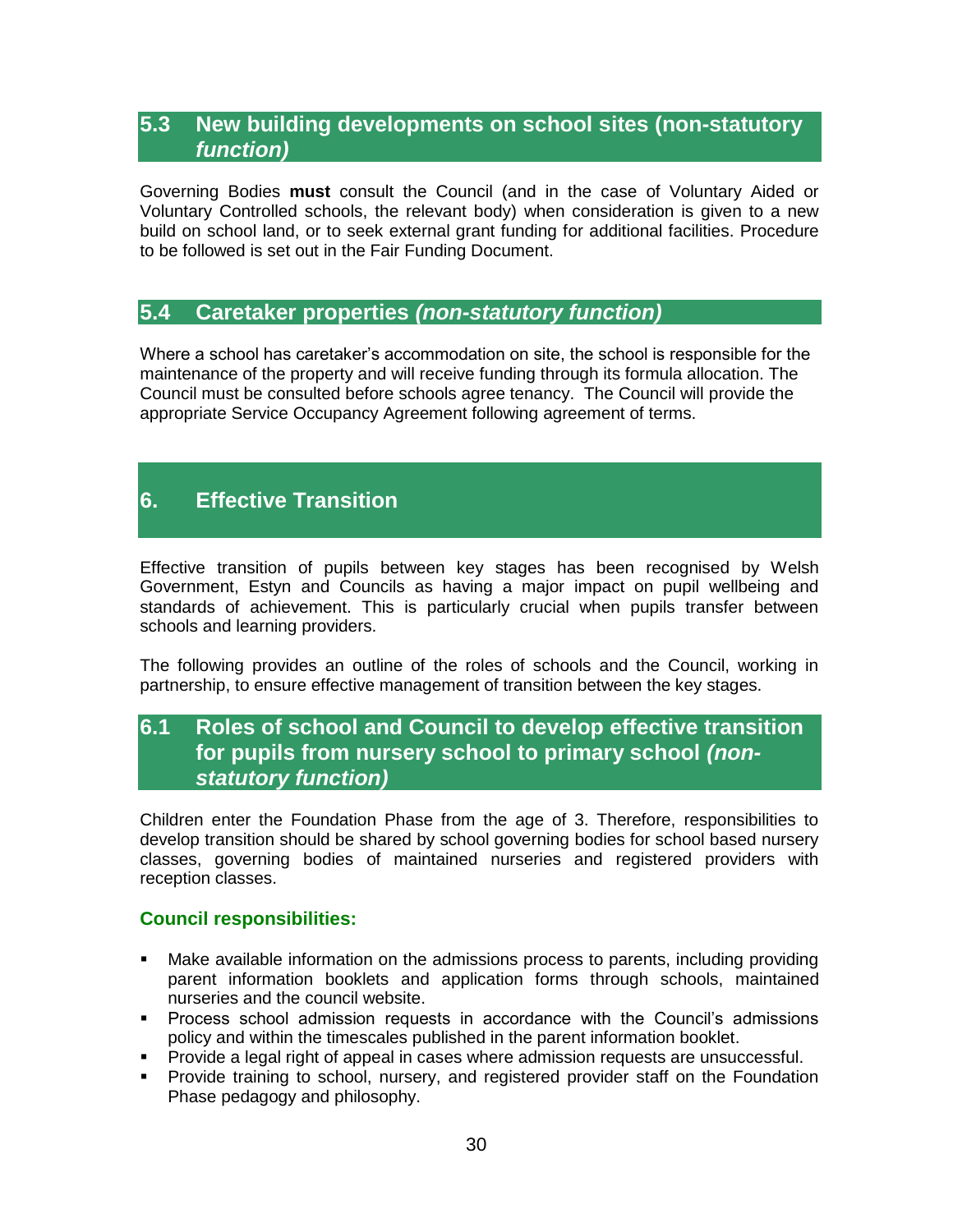- Provide support, advice and guidance to governors and staff on implementing the Foundation Phase.
- Provide skills progression documents for use by pre-school settings and schools to help providers evaluate progress of children.
- **Provide materials to support the implementation of the Foundation Phase, including** planning and evaluating progress.
- **Provide specialised support, advice and guidance to pre-school settings and schools** for pupils with additional needs.
- **Provide 10% link teacher time to registered providers to ensure all settings are given** up to date and personalised professional development for practitioners.
- Provide training, support and demonstrations for parents on a number of parent programmes to promote Basic Skills e.g. Language and Play and Numbers and Play.

#### **Governing body responsibilities in consultation with the senior leadership team (maintained nursery schools and infant/primary schools with nursery classes):**

To ensure the school develops best practice in transition and endeavours to:

- monitor carefully the transition between home and setting and between different settings to support everyone involved;
- provide information about the child, including interests, and areas for development, to the relevant primary school;
- pass on information about children's progress to next setting, including teacher assessments; and
- use pupil portfolios, if appropriate to individualise each pupil's progress, including likes and dislikes.

#### **Governing body responsibilities in consultation with the senior leadership team (all maintained, voluntary aided and voluntary controlled schools):**

To ensure the school develops best practice in transition and endeavours to:

- monitor carefully the transition between home and setting and between different settings to support everyone involved;
- **I** liaise with nursery or pre-school provider;
- set up visits from parents and care givers to build up personal relationships;
- invite parents and care givers to events e.g. learning sessions, play activities;
- provide parents and care givers with an information pack including daily routines, staff information and policies;
- establish feelings of trust and respect with parents/care givers and children;
- establish links with feeder playgroups/Flying Start/Non Maintained settings;
- make use of a number of parent programmes provided by the Council to strengthen the tie between home and school learning;
- promote self-confidence and positive attitude to learning in all children whatever their gender, ethnicity, home language, special educational needs, disability or ability by valuing all children and their families;
- be aware of and use the knowledge and interest of pupils in order to follow their interests and build next steps learning;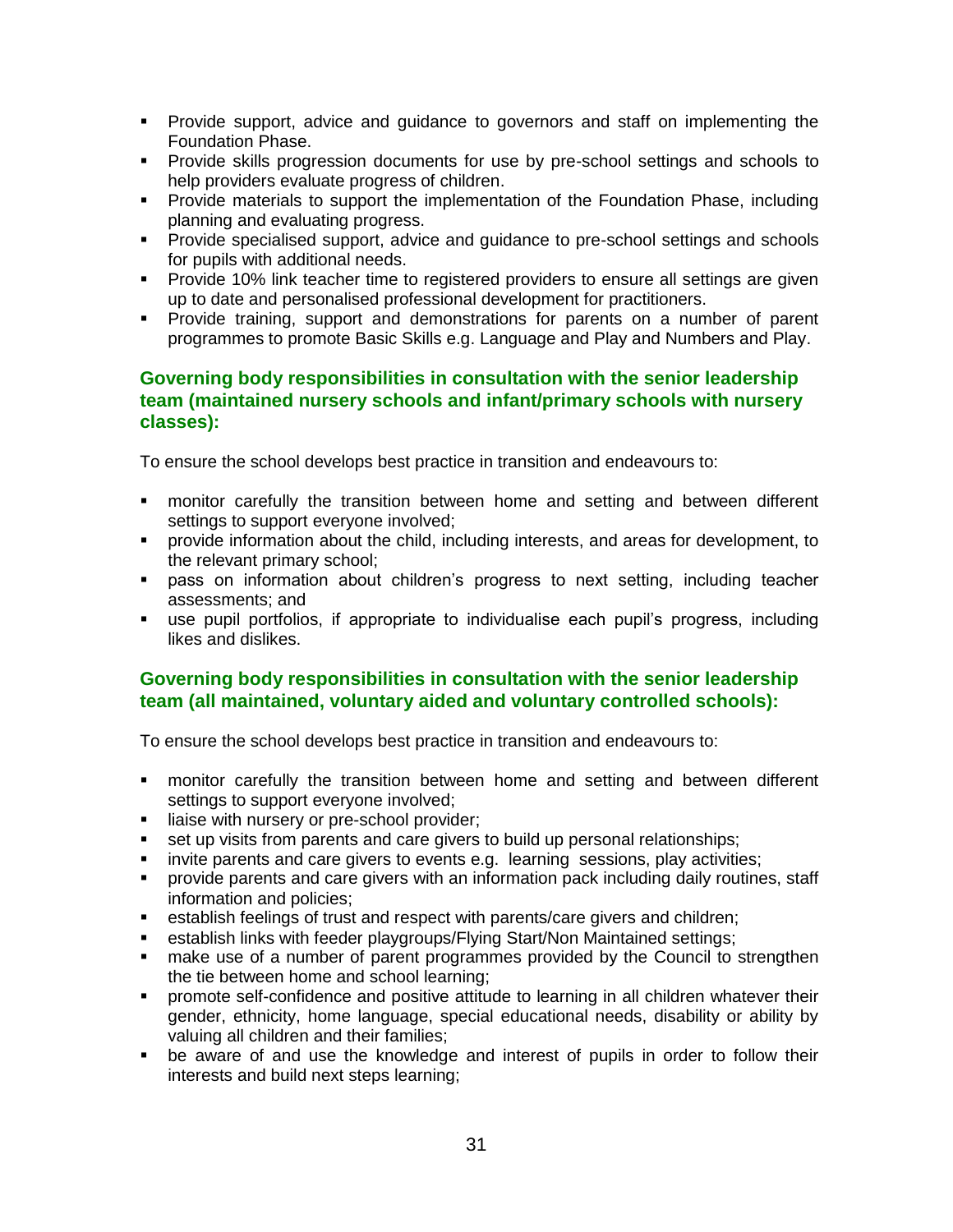- develop flexible settling in strategies to lessen the trauma of leaving the home or previous setting;
- arrange school welcome meetings introduce the Foundation Phase pedagogy and philosophy explaining the new emphasis on the 'play curriculum' and how parents and care givers can help; and
- arrange open days at various junctures throughout the year to involve parents and care givers in the progress of own child.

## **6.2 Roles of school and Council to develop effective transition for pupils from the Foundation Phase to Key Stage 2** *(nonstatutory function)*

Transition from the Foundation Phase to key stage 2 is recognised as an area that requires attention, from within existing resources.

#### **Governing body responsibilities in consultation with the senior leadership team:**

- **If Identify and develop transition as part of the School Development Planning process in** areas where development is needed.
- Where possible ensure continuity and progression in the delivery and planning of the curriculum across key stages.
- **Ensure proper availability and use of pupil transfer data.**
- **IDENTIFY And alterate Specific support at those pupils considered to be vulnerable and/or** at risk of under achieving.
- **Ensure parents/carers/families are fully informed of the transfer process.**
- Evaluate the impact of improved transition arrangements on learners' progress.

## **6.3 Roles of school and Council to develop effective transition for pupils from Key Stage 2 to Key Stage 3** *(statutory function)*

The importance placed on the transition from primary to secondary school has been reflected in its inclusion in The Vale of Glamorgan's Children and Young People's Plan as a strategic priority. The rationale for this focus has been a statutory requirement that schools develop transition policies in order to improve KS3 performance.

## **Council responsibilities:**

- Make available information on the admissions process to parents and care givers, including providing parent information booklets and application forms through schools and the council website.
- **Process school admission requests in accordance with the Council's admissions** policy and within the timescales published in the parent information booklet.
- **Provide a legal right of appeal in cases where admission requests are unsuccessful.**
- Facilitate the transfer of performance, attendance and other appropriate data/information to enable secondary schools meet the needs of learners.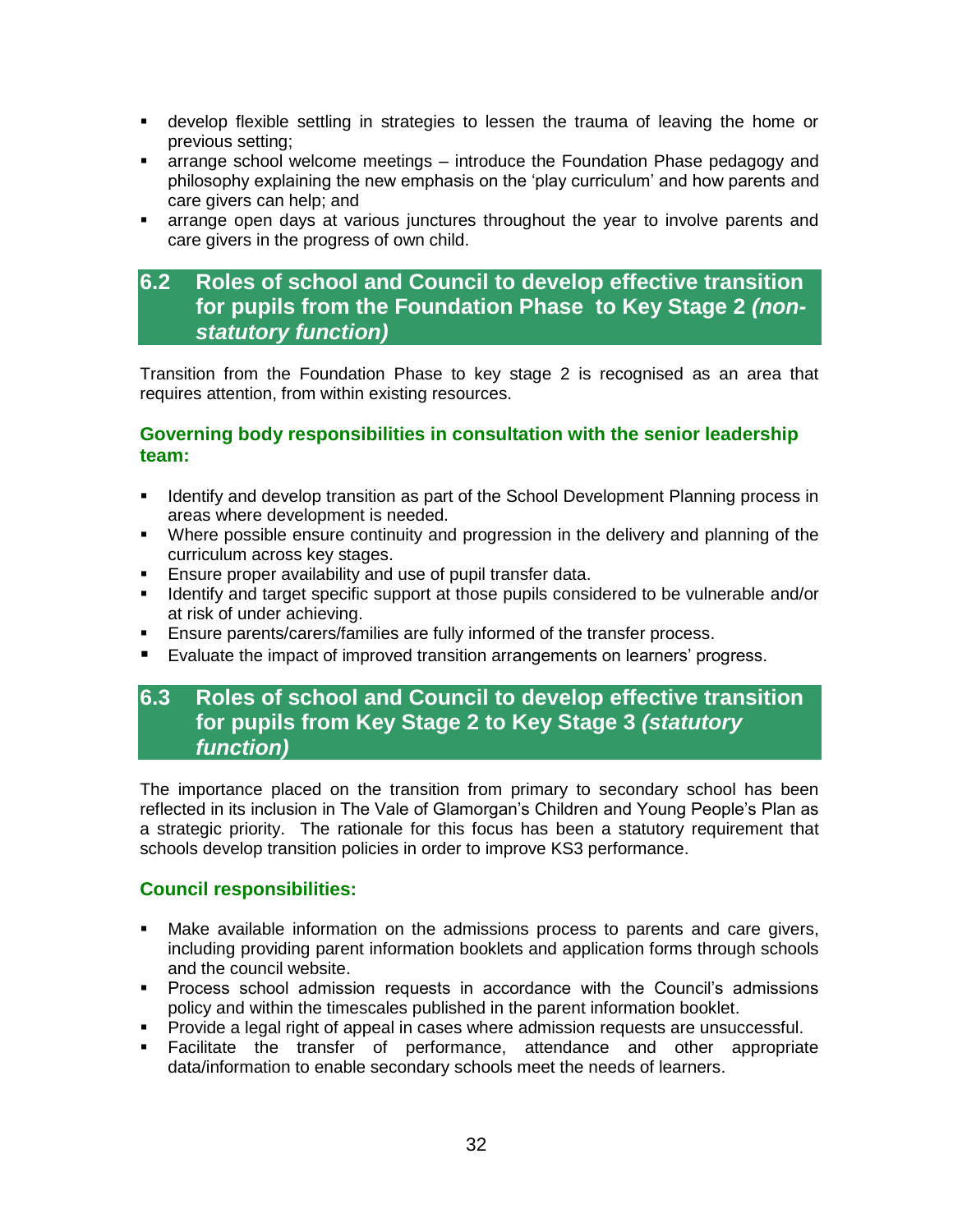- Support and develop curricular initiatives which create continuity of experiences for learners moving across phases and offer advice and support to individual departments and subjects in order to meet particular needs and priorities.
- **Provide targeted support where there are significant challenges in raising standards.**
- Facilitate cross phase cluster assessment and moderation meetings and promote the sharing of subject expertise and continuity in curriculum planning from key stage 2 to key stage 3.

#### **Governing body responsibilities in consultation with the senior leadership team:**

- Produce a plan which addresses the action that will be taken against the core requirements set out in guidance by the Welsh Government.
- Identify and develop transition as part of the School Development Planning process if this is an identified area for development.
- **Ensure continuity and progression in the delivery and planning of the curriculum** across key stages.
- **Ensure proper availability and use of pupil transfer data.**
- I dentify and target specific support at those pupils considered to be vulnerable.
- Ensure parents/carers/families are fully informed of the transfer process.
- Ensure the impact of improved transition arrangements is maintained and evaluated.

## **6.4 Roles of school and Council to develop effective transition for pupils from key stage 3 to key stage 4** *(non-statutory function)*

#### **Council responsibilities:**

- Work with schools, and other relevant agencies to coordinate the production of an appropriate menu of alternative learning pathways.
- Support and develop curricular initiatives which create continuity of experiences for learners moving across phases and offer advice and support to individual departments and subjects in order to meet particular needs and priorities.
- **Provide targeted support where there are significant challenges in raising standards.**

#### **Governing body responsibilities in consultation with the senior leadership team:**

- Make available an appropriate menu of qualifications and learning pathways in line with statutory requirements.
- Encourage the planning of an individual learning pathway for each pupil entering year 10 and have mechanisms in place to support and amend this pathway choice.
- Ensure continuity and progression in the delivery and planning of the curriculum across key stages.
- **IDENTIFY 19 IDENTIFY And target specific support at those pupils considered to be vulnerable.**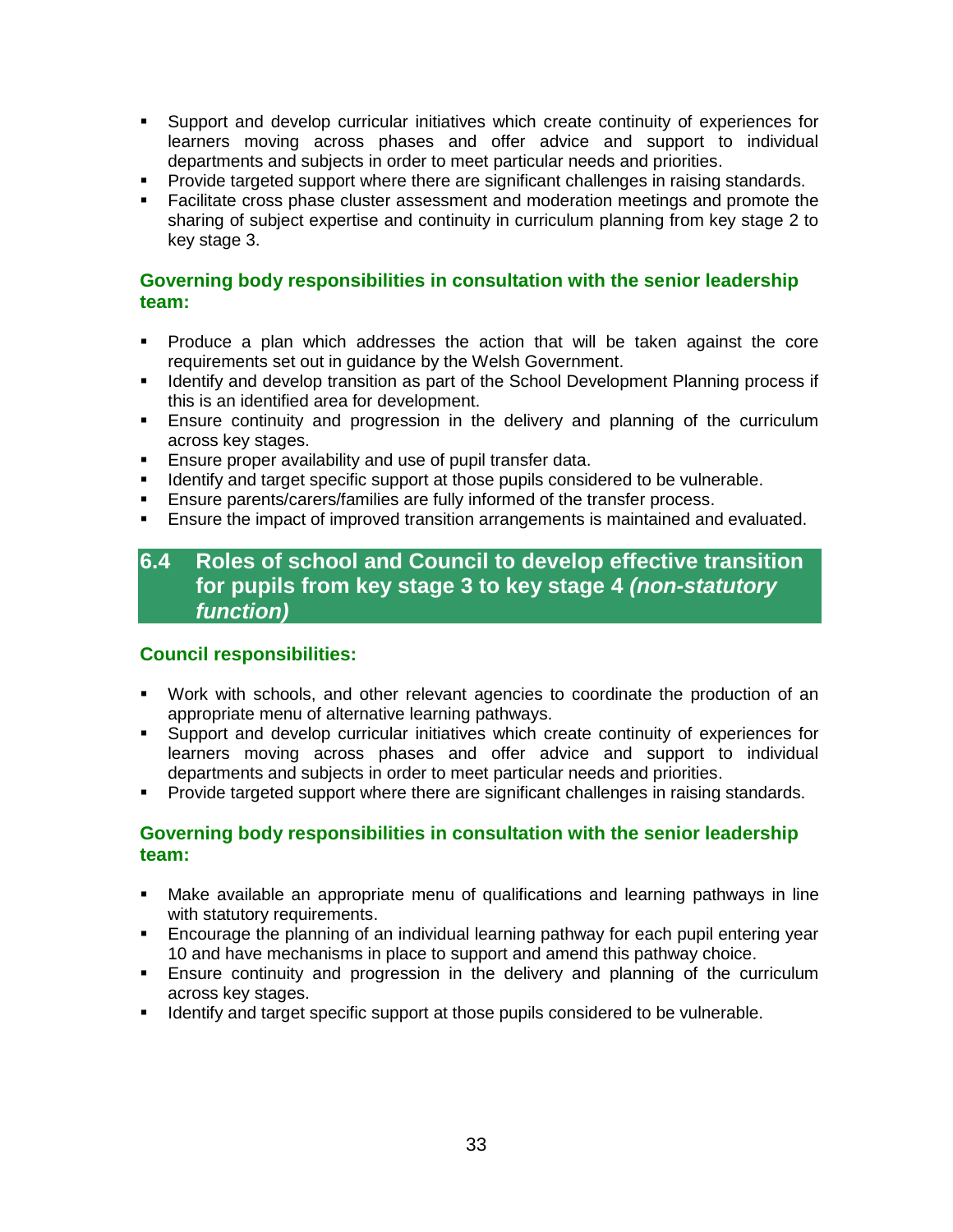## **6.5 Roles of school and Council to develop effective transition for pupils from key stage 4 to post 16 provision (***nonstatutory function)*

#### **Council responsibilities:**

- Work with schools, the FE sector and other relevant agencies to coordinate the production of a full options menu of opportunities post 16.
- **Promote the triangular relationship between the school, careers service and the pupil** that is central to maintaining in education, employment or training those individuals who are likely to reject formal learning post 16.
- Encourage all post 16 providers to offer access to ongoing support and coaching for young people with the aim of improving retention or providing direction into better matched provision.

#### **Governing body responsibilities in consultation with the senior leadership team:**

- Make available access for pupils in years 10 and 11 to independent careers advice and guidance. This should include collective information sessions on post 16 opportunities as part of delivered curriculum and one to one interviews with careers professionals at the request of the pupil.
- Arrange access for all pupils to the common application process through school IT systems and local authority information centers.
- Arrange access for all pupils in year 10 and 11 to the full options menu at post 16 across the authority area which includes information on possible access routes to the FE sector and training providers as well as school based opportunities in the parent and other schools.
- Provide access to a trained Learning Coach for pupils as a source of guidance and learning support.
- Encourage the planning of an individual learning pathway for each pupil from year 10 onwards and have mechanisms in place to support and amend this pathway choice.
- **Example 2** Liaise with Engagement and Progression Coordinator, training providers and the voluntary sector in identifying year 10 and 11 pupils unlikely to continue in education or training post 16 prior to the end of formal education and adopt strategies that forge links between these pupils and this provision.
- **Promote access to HE and FE institutions, training providers and employers through** programmes of visits, careers fairs etc. and strive to provide pupils with the maximum amount of information on post 16 opportunities in schools, the FE sector and training organisations.

## **7. Health and Safety Matters** *(statutory function)*

The Vale of Glamorgan Council recognises and accepts its responsibilities under the Health and Safety at Work etc. Act 1974 and other safety related legislation, to conduct its affairs so that risks to the health and safety of employees and other people who may be affected by work activities are properly managed and controlled.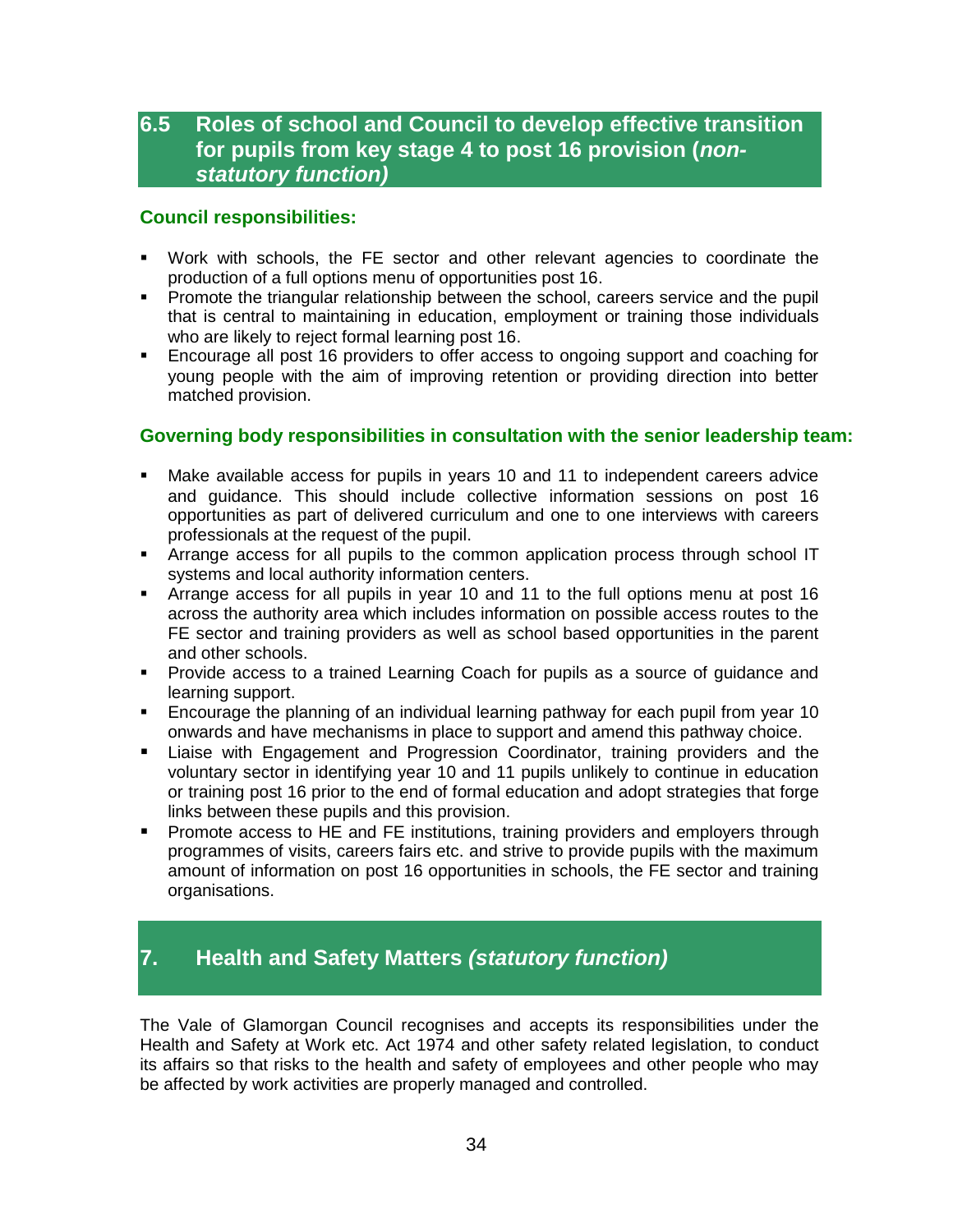The Council has delegated responsibility for the implementation of its Health and Safety policy to the Director of Learning and Skills, Heads of Service and other managers (which includes Headteachers) in respect of the work activities they control.

This element of the partnership agreement sets out how the Council implements this policy and outlines the responsibilities of governing bodies and school managers. It should be noted that voluntary aided and foundation schools are given the same level of support as maintained and voluntary controlled schools, even though these governing bodies have the responsibilities of the employer under Health and Safety Law. However, although the Council provides support to voluntary aided and foundation schools, the legal responsibility under Health and Safety Law remains with the school governing body. Further details can be obtained from the National Society website.

#### **IMPORTANT NOTE:**

For simplicity, no distinction is made between the different types of school in this document, although necessary adjustments are made to advice and instructions in practice.

#### **Council responsibilities:**

The Council will take all reasonable steps to meet its legal duties, paying particular attention to:

- **Ensuring workplaces are safe and without risks to health.**
- Ensuring equipment and machinery is safe and safe systems of work are set and followed.
- **Ensuring all articles and substances are used, stored and moved safely.**
- Ensuring appropriate information, instruction, training and supervision is provided where necessary for reasons of health and safety.
- The Head of Strategy, Community Learning & Resources is responsible for coordinating health and safety matters throughout the service. They will ensure that procedures are devised and communicated to Headteachers to enable consistency in performance and application.
- Arrangements for the reporting of accidents, incidents, assaults and near misses.

The Director of Learning and Skills has overall responsibility for health and safety in schools and is responsible for ensuring the following standards are achieved. It is expected that some functions will be delegated to Headteachers and Governing Bodies:

- All hazards that present a significant risk to the health or safety of employees, pupils and other legitimate users of the premises and services of the Council will be subject to risk assessment.
- The significant findings of risk assessments will be recorded, reviewed periodically and revised if circumstances change.
- Following risk assessment, measures will be taken to eliminate hazards or to reduce risks to the lowest level reasonably practicable. Measures taken shall follow the preferred hierarchy of risk control as outlined in the Management of Health and Safety at Work Regulations 1999.
- Managers will ensure that arrangements are made to implement the health and safety measures that are identified in risk assessments and will monitor and review the effectiveness of those measures.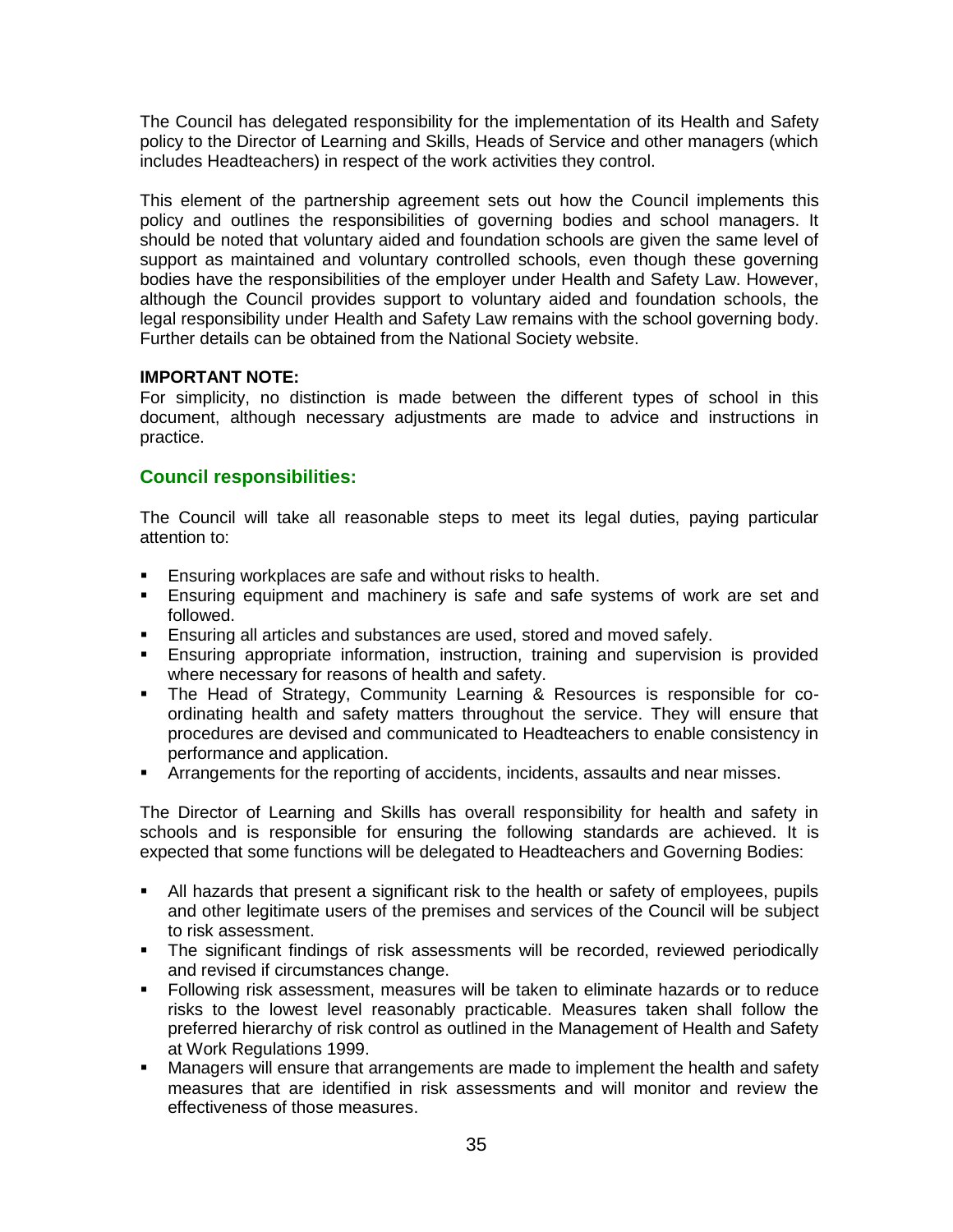- Risk Assessments, Health and Safety Policies and other appropriate documents will be brought to the attention of all relevant employees.
- All accidents, incidents and near misses, including incidents relating to occupational health issues, will be investigated, recorded and reported with the aim of improving health and safety measures. Reporting accidents, incidents, assaults and near misses on the relevant Health and Safety corporate forms.
- All employees will receive comprehensible information, instruction and training relevant to the work they undertake and their knowledge, experience and abilities.
- **Employees who are managers will be trained so they are competent to discharge their** health and safety responsibilities.
- **Emergency procedures will be devised and staff instructed accordingly.**
- Adequate first aid arrangements will be made for all staff, pupils and other legitimate users of services and premises.
- The council will cooperate fully in the appointment of Safety Representatives by recognised Trade Unions and will provide them with sufficient resources to carry out their functions.
- Measures will be taken to ensure that appropriate work equipment is selected, used and maintained in such a way that risks to health and safety is minimized.
- The council employs specialist staff to provide advice and support to schools on Health and Safety matters. These include curriculum advisors, building construction and maintenance staff, and Health and Safety staff.

#### **Governing body responsibilities in consultation with the senior leadership team:**

- Governing bodies should ensure, so far as is reasonably practicable, that the premises they control are safe and offer no significant risk to health.
- Governing bodies should familiarise themselves with the council's Health and Safety policy and its implications, and should adopt their own Health and Safety policies to take account of the circumstances of their school.
- **Example 1** Legislation on the local management of schools confers significant local management functions for governing bodies including:
	- $\circ$  purchase and maintenance of equipment (including fire-fighting equipment)
	- $\circ$  non-structural maintenance and repair work falling within the governors' responsibility
- Cleaning (both indoor and outdoor, e.g. swimming pools).
- Governing bodies may wish to designate one governor to have particular responsibility for health and safety and to liaise closely with the Headteacher in respect of health and safety issues at their school.

#### **Headteacher responsibilities:**

**Headteachers are ultimately responsible to the Director of Learning and Skills for the** health and safety performance of their schools. They are required to ensure, so far as is reasonably practicable, that all activities are safe, properly supervised and risks are reduced to an acceptable level; that all employees are adequately trained for the work they are required to do and are informed of any hazards to health and safety which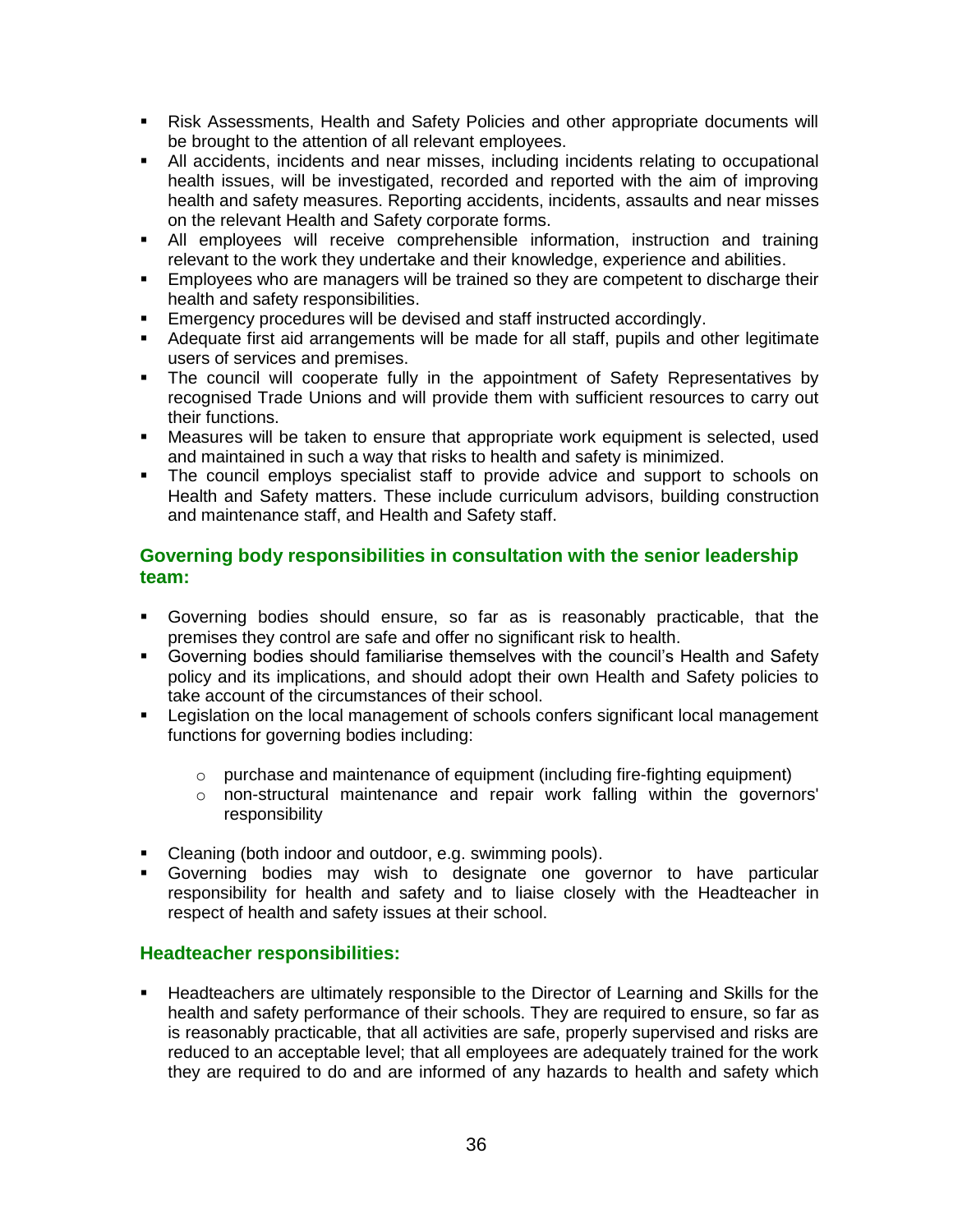may be inherent in the plant, equipment, substances or materials they use and are aware of the principles of basic safety.

- **Headteachers are responsible for ensuring, so far as is reasonably practicable, that** arrangements are made for ensuring the health and safety of employees and other people affected by work activities at their schools.
- Headteachers should propose detailed statements of the organisation and arrangements they will make to implement the Council Health and Safety policy in their school, to be adopted by governors and included in the school Health and Safety policy. Headteachers should provide appropriate information on these policies for all staff and other people who may be affected by work activities at the school.
- Headteachers have day-to-day responsibility for ensuring that procedures for health and safety as advised by the Director of Learning and Skills are applied in their schools.
- Headteachers are responsible for monitoring local arrangements for the health and safety of staff and others using their premises, and for advising the Director of Learning and Skills and/or their governing body of any necessary improvements where these cannot be progressed through usual reporting procedures.
- Headteachers should encourage employees with delegated management responsibilities to observe high standards of health and safety and should review their performance regularly. Good communications are essential in this respect and this will extend to consulting and keeping employees and their representatives informed.
- **EXED** Headteachers have responsibility for ensuring the following functions are carried out within their schools or services. It is expected that some of these functions will be delegated to Heads of Department, managers and other senior staff:
	- o ensuring activities comply with health and safety legislation;
	- $\circ$  ensuring that risk assessments and safe working procedures are complete and up to date within their area of responsibility;
	- $\circ$  ensuring that all employees have job specific health and safety training, and receive appropriate information, instruction and supervision;
	- o ensuring new employees receive induction training on health and safety;
	- $\circ$  ensuring employees for whom they are responsible follow safe working practices;
	- o ensuring all accidents, incidents, near misses and possible cases of occupational illness are reported and investigated with the aim of improving risk control measures;
	- o ensuring adequate first aid facilities are provided;
	- $\circ$  ensuring plant, machinery, tools, office equipment and any other items of work equipment for which the school has responsibility for maintenance are maintained in a safe condition; and
	- $\circ$  maintaining written records that satisfy legal requirements, e.g. for training, risk assessments, accident investigations, statutory tests etc.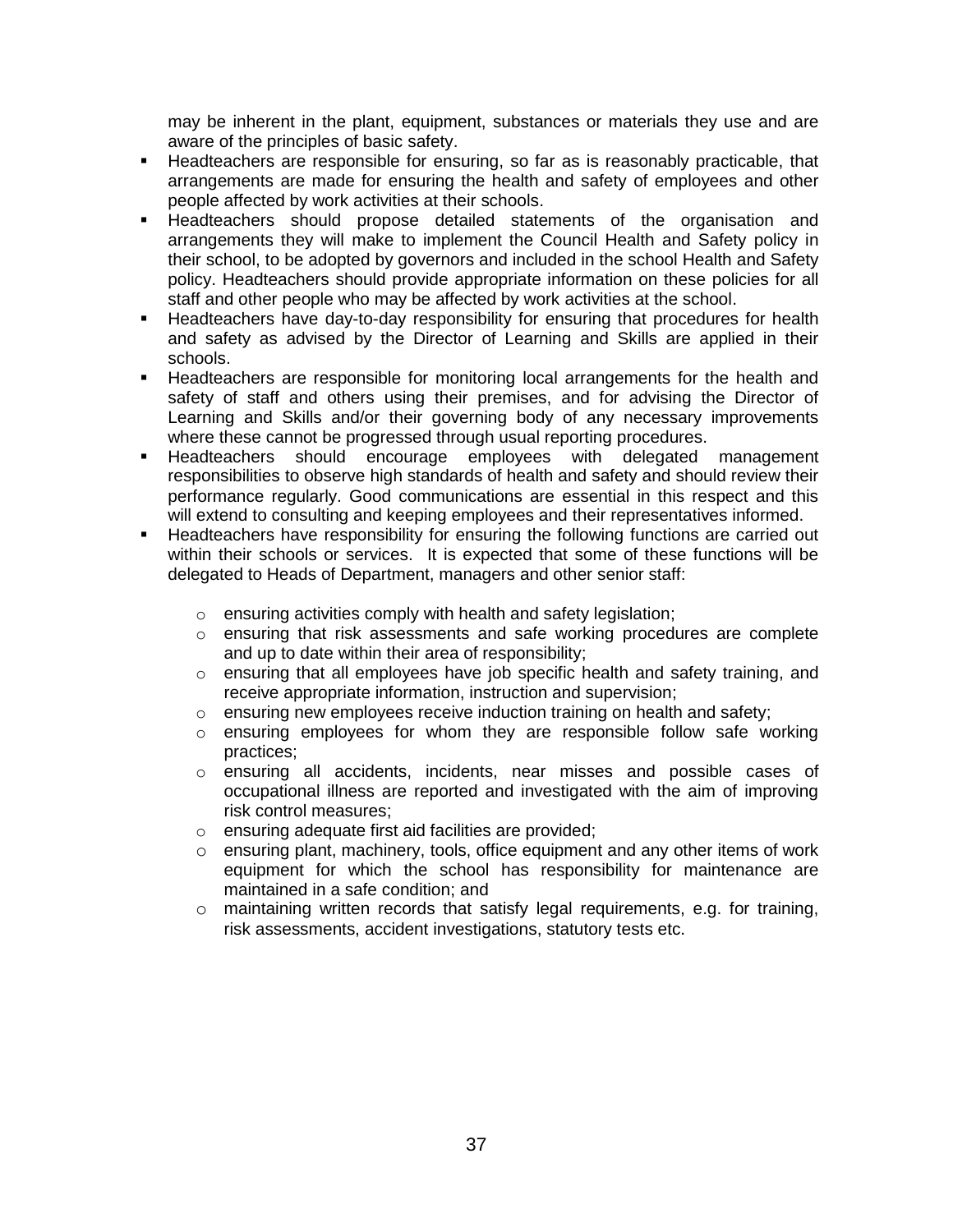## **8.1 Council's role in staff appointments**

For Headteacher and Deputy Headteacher appointments:

- In all schools the Director of Learning and Skills or their representative(s) is entitled to attend relevant meetings of the Selection Panel to offer professional advice. The governing body has a duty to consider the Director of Learning and Skills' advice before making a decision.
- Governor support and human resources officers will attend governing body meetings to advise and support on all elements of the recruitment process. Governor support staff, the Senior Challenge Advisor and the school's Challenge Adviser will attend all Selection Panel meetings that involve shortlisting and interviews. In the case of voluntary aided and voluntary controlled schools representatives from the appropriate Diocesan Office will also attend these meetings.
- Officers from the Council's Governor Support Unit (GSU) and human resources will attend governing body meetings to provide advice in relation to the job description, advertisement, selection criteria etc. Officers from the GSU and the Central South Consortium's Joint Education Service (JES) will attend the Selection Panel meetings where shortlisting and appointments are made. Detailed advice is given in the Headteacher and Deputy Headteacher Appointments guidance booklet available from the GSU. In the case of voluntary aided and voluntary controlled schools, liaise with Diocesan Authorities as appropriate.
- For schools buying into the Local Authority's HR SLA, Employee Services will place adverts, and One Vale will arrange the issue of application forms and further particulars to applicants. Schools will need to provide sufficient copies of the school information they wish to issue to applicants e.g. school prospectus, ESTYN inspection report, letter from Chair of Governors. The co-ordination of the pack of information is usually undertaken by Employee Services
- Application forms to be returned to GSU who will also undertake the administration of the short listing and interview process including the take up references if requested by the school.
- **Employee Services will produce offer letters and undertake pre-employment checks** on successful candidates and communicate the outcome to schools.

For all other staff appointments, the Council will produce and circulate recruitment policy guidance for Headteachers and governing bodies.

## **8.2 Council's role in school staff redundancies**

- The Council does not delegate redundancy funding to schools; the funding of redundancy payments and pension release costs are subject to arrangements outlined in the School's Redundancy Policy and there being:
	- o a genuine redundancy situation;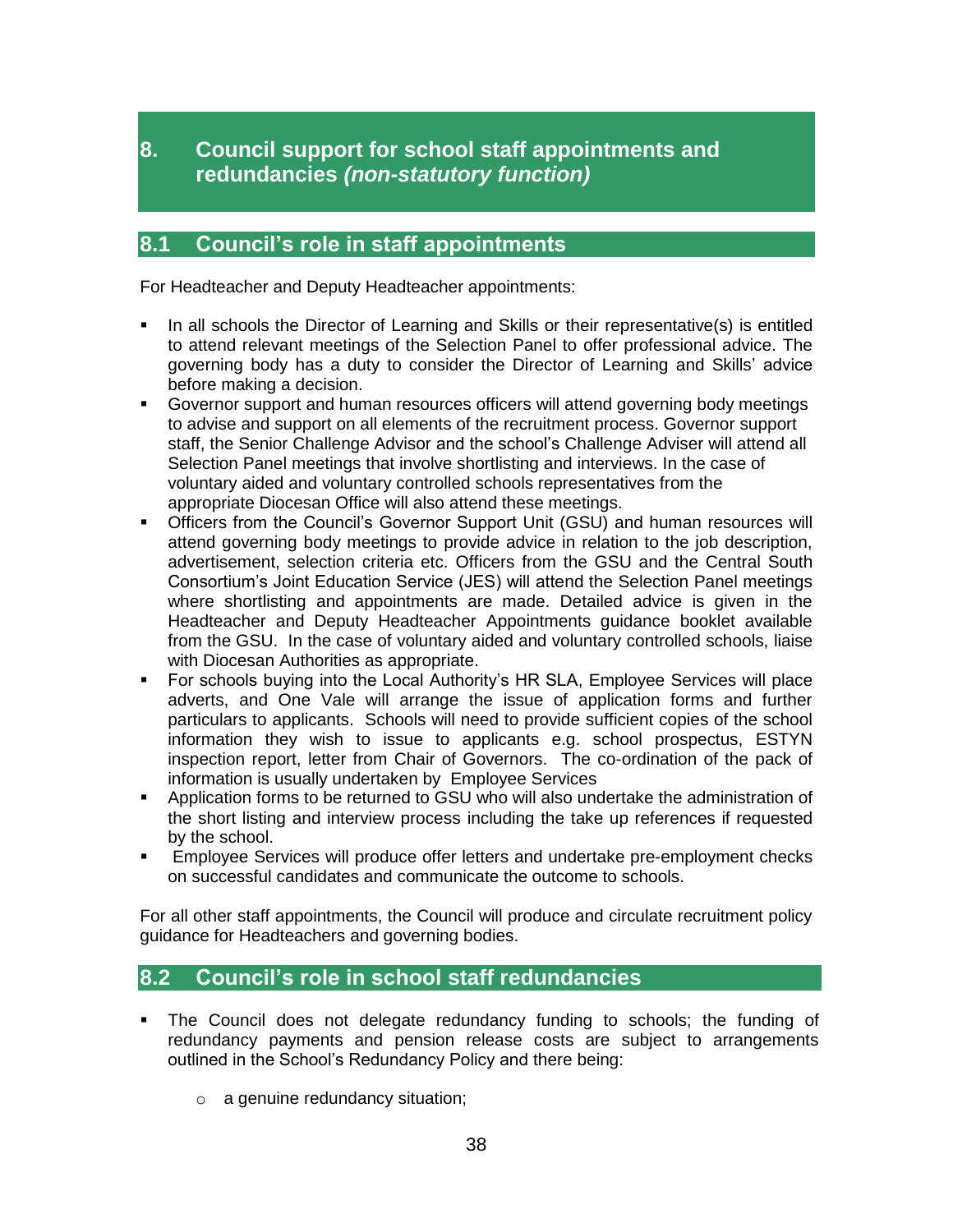- $\circ$  the governing body following their school policy and the advice of Council Officers; and
- $\circ$  has the approval of the Director of Learning and Skills or Head of Service.
- Human Resources will provide advice and guidance to Governing Bodies and members of staff prior to, during and following, a redundancy situation arising. This will include advice on the application of the Schools Redundancy policy if adopted by the Governing Body.
- Human Resources may attend (as the Director of Learning and Skills' representative) meetings of the Staff Disciplinary & Dismissal Committee and Appeals Committee to provide advice to the Committee.
- Human Resources will liaise with all schools to seek suitable alternative employment for employees under notice of redundancy.
- The Council will support the governing body prior to and at employment tribunal stage where necessary, to include Human Resources and Legal Services support providing their advice has been adhered to. In the case of Voluntary Aided Schools where the governing body is the employer, the Council will liaise with the Diocesan Authority as appropriate.

## **9. Complaints and Disciplinary Matters (***non-statutory function***)**

#### **All schools will seek specific Council advice on complaints and disciplinary matters in the following instances:**

- All complaints which are potentially of a Safeguarding/child protection nature.
- All disciplinary matters which could necessitate the suspension of a member of staff.
- All disciplinary matters which could potentially be gross misconduct.
- All complaints and disciplinary matters which relate to the Headteacher.
- All complaints and disciplinary matters which move to the stage of being heard by the governing body.
- Foundation, Voluntary Aided and Voluntary Controlled schools will also need to liaise with the relevant body.

#### **In all the above, the Council will:**

- **Provide advice and guidance on the application of the Disciplinary Procedures,** Schools' Complaints Procedures and Welsh Government Guidance on Complaints.
- **Provide advice and guidance on investigatory processes.**
- Provide guidance, advice and training on the protocols relating to allegations of a Safeguarding/child protection nature.
- Human Resources attendance (as the Director of Learning and Skills' representative) at disciplinary hearings/meetings of the staff disciplinary & dismissal committee (and disciplinary & dismissal appeals committee) to provide advice to the disciplining office/committee where requested/appropriate.
- Support the school prior to and at employment tribunal stage where necessary, to include Human Resources and Legal Services support provided their advice is adhered to.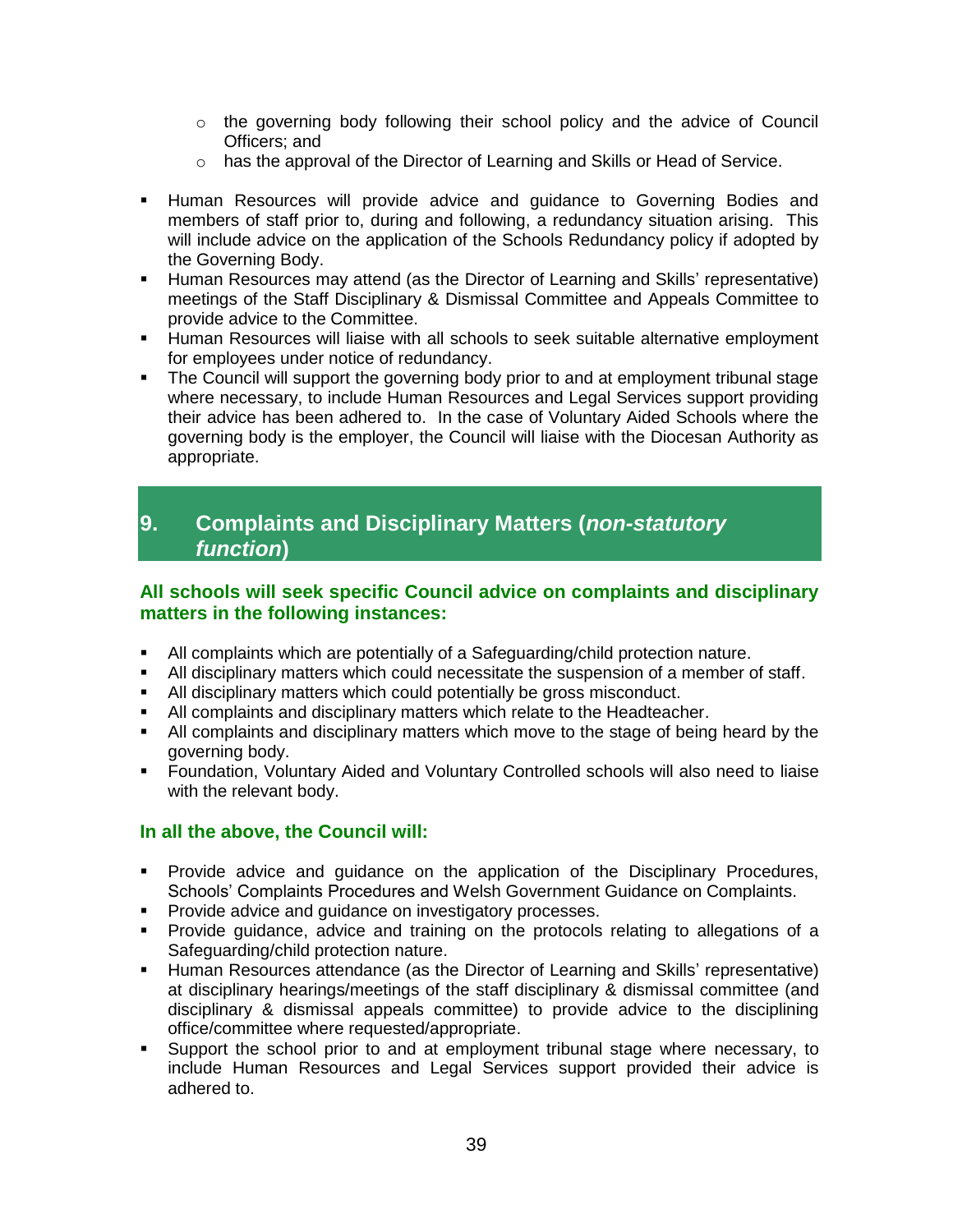The Council will work with all other relevant bodies in respect to voluntary aided and voluntary controlled schools.

#### **Governing bodies will:**

- Publish complaints procedures.
- Ensure all pupils and parents are made aware of and are able to access the school's complaints procedure.

## **10. Policy on Provision for Pupils with Additional Learning Needs**

Responsibilities of the Governing Body in consultation with the senior leadership team:

#### **Governing bodies should, with the Headteacher:**

- produce an SEN policy (statutory duty) and have due regard for the Special Educational Needs Code of Practice for Wales;
- meet their statutory responsibilities for Special Education Needs (SEN) identified in the Education Act 1996 and subsequent legislation;
- report to parents on the effectiveness of their SEN Policy via the annual report to parents;
- ensure that the school has an Additional Learning Needs Coordinator (ALNCo) who is aware of his/her duties and performs these accordingly;
- appoint a school governor with responsibility for ALN/SEN who is aware of his/her duties and performing these accordingly;
- work collaboratively to secure effective partnership with other agencies and relevant stakeholders to provide inclusive and supportive environments which cater for individual children and young people's needs and offer them equal opportunity to reach their potential;
- operate a system for monitoring, evaluating and recording the progress of each child which is made available to all teachers who teach the child;
- ensure that any additional resource made available to the school to support pupils with complex additional learning needs is used effectively;
- prepare for the introduction of the Additional Learning Needs and Education Tribunal (Wales) Act (ALNET) to ensure compliance by September 2020.

## **Responsibilities of the Council**

The Council will seek to empower schools to provide:

- access for all pupils to a broad and balanced curriculum which embraces the National Curriculum;
- challenging educational experiences of a high quality;
- **EXEC** early identification of a child's needs;
- defined teaching objectives with intended outcomes for each child, based on the early assessment of need;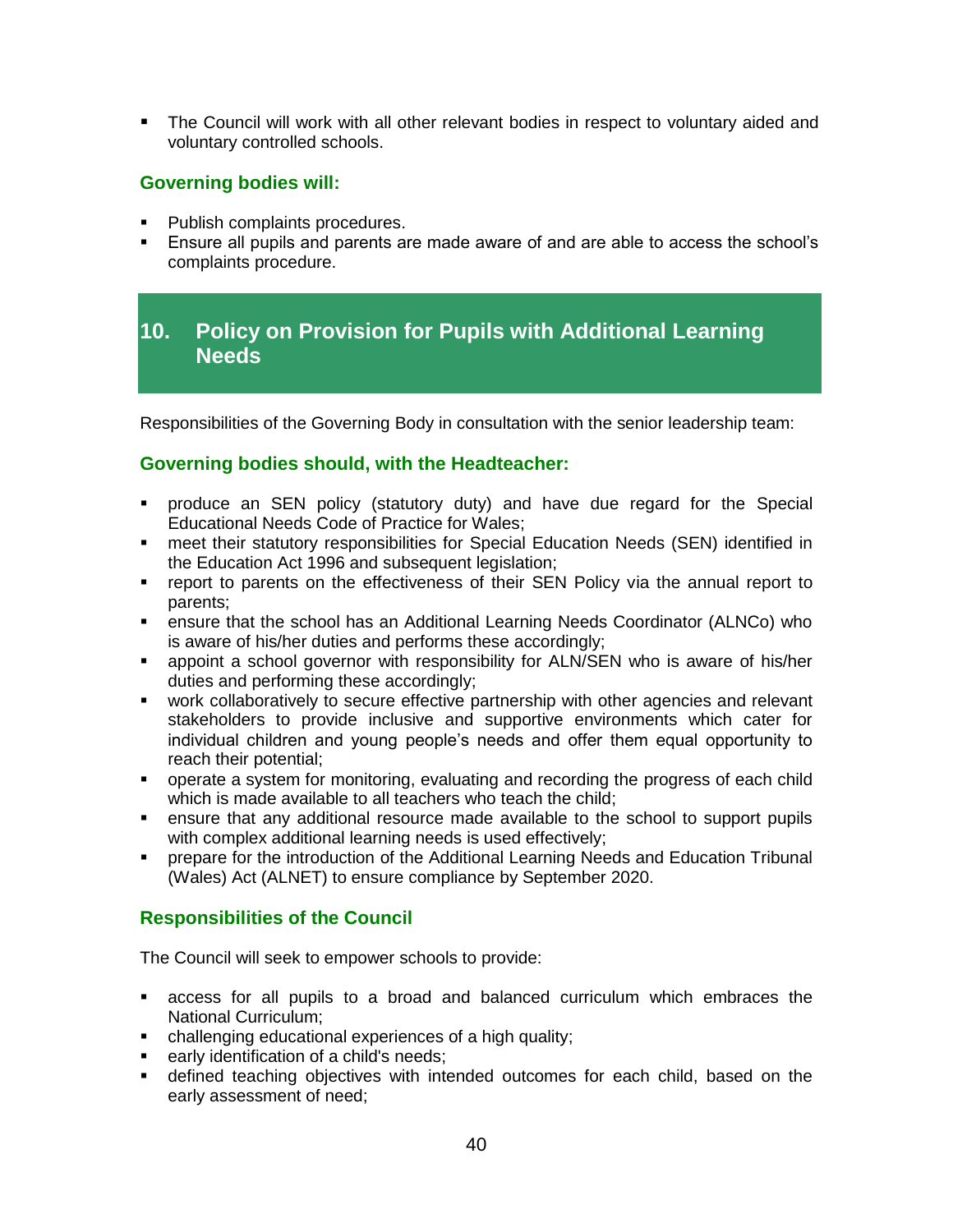- a differentiated curriculum and in-class support where appropriate;
- **Partnership working with other agencies; and**
- effective opportunities for parents to support their children with additional learning needs.

The Council will undertake to support schools in their statutory duty by providing advice and support through specialist teachers, outreach services and Educational Psychologists. The Council's central staff will also advise and contribute to in-service education, training and professional events organised by the school.

The Council has a responsibility to ensure that resources are being used effectively. It will therefore work closely with schools in monitoring provision made for children with SEN/ALN and ensuring full accountability for all resources allocated/received.

The Council recognises that for some children with complex or profound needs, supplementary provision may be required either through a Statement of SEN or through additional resources. Statements are for those with the most complex needs and these children are a small proportion of the totality of children with SEN.

In partnership with schools, the Council will seek to evaluate the effectiveness of the impact of intervention in raising the levels of attainment of pupils with SEN.

The Council will support the school to prepare for the introduction of the ALNET to ensure compliance by September 2020.

## **11. Communication and Consultation** *(non-statutory function)*

## **11.1 Directorate hosted meetings involving governors and/or headteachers**

This section sets out the regular meetings hosted by the Council, to which governors, Headteachers or their representatives are invited. For all groups requiring representatives from different sectors or clusters, the Council will seek nominations for representatives through the Vale Primary and Secondary Headteacher Cluster meetings.

Where possible the Council will endeavour to ensure that meetings are either at the beginning or end of the working day so that there is the least disruption for schools.

#### **Director of Learning and Skills and Headteacher Steering Committee Meetings:**

Half-termly meetings are held with Headteacher representatives from each Cluster. The purpose of these meetings is to enable effective consideration by the Directorate Management Team and Headteachers as progress achieved against identified strategic priorities for Education and Lifelong Learning. Also, to ensure a coherent and considered response to Welsh Government initiatives and other statutory requirements.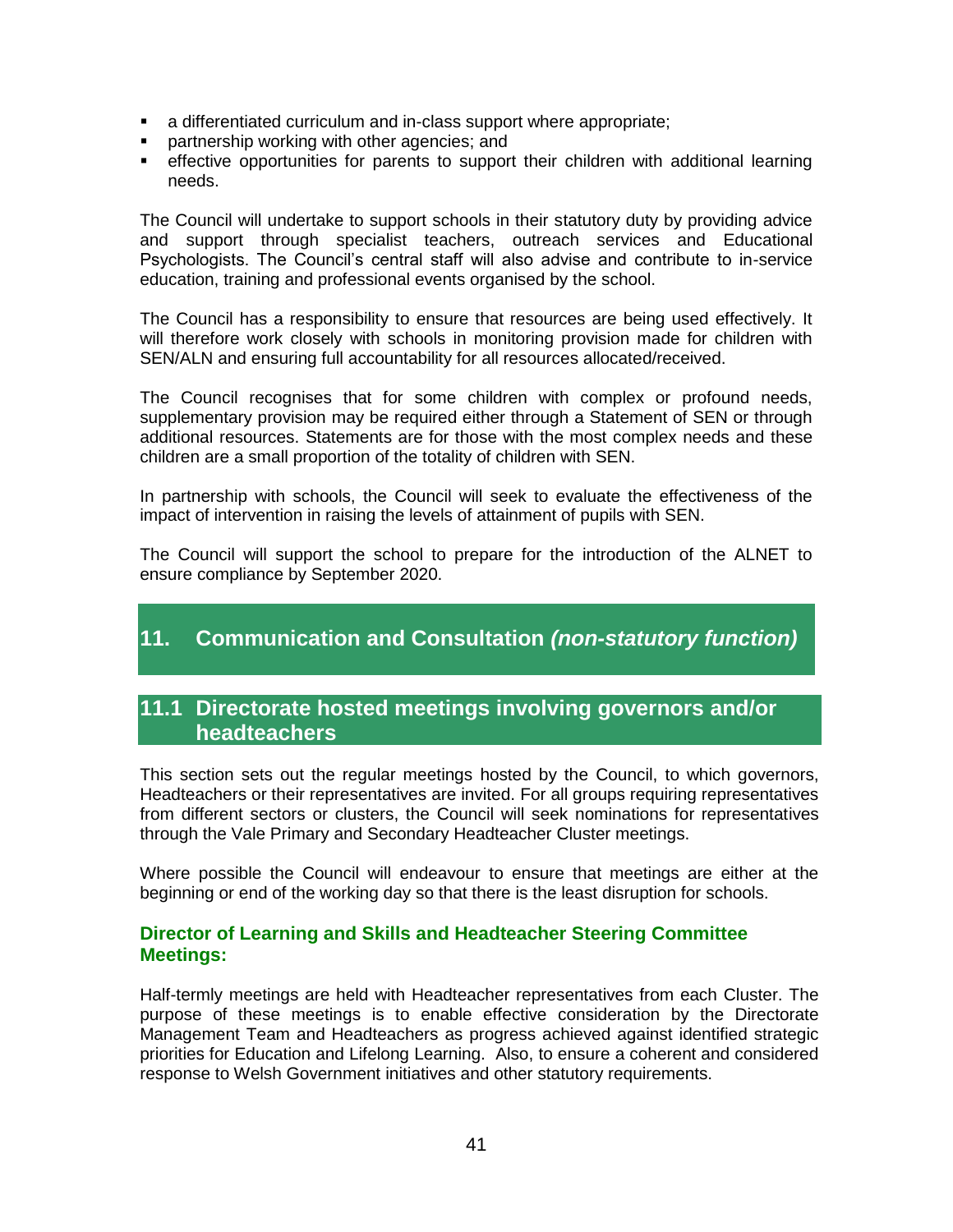#### **Director of Learning and Skills meetings with Primary and Secondary Headteachers:**

- Termly meetings will be held with Headteachers from the separate phases secondary and primary, as well as an annual Summer Conference with both Primary and Secondary Headteachers present.
- These meetings will involve the discussion of policy and consultation on new policies and strategies. Additionally, the purpose of these meetings will be to share new information - such as developments in teaching and learning, new legislation, WG guidance, new policy/procedures affecting schools, presentations from Council advisers and officers or other council staff e.g. HR, on appropriate topics.
- Meetings with Primary and Secondary Headteachers will last a half-day.

#### **Membership:**

- All schools (Headteachers or their representatives) nursery, primary secondary, head of PRU and special school.
- Council representation at both meetings will be through the Director of Learning and Skills, Head of ALN and Wellbeing, the Head of Strategy, Community Learning & Resources, the Head of Standards and Provision and Senior Challenge Advisor, with appropriate additional advisers and officers depending on the topics to be discussed.

#### **Procedures:**

- All meetings will formally be set with dates for the academic year ahead.
- An agenda will be agreed with the Headteacher Steering Committee and circulated 5 days before the meeting.
- **Formal apologies for school absence will be recorded.**
- **Items for inclusion on the agenda should be offered through the Headteacher Cluster** Group Representatives, who are themselves members of the Headteacher Steering Committee.
- The Director of Learning and Skills or her representative will chair both meetings.
- Formal minutes of the meetings will be taken and shared via Headteacher Cluster Meetings.
- **Headteacher representation will be expected at these meetings, although each** Headteacher may delegate to their senior management team members as appropriate. Attendance and representation by every school will be key to ensuring good levels of communication and positive engagement in the further development of the Vale's education services.
- Subgroups will report back to the All Headteachers' Group on their work.

#### **Budget Forum**

The Schools Forums (Wales) Regulations 2003 required each Council to establish a Schools Forum. The Schools Forum is key to developing informed and confident dialogue between the Council and schools on budgetary issues, including schools' funding levels for the coming year, pressures on future years' budgets, changes to local funding formula and reviewing contracts / service level agreements to schools.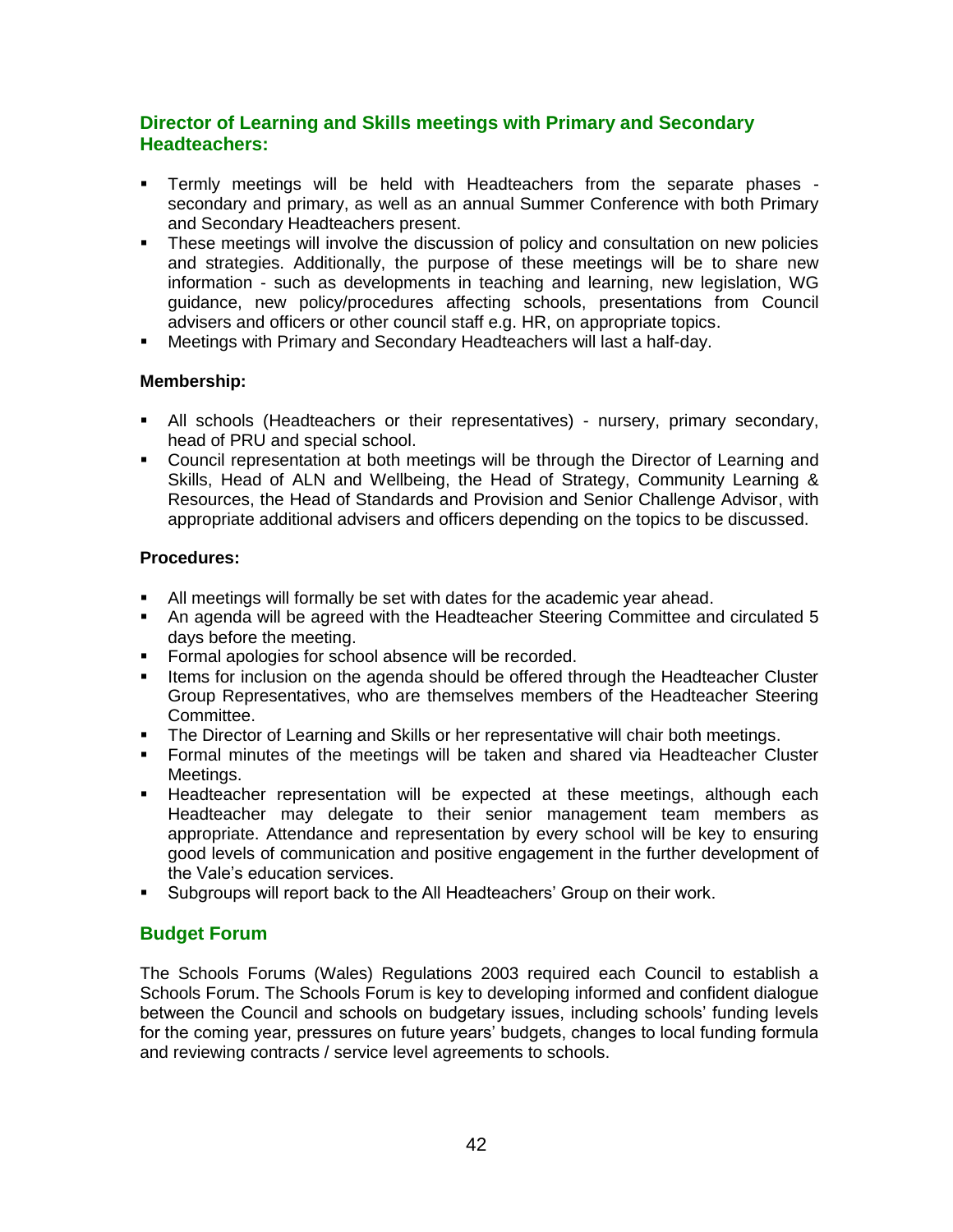Forums have been set up to represent the views of schools and other interested bodies, on the Council's schools' budget and other matters related to school funding. The Forum is a consultative and advisory body, and not a decision taking body.

The Vale's School Budget Forum shall comprise not more than 25 members, of which not more than one quarter must be non-schools members. Schools members must include a proportionate number of representatives of community schools, foundation schools and voluntary schools, and at least one must be a representative of a special school.

Non-school members currently comprise representatives from the Vale's Committee, Cabinet Member for Learning and Culture, a Learning and Culture Scrutiny Member and the Head of Strategy, Community Learning & Resources.

The Budget Forum meets at least twice a term and the Forum constitution, agendas, minutes and papers are available on request.

#### **Admissions Forum**

The Education (Admission Forums) (Wales) Regulations 2003, which came into force on 1 December 2003, required the Council to establish an Admissions Forum to consider, discuss, monitor and consult on policy and procedures relating to school admission arrangements for all pupils residing within the Council's area.

The membership of the Vale of Glamorgan Schools Admission Forum shall comprise of 17 members as follows:

- Council (5) 1 Cabinet Member, 1 Scrutiny Member, 3 Local Authority Officers
- Church in Wales Diocesan Board (1) 1 place nominated by the Diocesan Authority
- Roman Catholic Diocesan Board (1) 1 place nominated by the Diocesan Authority
- **Community/Voluntary Controlled Schools (3)** 1 place for a Headteacher of a Vale secondary school 1 place for a Headteacher of a Vale Welsh medium primary school 1 place for a Headteacher of a Vale English medium primary school

#### *Places nominated via Headteacher groups*

- Foundation Schools (1) 1 place for Headteacher of a Vale Foundation School nominated via Headteacher groups
- Voluntary Aided Schools (1) 1 place for a Headteacher of a Vale Voluntary Aided School nominated via Headteacher groups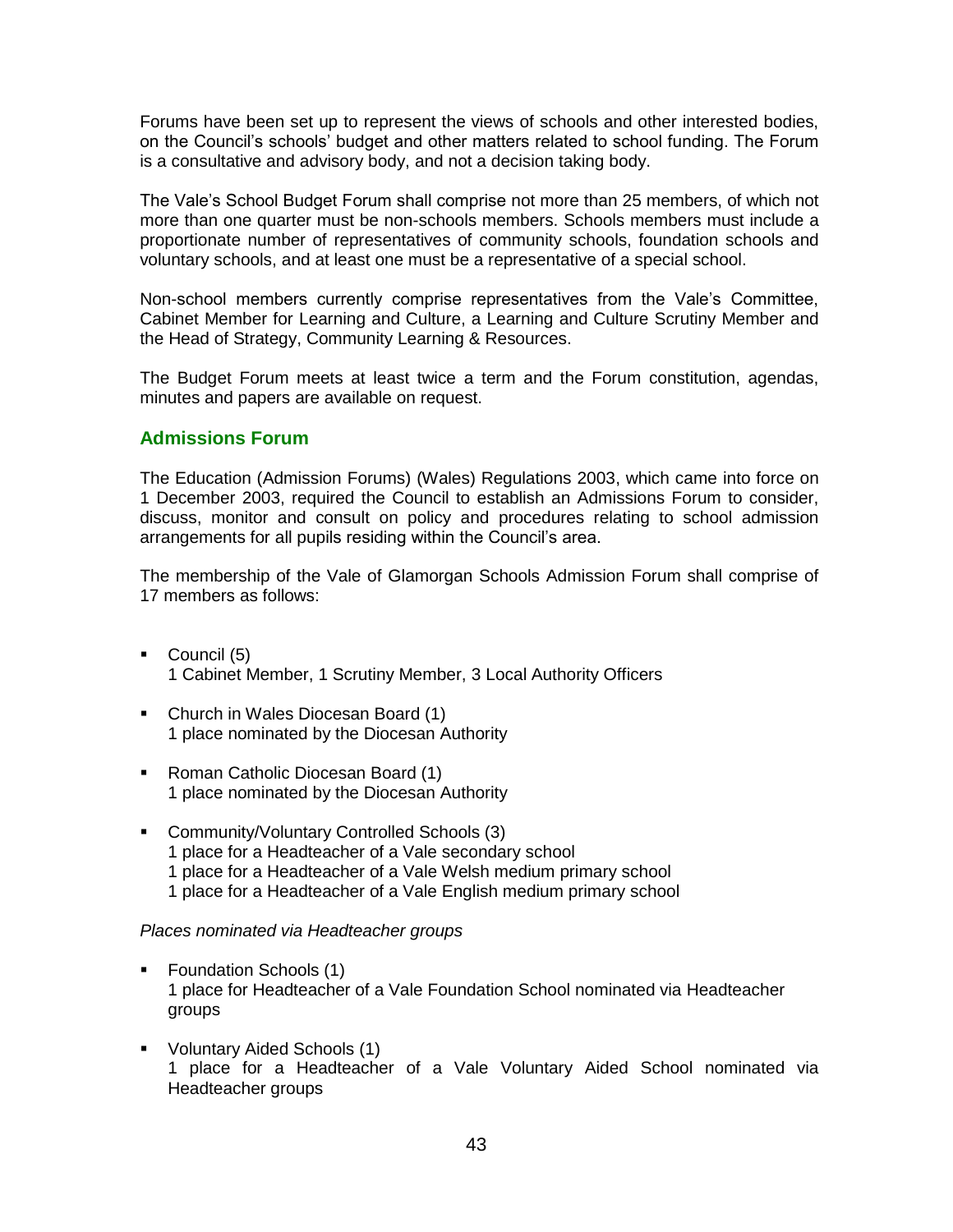**Parent Governors (3)** 

1 place for a parent governor from a Vale community primary school 1 place for a parent governor from a Vale community secondary school 1 place for a parent governor from a Vale Foundation School

*Places nominated by the Vale School Governors' Association (VSGA)*

**Local Community (1)** 1 place nominated by the Authority to represent the interests of any section of the local community

#### *Chair and secretary of the Admissions Forum*

The Forum must appoint a Chair and Vice Chair, who may or may not be members of the forum, and should be nominated by the Forum itself. At any meeting where both the Chair and Vice Chair are absent, the Forum shall elect, from the core members present, a person to take the Chair for that meeting only.

The Council shall appoint a secretary, who is not a member, for the Vale of Glamorgan Schools Admission Forum. The Secretary shall circulate the agenda and documents relevant to the meeting to members.

#### **Other meetings likely to involve schools**

School representatives are also invited to attend a number of other groups. The requirements for task and finish groups and other sub-groups may be revised during the course of this partnership agreement in response to national and local policy developments.

Panels currently include:

- Vale School Governors' Association (VSGA)
- ALNCo Forum
- **Standing Advisory Council on Religious Education (SACRE)**
- **SEN Review Task and Finish Groups**

## **11.2 Training for governors and school staff**

The Governor Support Unit will provide a programme of training for all school governors to include the mandatory elements of Induction, Chair, Clerk and Data sessions where necessary throughout the academic year on a termly basis. Details are emailed or posted direct to all governors and clerks to governing bodies and the programme is also available on the Council's website.

The Professional Learning Offer from the CSC is a comprehensive directory of planned professional development opportunities for school staff which aligns with the national model for professional learning. It has been developed in partnership with schools from across the region, many of whom facilitate programmes.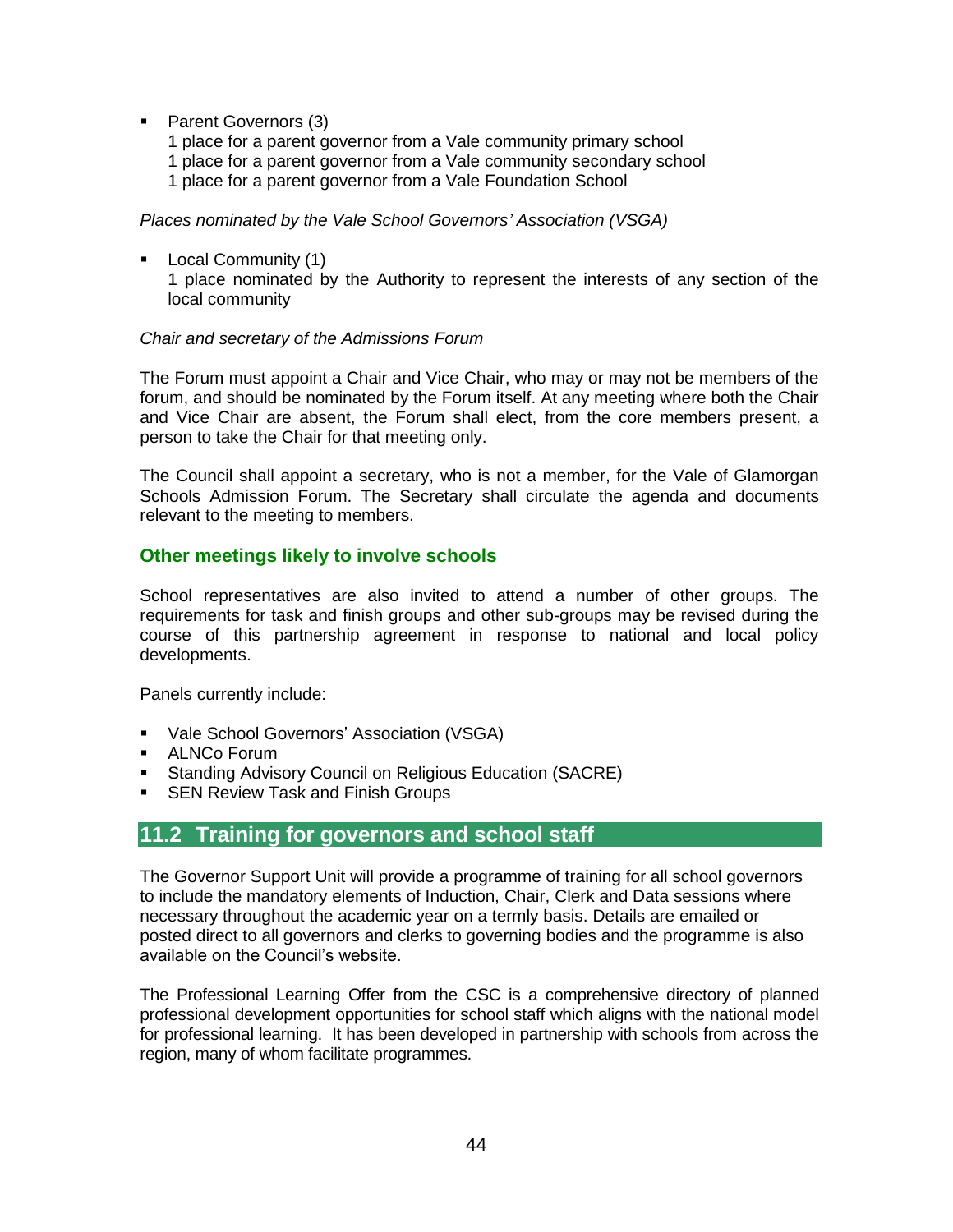## **11.3 Communication with Schools from Council**

#### **Formal papers, e.g. new policies**

- No policy change will be made without first going through formal consultation with schools, Council staff and where appropriate wider council services, other agencies and voluntary groups
- A copy will be sent to the school administrator.
- A further copy will be placed on StaffNet under New Policies and Guidance.
- All Council policies will be available in Welsh. Ethnic minority language and accessible format versions will also be made available for key policies and advice to parents documents.

#### Please note

Employment policies which are commended to governing bodies for adoption are not subject to the consultation processes outlined above. These will continue to be subject to consultation with the relevant recognised trade unions and Headteachers via Human Resource officers. Schools are required to advise the LA of any decision by the governing body regarding adoption of HR Policies.

#### **Full public consultation documents**

- In many cases it will be appropriate for a policy document to have been worked up in a small group or working party and shared at the appropriate Headteacher Steering Group and/or Headteacher meeting before being considered a suitable draft document for wider and formal consultation.
- Consultation documents will be shared on the internet so that they are available to the widest audience.
- Copies will be emailed to the Chair of Governors and Headteacher of each school
- The formal consultation group for public documents will automatically include the following circulation list:
	- o Chairs of Governors
	- o Headteachers
	- o Local Independent schools
	- o Recognised Trade Unions representing Education based staff
	- o Standing Advisory Council on Religious Education (SACRE)
	- o The local Roman Catholic and Church of Wales Archdiocesan Offices
	- o Central South Wales Directors of Education
	- o Local Health Board Executive
	- o Head of Children's Services
	- o Children and Young People's Partnership
	- o Chair of the Vale School Governors' Association (VSGA)
	- o South Wales Race Equality Council (SWREC)
	- o and to any other relevant groups as and when required.
- Changes to policies that involve parents directly (such as the Council Admission policy and School Attendance Policy) will be made available in public libraries for the period of consultation.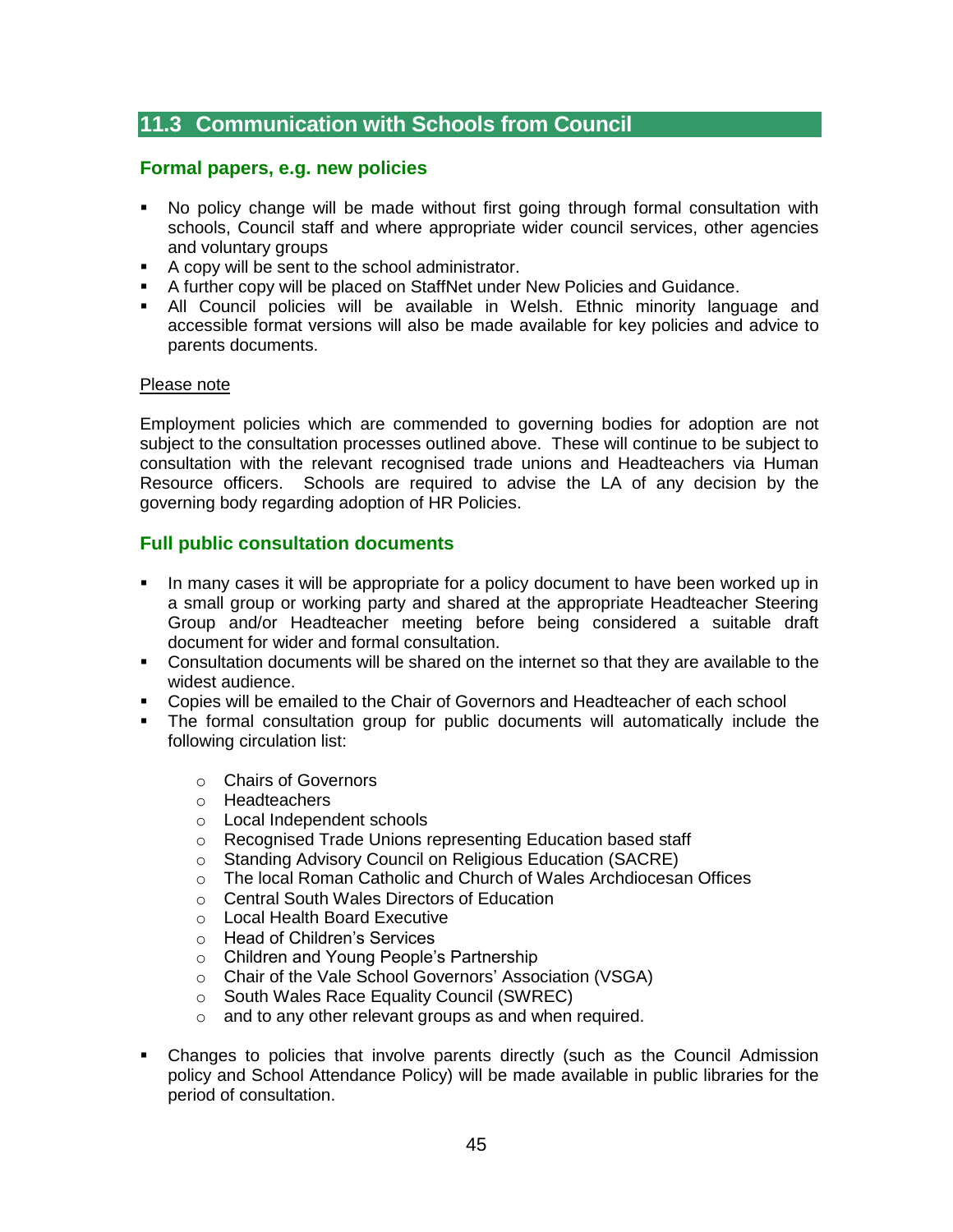Formal consultation with children and young people is valued and will be facilitated on relevant documents through school councils, the youth service and the Youth Cabinet.

At the close of the consultation period we will ensure that a summary concluding statistical and formal analysis of the findings is made in writing and placed on the intranet. This evidence will be used to inform our final policy or decision-making process.

#### **Written, email, and telephone correspondence with schools**

Council and schools can expect professional correspondence and response from each other at all times.

For all forms of correspondence with schools, the Council will comply with the Vale Council's formal policies regarding written enquiry response standards, email communication guidance, and telephone response standards. Correspondence will also comply with the Council's most recent Welsh Language Scheme.

#### **Information to parents**

Published booklets and leaflets will be issued bilingually in English and Welsh, with any ethnic minority language available as required. We will also ensure that braille, large print or audio versions are available by request. The Council will also make all published information to parents available through the Council's website.

#### **Council Staff Visits to Schools**

 Will usually be prearranged formally by telephone or email/letter and will always be prearranged if staff observation in schools is the purpose.

#### **11.4 Formal Complaints**

The Council has agreed a Corporate Concerns and Complaints Policy, full details can be found on the Council's website. In simple terms:

#### **If the complaint is about a Council issue or member of staff:**

Complaints can be made verbally or in writing to the member of staff who has the best understanding of the issues involved - this would normally be the service manager for the relevant area. If this is not appropriate, or if the issue is not resolved at that stage, the complaint would be dealt with by the relevant Head of Service.

N.B. There are specific, separate arrangements in place for exclusions and admissions appeals, and SEN provision (these are outlined in the complaints policy).

#### **If the complaint is about an individual school or a member of their staff/pupil:**

Complaints should be made to the Headteacher of the relevant school, in the first instance to be dealt with in accordance with the school's complaints policy, and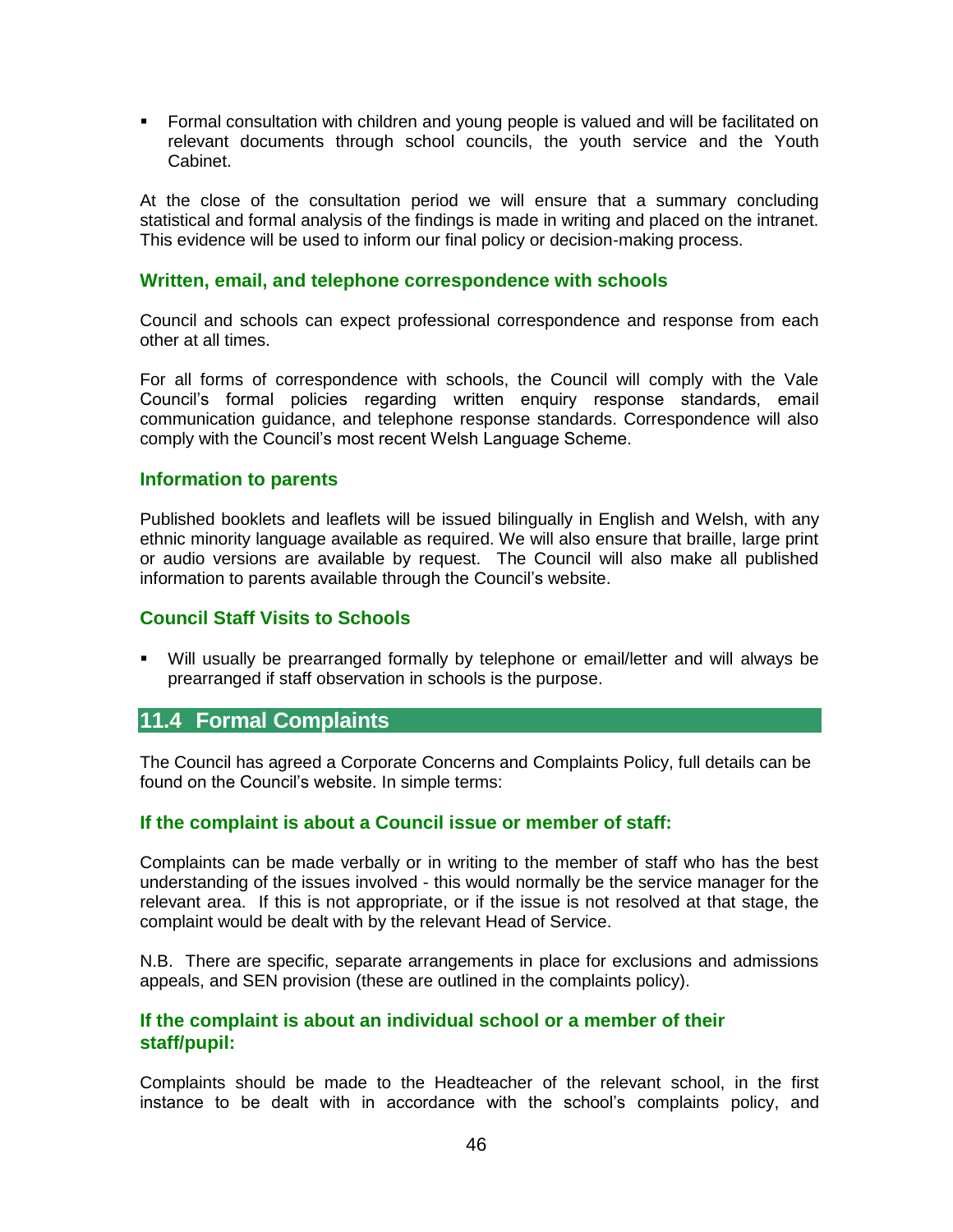subsequently escalated to the Chair of Governors if required. A complainant may request the Director of Learning and Skills or relevant diocesan authority to review the procedure used to reach a decision. However, the Director of Learning and Skills or relevant diocesan authority may not review the decision itself or act as an appeal mechanism.

## **11.5 Freedom of Information Advice**

#### **Freedom of Information**

Under the Freedom of Information Act schools are regarded as separate public authorities from the Council and as such it is the responsibility of the governing body to ensure compliance with the statutory provisions contained within the Act.

A brief overview of requests and responses under the FOI Act is included below but a definition document for governing bodies of Maintained Schools in Wales can be found on the Information Commissioner's website.

#### [http://ico.org.uk/for\\_organisations/sector\\_guides/education](http://ico.org.uk/for_organisations/sector_guides/education)

This guidance gives examples of the kinds of information schools are expected to provide.

All staff that deal with the public receive requests for information on a regular basis. Much of this information is supplied immediately, or shortly afterwards, either verbally or in writing. The Freedom of Information Act does not change anything about these queries, but does explicitly deal with more in depth enquiries or situations where you are considering refusing to provide information.

#### *Requests for information made under the FOI Act must:*

- **be in writing (letter, email, fax or even text message);**
- contain the applicant's name and correspondence address; and
- **describe the specific information requested.**
- There is no need for the applicant to specify that the request is made under the FOI Act.
- The Act is retrospective so the information requested can be from some time ago.

#### *Responses to these requests must:*

- **•** be compliant with the current FOI legislation at the time of the request;
- be made within 20 working days of the date of request; and
- not ask why the information is being requested.
- If information is being withheld, you must still confirm that information is held and the exemption under which it is being withheld.

#### **Model Publication Scheme - making public information available**

All schools must produce a Publication Scheme which outlines the information they make available to the public such as minutes of meetings, annual reports or financial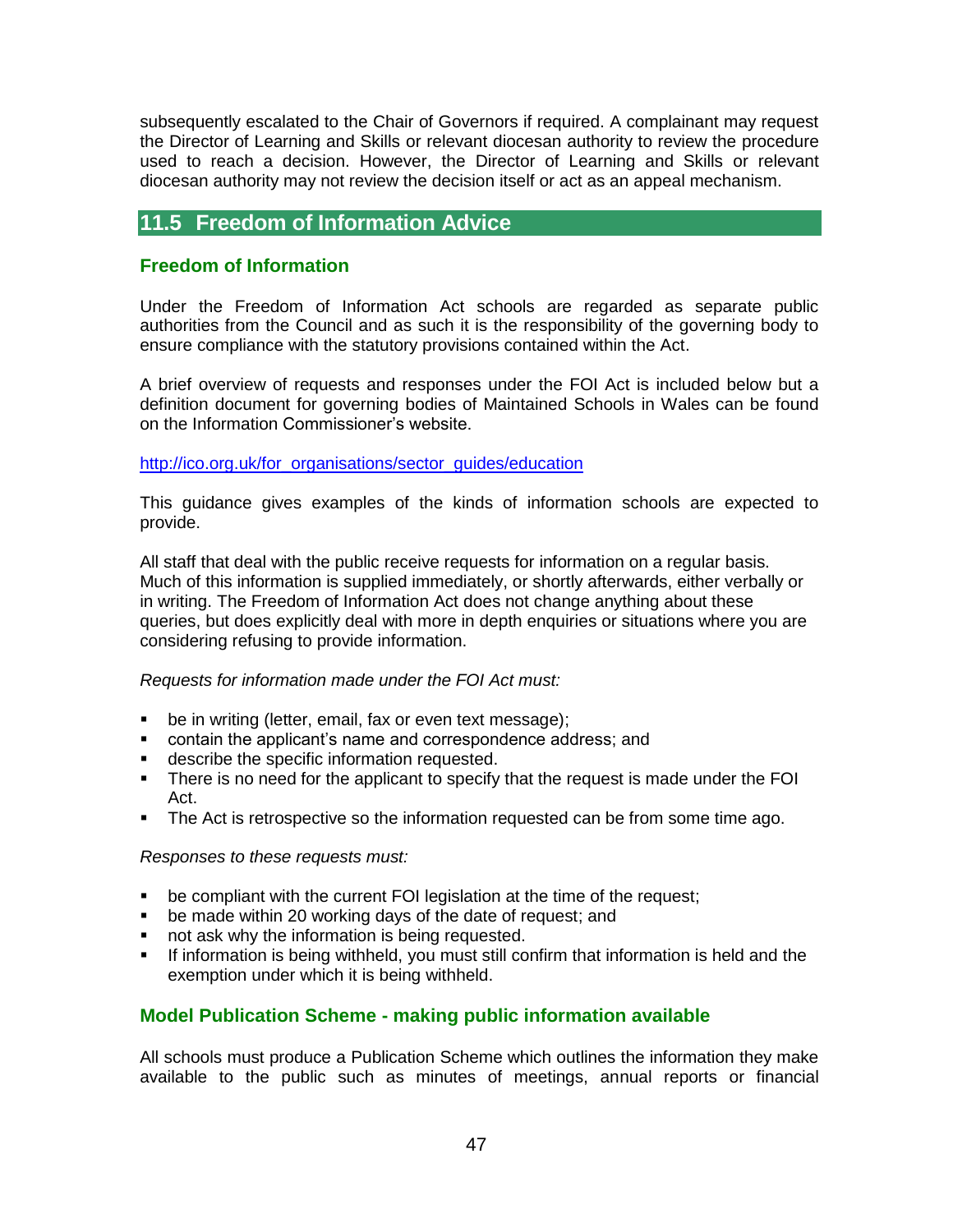information. Specific guidance and a template that may be adopted by schools can be found on the Information Commissioner's website.

#### **Data protection - looking after the information you hold about pupils, students and staff**

As schools handle and store information about school pupils they are legally obliged to protect that information. Under the Data Protection Act schools must:

- only collect information that they need for a specific purpose;
- keep it secure;
- **ensure it is relevant and up to date:**
- only hold as much as they need, and only for as long as they need it ; and
- allow the subject of the information to see it on request.

Further information can be found on the Information Commissioner's website.

Pupils have rights to see their personal information. They can make a subject access request to see the personal information schools hold about them. They, and their parents, also have the right to see their educational records. More information on this and what you need to do can be found on the Information Commissioner's website.

#### **11.6 Public Relations**

The Vale Council receives numerous press enquiries on a daily basis. It is the role of the Communications Team within the Council's Performance and Development department to monitor and manage all enquiries regarding council services. However, Headteachers take responsibility for responding to press enquiries relating to their schools.

The Council's communications team can provide support and guidance to schools on responding to media enquiries and can also help with proactive media coverage.

#### **Assembly Members and Members of Parliament: Visits and invitations**

Governing Bodies should notify the Director of Learning and Skills of all visits by Assembly Members or Members of Parliament to schools in advance of the visit. The Director of Learning and Skills will notify the Cabinet Member for Learning and Culture and the Council Leader.

## **Review of Council LA/Schools Partnership Agreement**

The duration of the Council School Partnership Agreements is three years from September 2017 – August 2020.

The Council will commence a review of the Agreements from September 2017 to ensure adequate consultation timescales. Partnership agreements will subsequently be